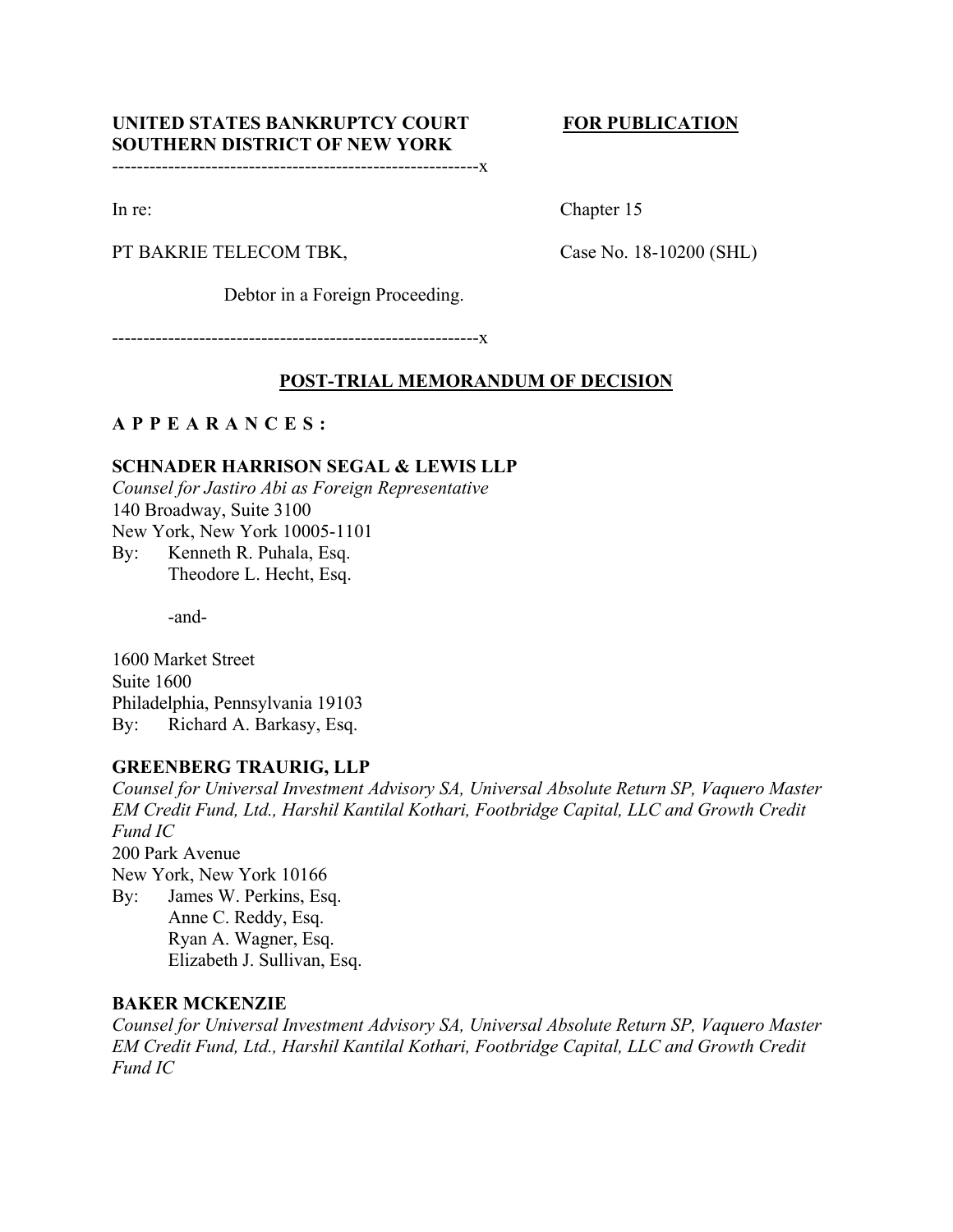# **SEAN H. LANE UNITED STATES BANKRUPTCY JUDGE**

Before the Court is the proposed foreign representative Jastiro Abi's (the "Foreign Representative") request for recognition of a foreign insolvency proceeding in Indonesia as a foreign main proceeding under Chapter 15 of the United States Bankruptcy Code. The Foreign Representative also requests additional relief under Sections 1521 and 1507 of the Bankruptcy Code in the form of enforcement of the Indonesian court-approved debt restructuring plan, or the PKPU Plan ("PKPU" defined *infra*). The PKPU Plan was approved by a judgment of the Central Jakarta Commercial Court (the "Commercial Court") and then affirmed by the Supreme Court of the Republic of Indonesia (the "Indonesian Supreme Court"). A group of noteholders object to the grant of recognition and additional relief on multiple grounds.<sup>[1](#page-1-0)</sup>

After a decision denying the Objecting Noteholders' request for summary judgment, *In re PT Bakrie Telecom Tbk*, 601 B.R. 707 (Bankr. S.D.N.Y. 2019), the Court held a trial in this matter. Based on the evidence and applicable law, and for the reasons that follow, the Court recognizes the foreign proceeding as a foreign main proceeding under Section 1517 of the Bankruptcy Code but denies the additional relief requested by the Foreign Representative under Sections 1521 and 1507 of the Bankruptcy Code. This decision constitutes the Court's findings of fact and conclusions of law.

<span id="page-1-0"></span><sup>1</sup> These "Objecting Noteholders" consist of Universal Investment Advisory SA, Universal Absolute Return SP, Vaquero Master, EM Credit Fund, Ltd., Harshil Kantilal Kothari, Footbridge Capital, LLC, and Growth Credit Fund IC (collectively, the "Objecting Noteholders").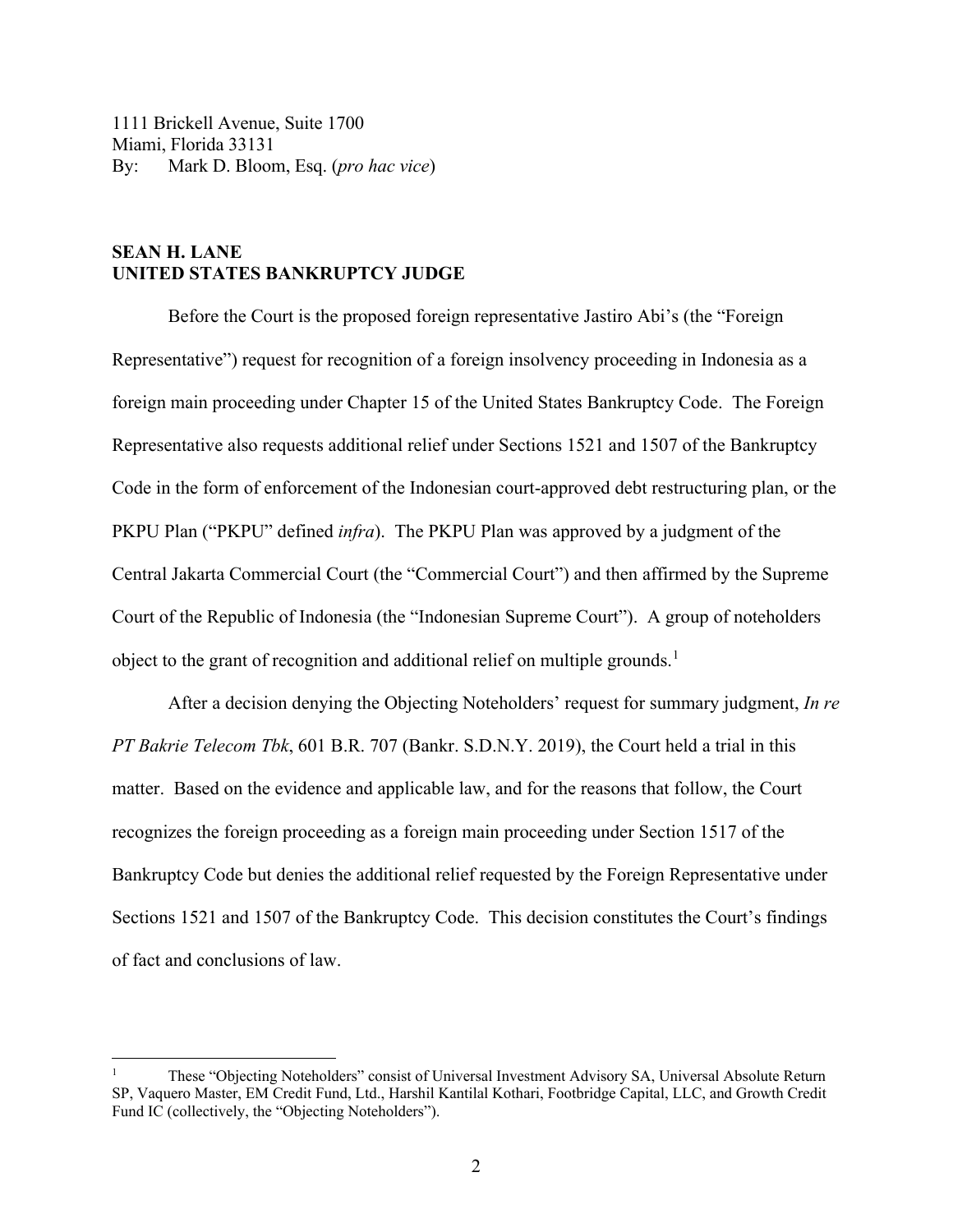#### **BACKGROUND**

The Parties submitted a Joint List of Stipulated Facts, *see* Joint List of Stipulated Facts, Ex. A (the "Stipulation") [ECF No. 10[2](#page-2-0)], and then presented additional evidence at Trial.<sup>2</sup> The facts below are taken from both sources.

PT Bakrie Telecom Tbk ("BTEL" or the "Debtor"), the foreign debtor, is an Indonesian company in the business of providing a fixed digital radio cellular telecommunications national network and services, but currently has only very limited business activities and negligible revenue. Jastiro Abi Witness Statement ("Abi Testimony") ¶¶ 1, 5 [ECF No. 93]. BTEL's financial difficulties and eventual restructuring efforts stem from a default on payments due under certain senior notes. In May 2010 and January 2011, Bakrie Telecom Pte. Ltd. (the "Issuer"), a wholly-owned subsidiary of BTEL, issued—on behalf of BTEL—two international debt offerings (the "Offering") totaling \$380 million in 11.5% Guaranteed Senior Notes due in May 2015 (the "Notes"). Stipulation  $\P\P$  1, 10. The Notes were issued under an indenture and a supplemental indenture (together, the "Indenture") governed by New York law. *Id.* ¶¶ 1, 2. The Bank of New York Mellon (the "Indenture Trustee") is the trustee under the Indenture. *Id.* ¶ 3. The Indenture authorizes the Indenture Trustee to submit proofs of claim on behalf of the noteholders in a restructuring proceeding. *See id.* ¶ 51. Under the Indenture, the right of a noteholder to receive payment, among other things, cannot be impaired or affected without the noteholder's consent. Stipulation ¶ 72. The Indenture further provides that "[w]ithout the consent of the holders of at least a majority in aggregate principal amount of the Notes then

<span id="page-2-0"></span><sup>&</sup>lt;sup>2</sup> Unless otherwise specified, references to the Case Management/Electronic Case Filing ("ECF") docket are to Case No.18-10200. There is an extensive evidentiary record in this proceeding. Trial testimony is cited as "Trial Tr. [page:line], [date] ( [witness] )." Testimony provided by written declaration is cited as "[Witness] Testimony ¶

<sup>.&</sup>quot; Exhibits are cited as "FRX <sup>2</sup>" for the Foreign Representative's exhibits and "ONX <sup>20</sup>" for the Objecting Noteholders' exhibits.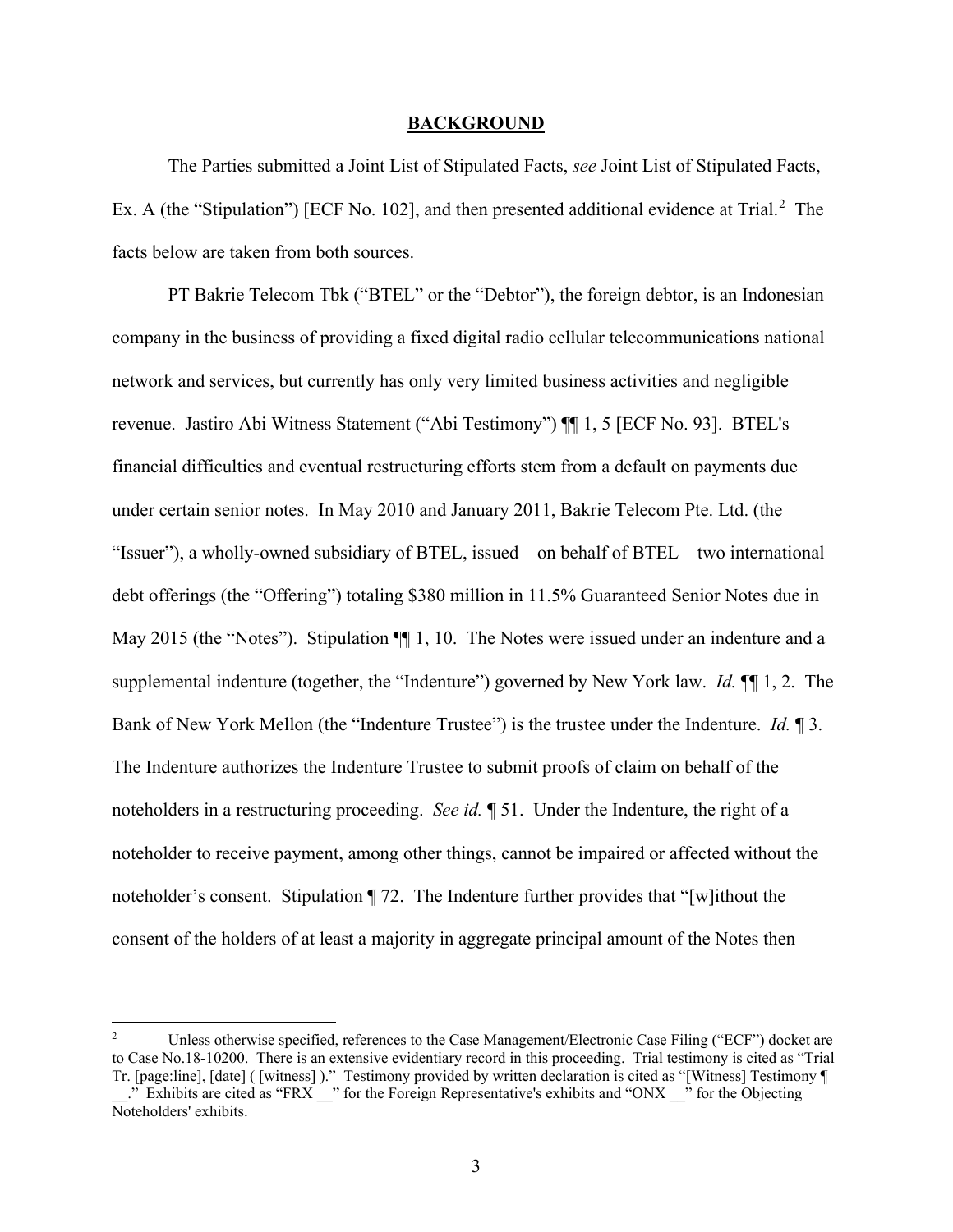outstanding, the [I]ssuer and [BTEL] will not . . . amend, modify, or alter the Intercompany Loan [defined below] in any manner adverse to the holders of the Notes . . . ." *Id.* 173.

On the same dates that the Indenture was executed, the Issuer loaned the proceeds of the Offering to its parent company, BTEL, under an Intercompany Loan Agreement and a Supplemental Intercompany Loan Agreement (together, the "Intercompany Loan Agreements"). *Id.* ¶ 12. The Intercompany Loan Agreements are governed by Indonesian law. *Id.* ¶ 13. Jastiro Abi, the proposed Foreign Representative, was a Director of both BTEL and the Issuer during the Offering; he executed the Indenture and the Intercompany Loan Agreements on behalf of BTEL and executed the Notes on behalf of the Issuer. *Id.* ¶¶ 4–5, 11, 14.

The Issuer and Indenture Trustee then entered into an Assignment of Intercompany Loan Agreement (the "Assignment") and subsequently a Supplemental Assignment of Intercompany Loan Agreement (the "Supplemental Loan Assignment," and together, the "Assignments"), both governed by Singapore law and both executed by Mr. Abi on behalf of the Issuer. *Id.* ¶¶ 15–17. Under the Assignments, the Issuer assigned its rights against BTEL under the Intercompany Loan Agreements to the Indenture Trustee. *Id.* **[1]** 52–54. BTEL had notice of the Assignments. *Id.*  $\P$  18. Additionally, BTEL guaranteed repayment of the Notes under a Parent Guarantee, while two of its subsidiaries, PT Bakrie Network and PT Bakrie Connectivity (the "Subsidiary Guarantors"), also guaranteed repayment of the Notes under a Subsidiary Guarantee. *Id.* ¶ 21. Both Guarantees are governed by New York law. *Id.* ¶ 22. Of particular note for this case, the Parent Guarantee provided noteholders and the Indenture Trustee direct recourse to BTEL without requiring them to pursue the Issuer for non-payment. *See id.* ¶ 23. Mr. Abi executed the Parent Guarantee on behalf of BTEL and understood that BTEL was obligated to repay the Notes if the Issuer failed to do so. *See id.* ¶ 24.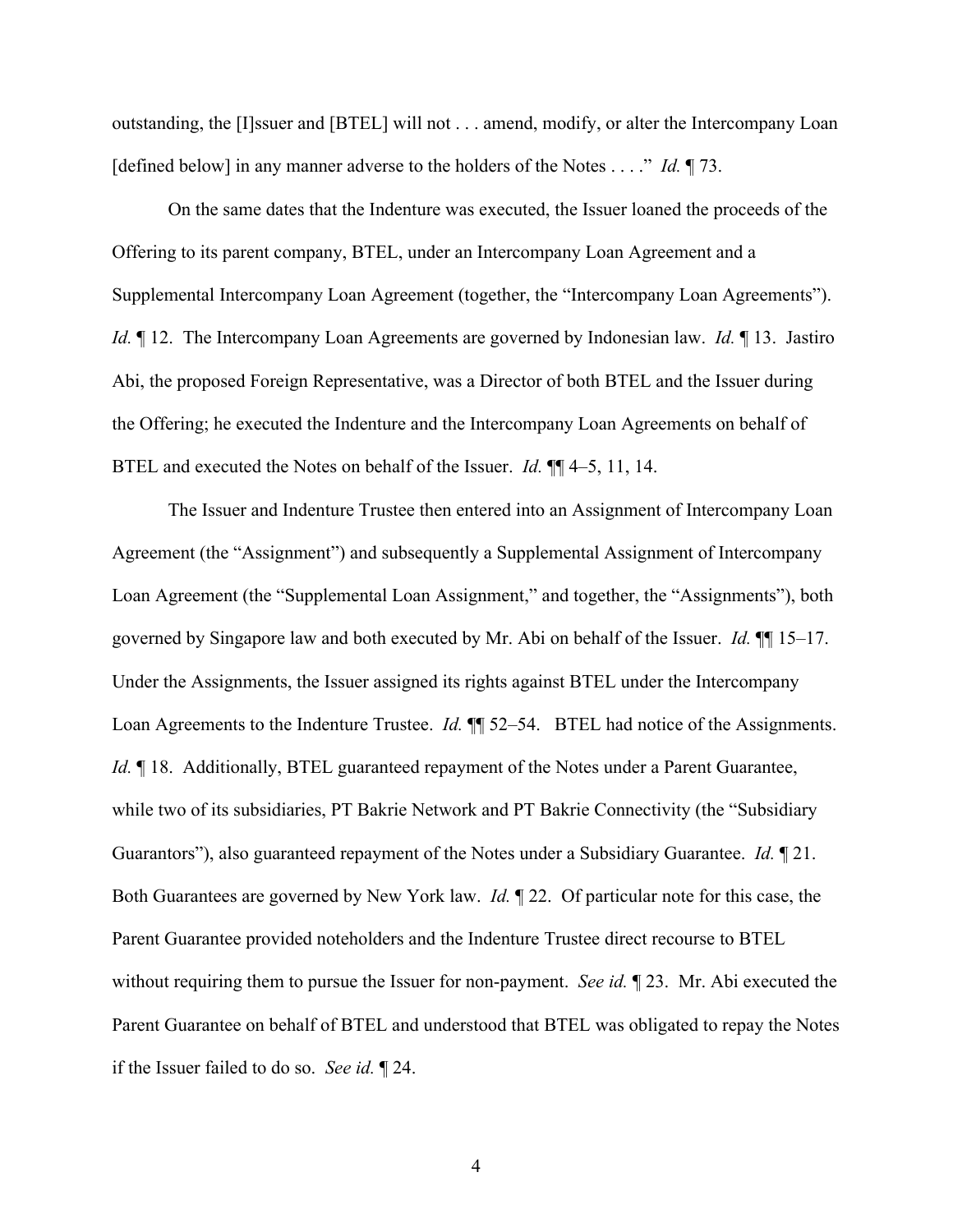When BTEL began to encounter financial difficulties, it was forced to write down the value of its assets in 2012 and 2013. *See id.* ¶ 25. BTEL, the Issuer, and the Subsidiary Guarantors ultimately defaulted on scheduled interest payments due on the Notes in November 2013 and May 2014; these default interest payments remain outstanding. *See id.* ¶¶ 26–27. Before the scheduled payment in May 2014, BTEL issued a written notice to all noteholders stating that (i) it was engaged in discussions with a steering committee of key noteholders (the "Steering Committee") regarding the current financial and operational position of the company and a potential restructuring of the Notes, and (ii) it would not be making any further interest payments on the Notes pending the resolution of such discussions. *See id.* ¶¶ 30, 34. Just prior to the defaults, BTEL had engaged with a financial consultant, FTI Consulting ("FTI"), to "develop[] and negotiat[e] a debt restructuring proposal" and act as the "primary contact person with the Senior Noteholders (or their advisors) through the restructuring negotiation." *Id.* ¶ 28. In response, the Objecting Noteholders—who are purportedly purchasers and beneficial holders of some \$106 million in the face amount of the Notes, or over 25% of the outstanding \$380 million in Notes issued—and three other noteholders formed an ad hoc committee of noteholders (the "Ad Hoc Committee") to engage in discussions with BTEL about its financial and operational plans. *See id.* ¶¶ 1, 36, 42; *see also* Abi Testimony ¶¶ 7, 55; Gregorious Petrus Aji Wijaya Witness Statement ¶ 53 ("Wijaya Testimony") [ECF No. 94]; Written Testimony of Kevin Omar Sidharta as Expert Witness for Objecting Noteholders ¶ 47 ("Sidharta Testimony") [ECF No. 99]; Written Testimony of Defrizal Djamaris as Witness for Objecting Noteholders ¶ 36 ("Djamaris Testimony") [ECF No. 100-1]. In the summer of 2014, the Ad Hoc Committee worked with BTEL and its financial consultant to conduct due diligence and evaluate the merits of BTEL's restructuring efforts. *See* Stipulation ¶¶ 37-40. The Ad Hoc Committee and BTEL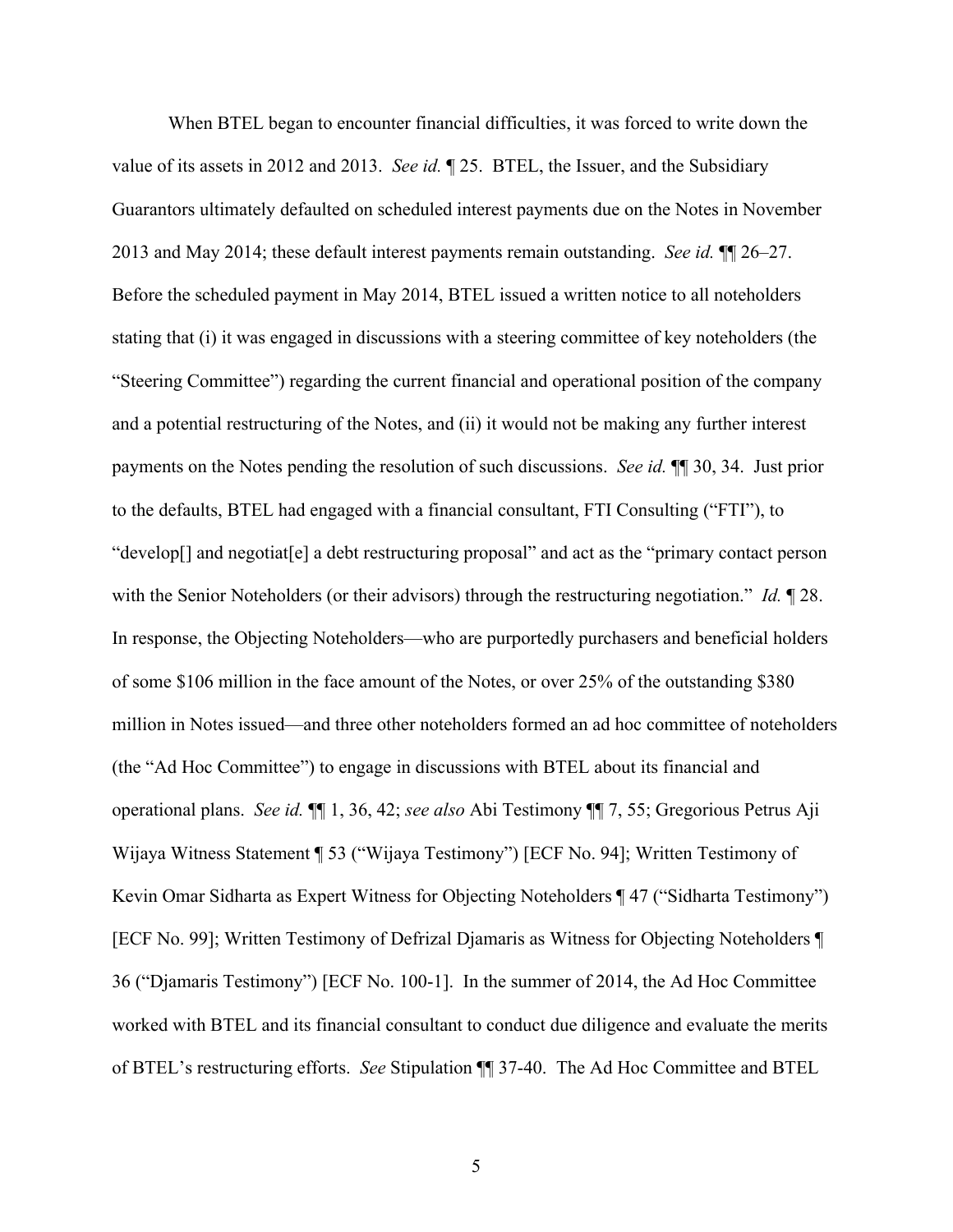entered into a Memorandum of Understanding and a Confidentiality Agreement, under which FTI populated a data room for the Ad Hoc Committee to perform due diligence. *See id.* ¶¶ 37, 39. But by August 2014, discussions between BTEL and the Ad Hoc Committee had broken down. *See id.* ¶ 40.

In September 2014, three of the Objecting Noteholders commenced litigation in New York state court against BTEL, the Issuer, and the Subsidiary Guarantors for breach of the Notes. *See id.*  $\P$  41. They subsequently issued to and served on BTEL, the Issuer, and the Indenture Trustee a notice of acceleration declaring all principal and interest immediately due and owing under the Notes and demanding immediate payment.<sup>[3](#page-5-0)</sup> See id. 142. After another interest payment default in late 2014, the Indenture Trustee also issued to the Issuer, BTEL, and the Subsidiary Guarantors a Notice of Acceleration, which demanded immediate payment. *Id.* ¶ 43.

One month after the New York litigation commenced, an Indonesian creditor, PT Netwave Multi Media ("Netwave"), to whom BTEL owed approximately \$400,000, initiated a "Penundaan Kewajiban Pembayaran Utang"[4](#page-5-1) ("PKPU") proceeding against BTEL (the "PKPU Proceeding") in the Indonesian Commercial Court. *Id.* ¶¶ 44–45, 50. A PKPU proceeding is a court-enforced suspension of payments process in Indonesia that is designed to provide a debtor with a definite period of time to restructure its debt and reorganize its affairs under a composition plan with its creditors. *See* Abi Testimony ¶ 25. After the PKPU petition was filed, FTI advised the proposed Foreign Representative on ways to "dilute" or "cram down" the Ad Hoc Committee. *Id.* ¶ 46. In November 2014, the Commercial Court granted BTEL a Temporary

<span id="page-5-0"></span><sup>&</sup>lt;sup>3</sup> The Indenture contains a forum selection clause providing that the Issuer, BTEL, and each of the Subsidiary Guarantors "irrevocably and unconditionally submits to the non-exclusive jurisdiction of any New York State or United States Federal court sitting in the Borough of Manhattan, the City of New York over any suit, action or proceeding arising out of or relating to the Indenture, any Note, [or] any Guarantee," as discussed below. *See* Abi Decl., Ex. A § 12.07(b) [ECF No. 6-4].

<span id="page-5-1"></span><sup>&</sup>lt;sup>4</sup> This is an Indonesian phrase meaning "suspension of payments." Abi Testimony ¶ 25.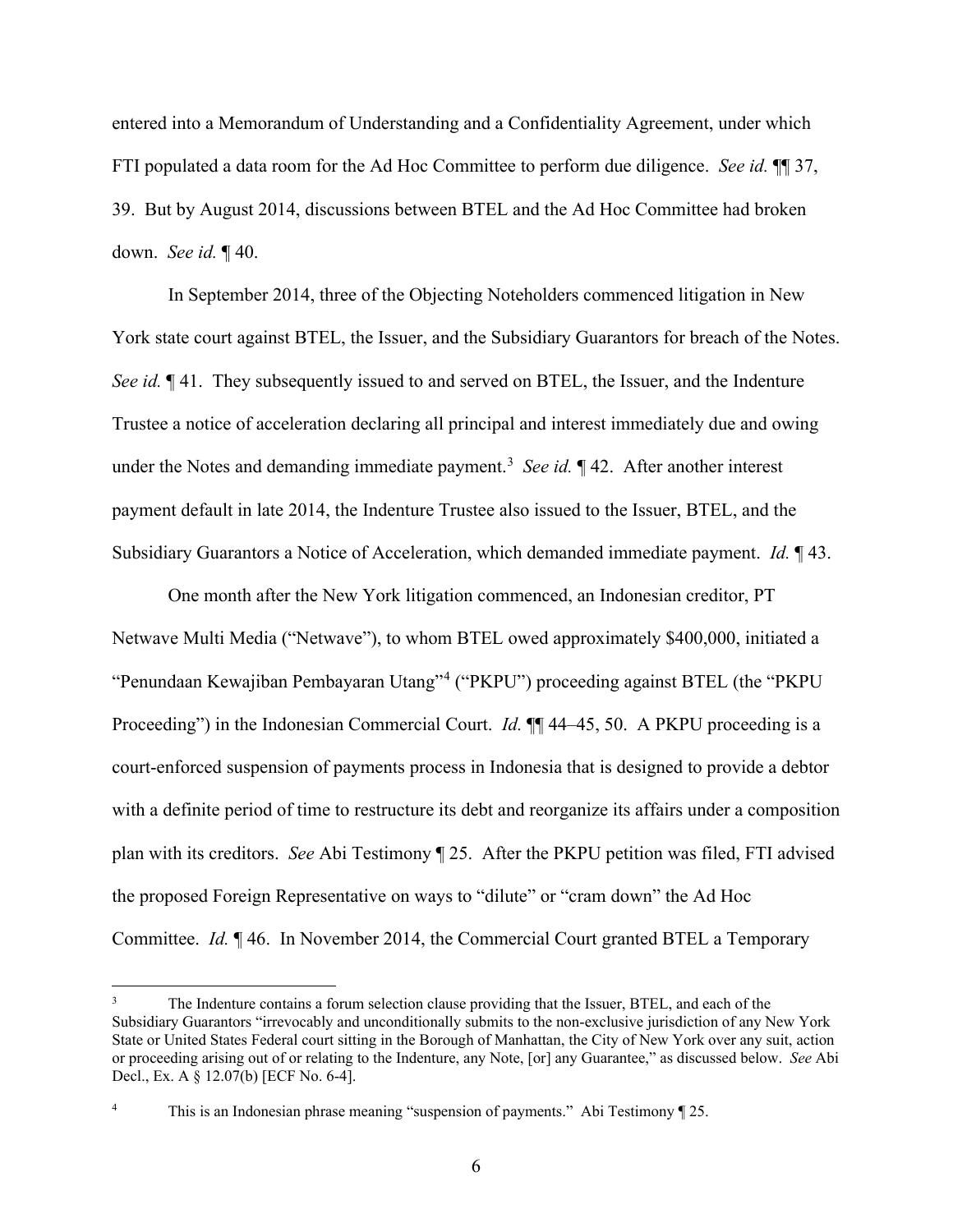Suspension of Payment ("SOP"). *See* Stipulation ¶ 47. Titik Tejaningsih was named as Supervisory Judge and William Eduard Daniel and Imran Nating were appointed as Administrators to oversee the PKPU Proceeding. *Id.* ¶ 48. The Commercial Court then set a 29 day schedule within which the PKPU Plan was to be finalized, voted on, and confirmed; it also scheduled a first creditors' meeting and creditor verification meeting. *See* Stipulation ¶ 50. Upon implementation of the SOP, BTEL was prohibited by law during the period before plan approval from taking any action that affected assets or management without the approval of the Administrators. *Id.* ¶ 49.

During this 29-day schedule, the Objecting Noteholders instructed the Indenture Trustee to file proofs of claim on their behalf, and the Indenture Trustee did so in late November 2014. *See id.* 151. In support of the claim, the Indenture Trustee submitted the Indenture, Intercompany Loan Agreement, and Parent Guarantee of BTEL to the Administrators, explaining in a letter that the amount due under the Notes and Indenture were guaranteed by BTEL as primary obligor and that the Issuer had assigned its rights against BTEL under the Intercompany Loan Agreements to the Indenture Trustee. Stipulation ¶¶ 52–54. The Issuer also filed a proof of claim for the entire amount due under the Notes, attaching the Intercompany Loan Agreements to its filing. *Id.* ¶¶ 64–65; *see also* Foreign Representative's Proposed Findings of Fact & Conclusions of Law ("Foreign Representative's FFCL") ¶ 71 [ECF No. 108]; Objecting Noteholders' Proposed Findings of Fact and Conclusions of Law (the "Objecting Noteholders' FFCL") at 21 ¶¶ 124, 126 [ECF No. 109].

In late November 2014, counsel for the Ad Hoc Committee sent a letter to the Administrators asserting that BTEL's draft plan lacked sufficient information for the creditors to make an "informed vote" on the proposed PKPU Plan. *Id.* ¶¶ 55–56. In December 2014, the Ad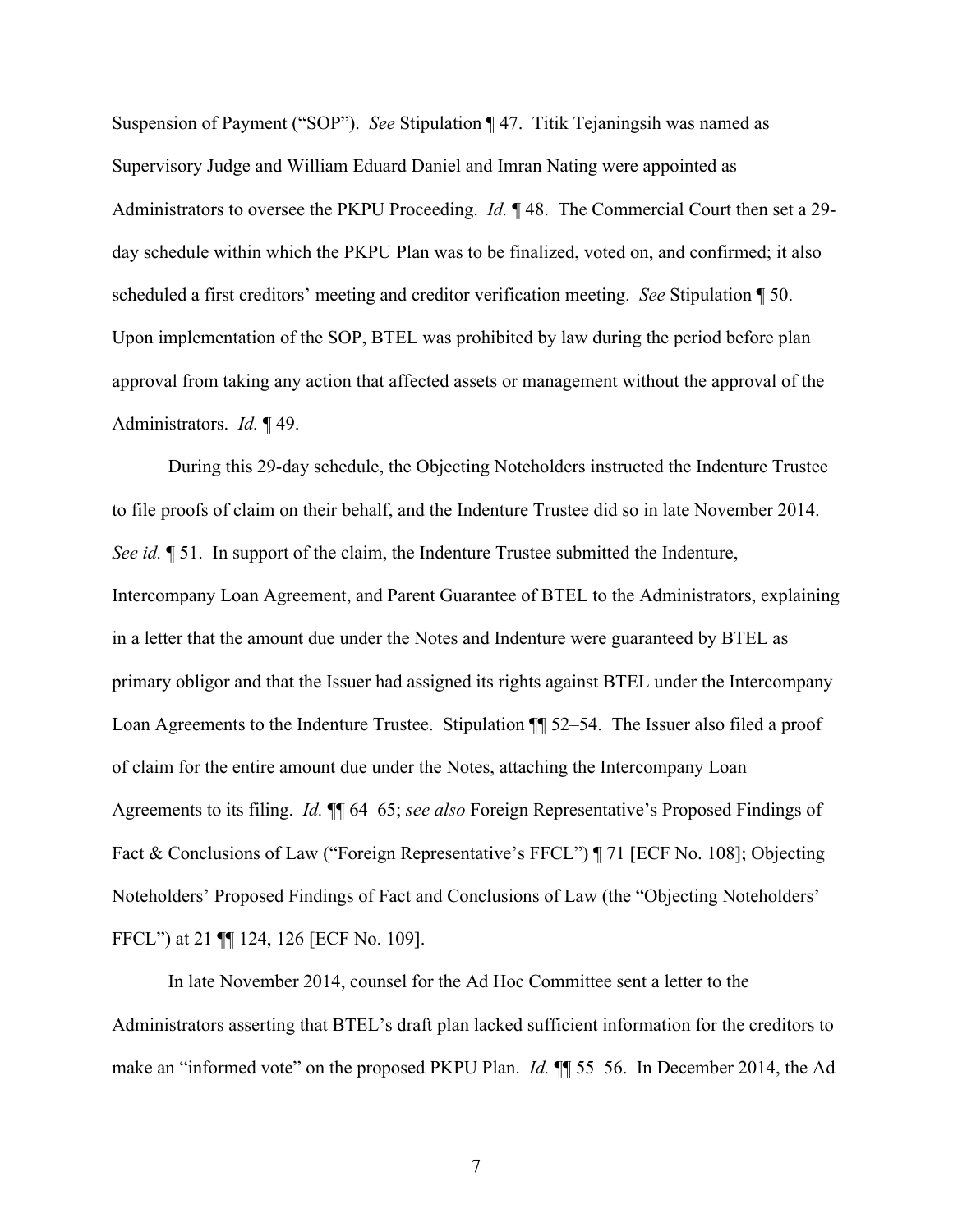Hoc Committee again sent letters to the Administrators stating that their requests for documents and information had been ignored and requesting that the PKPU Proceeding's schedule be extended, but this request was not granted. *See id.* ¶¶ 57–60.

Under Article 271 of the PKPU Law,<sup>[5](#page-7-0)</sup> BTEL submitted its "records and reports" (the "Record and Report") to the Administrators. *Id.* ¶ 62. Under PKPU Law, the Record and Report is a list compiled by an Indonesian debtor of, *inter alia*, its creditors and the amounts owed by the debtor that is to be compared to the Administrators' list of creditors. *See* Trial Tr. 181:25– 182:20, Nov. 21, 2019 (Wijaya) [ECF No. 104]; Sidharta Testimony ¶¶ 84–87; Wijaya Testimony ¶¶ 24, 60. A creditor verification meeting is then held at which the Administrators prepare a list of the claims, including "whether the claims are recognized or denied." Foreign Representative's FFCL ¶ 46 (quoting Wijaya Testimony ¶ 25); Objecting Noteholders' FFCL at 25 ¶ 153. The claims are subsequently reviewed by the Supervisory Judge who determines which creditors are eligible to vote. Foreign Representative's FFCL ¶ 47 (citing Wijaya Testimony ¶ 26). BTEL did not list the \$380 million of Notes or the Indenture Trustee as a creditor on the Record and Report it submitted to the Administrators at the creditor verification meeting held in early December 2014. Stipulation ¶ 63. Instead, BTEL listed the Issuer as the creditor for the \$380 million of Notes. *Id.* ¶ 64. At the creditor verification meeting, the Administrators allowed the claim submitted by the Issuer under the Intercompany Loan Agreements and denied the claim filed by the Indenture Trustee. *Id.* ¶¶ 65–66.

After the creditor verification meeting, the Indenture Trustee informed the Issuer, BTEL, and the Subsidiary Guarantors by letter that the Intercompany Loan Agreements provided the

<span id="page-7-0"></span><sup>5</sup> The "PKPU Law" is a section of Indonesia's Bankruptcy and Suspension of Debt Payment Obligations law that governs PKPU proceedings, including the filing and treatment of claims. *See* Foreign Representative's FFCL ¶¶ 30–33, 42 (citing Wijaya Testimony ¶¶ 7–9, 21).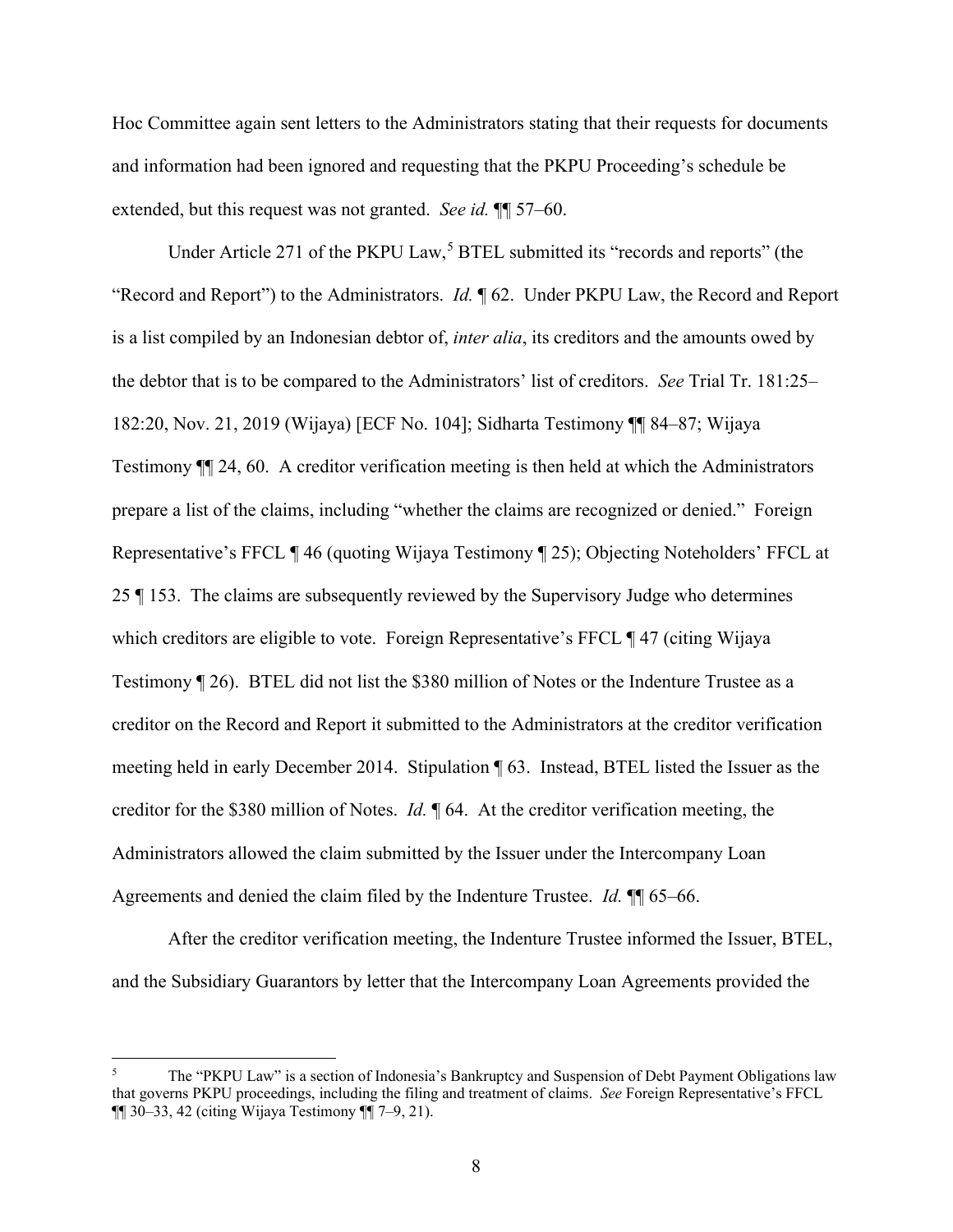Indenture Trustee with the sole right to make a claim against BTEL and that it did not consent to the Issuer submitting a claim for the indebtedness evidenced by the Notes. *Id.* ¶ 67. Such consent, the Indenture Trustee argued in a letter to the Administrators, was necessary for the Issuer to submit its claim and vote at the creditors' meeting on the proposed PKPU plan because the Issuer had assigned all of its rights, interest, and benefits to the Indenture Trustee. *See id.* ¶¶ 67–71. The Indenture Trustee also argued that the Issuer agreed under the Assignment that it would not, without the Indenture Trustee's consent, "make or agree to any material amendment, modification or variation of the Intercompany Loan Agreement or release [BTEL] from any of its obligations under the Intercompany Loan Agreement." *Id.* ¶ 70. Further, the Indenture Trustee argued, the Issuer had appointed the Indenture Trustee as its "attorney" in the event of default to enforce the rights under the Intercompany Loan Agreement. *Id.* ¶ 71. In the letter, the Indenture Trustee concluded that the Issuer had no standing to submit the Issuer claim and no standing to vote on the proposed PKPU plan without the consent or direction of the Indenture Trustee. *Id.* By email, BTEL's counsel requested the Indenture Trustee's consent to vote in favor of the proposed PKPU Plan, but the Indenture Trustee refused. *See id.* ¶¶ 74–75. BTEL's counsel also informed the Indenture Trustee that BTEL would seek a ratification of the action and waiver of default if the Indenture Trustee withheld consent and the proposed PKPU plan passed. *See id.* ¶ 74.

The Ad Hoc Committee subsequently submitted a letter to the Supervisory Judge asserting that the Issuer had improperly filed a claim without the consent of the Indenture Trustee. *See id.* ¶ 77. On December 8, 2014, the creditors with claims approved by the Administrators appeared before the Supervisory Judge for discussion and to vote on the proposed PKPU plan. *Id.* ¶ 78. The Supervisory Judge then verified the Administrators' decision and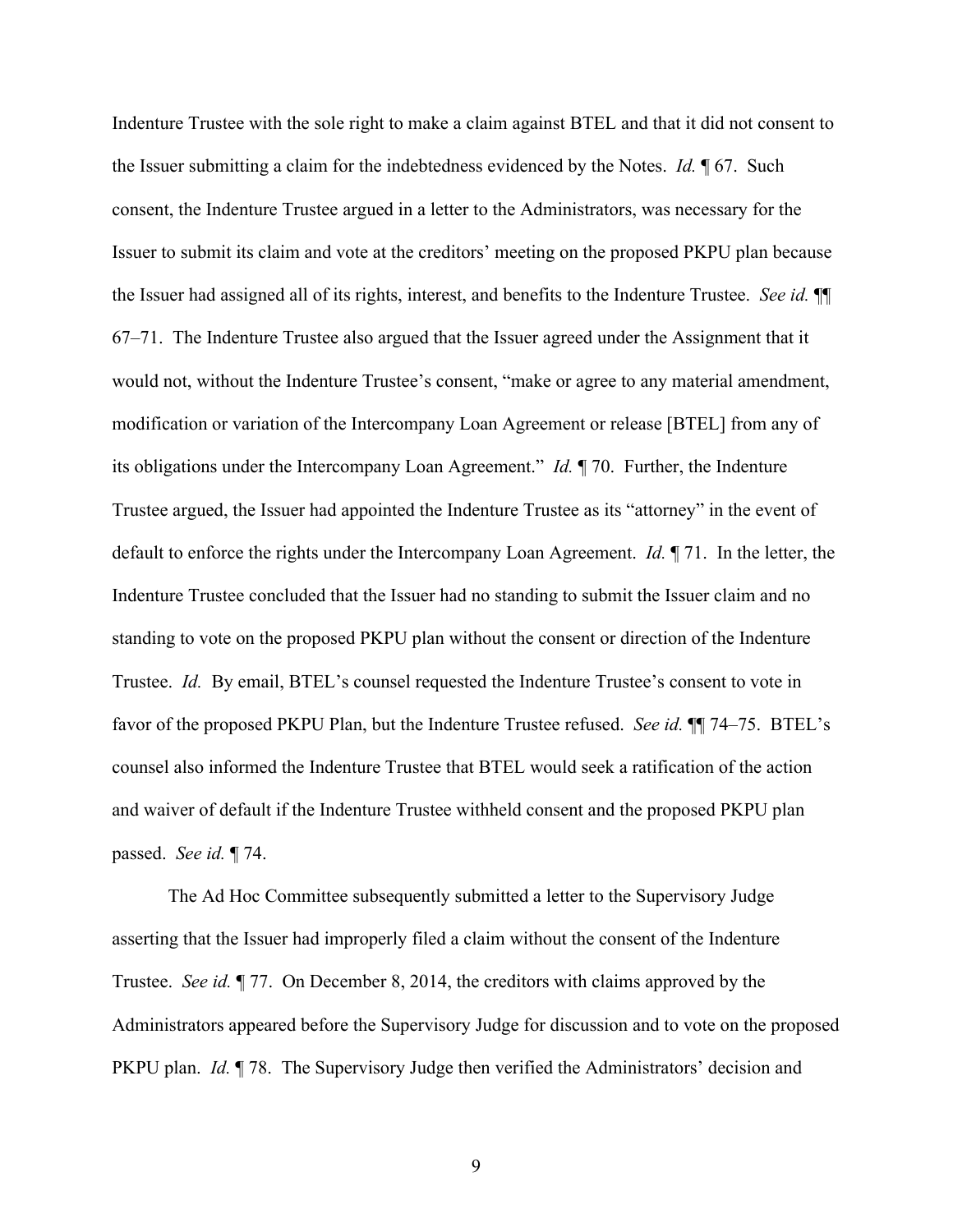permitted the Issuer to vote the entire \$380 million claim under the Intercompany Loan Agreements. *See id.* ¶ 79. Ultimately, the PKPU Plan was approved by the required majority of creditors according to PKPU Law Article 281 and memorialized in the Commercial Court's decision (the "Commercial Court Judgement") issued the following day. *See id.* ¶ 80. The Issuer was one of 325 creditors that voted in favor of the PKPU Plan, but its claim represented approximately 56% of the total amount of unsecured indebtedness restructured by the plan. *See id.* ¶¶ 81–82. The other 324 unsecured creditors that voted to approve the PKPU Plan represented only 38.6% of the total unsecured claim amount. *Id.* ¶ 83. The remaining unsecured creditors either voted against the plan or abstained. *Id.* ¶ 84. After the vote was taken, the Ad Hoc Committee sent notice to the Issuer that the Issuer's vote was an *ultra vires* act taken without the Indenture Trustee's consent. *Id.* ¶ 90.

The PKPU Plan eliminated millions of dollars in past due interest and provided that 30% of the debt on the Notes was to be paid in cash over an extended period of time and 70% was to be converted to Mandatory Convertible Bonds with a term of ten years at Indonesian rupiah ("Rp" or "IDR") 200 per share. *Id.* ¶¶ 85–86. But the 30% cash portion could only be paid after first satisfying a "waterfall" of certain other obligations. *Id.* ¶ 87. If BTEL has insufficient funds to satisfy the waterfall—and it has not had sufficient funds to date—the 30% cash portion can be deferred for more than 10 years and converted to Mandatory Convertible Bonds. *See id.* ¶¶ 88– 89.

Later in 2014, the PKPU Proceeding officially concluded under the requirements of PKPU Law Article 288. *Id.* ¶ 91. Neither the Indenture Trustee nor any of the Objecting Noteholders appealed the Commercial Court Judgment, but the Minister of Communication and Informatics of the Republic of Indonesia did. *See* Abi Testimony ¶ 34; Stipulation ¶¶ 92, 94.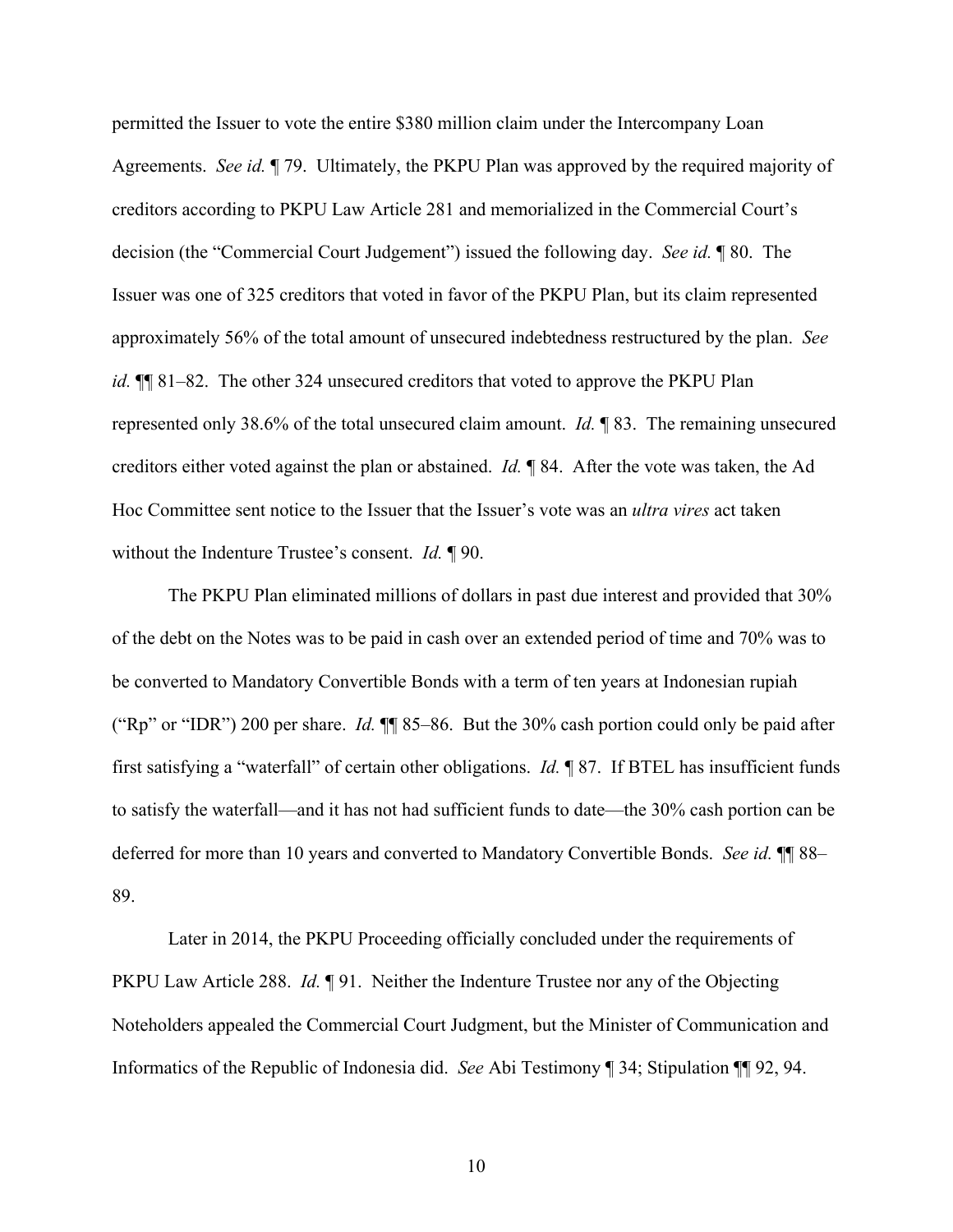This appeal was denied by the Indonesian Supreme Court in October 2015 (the "Indonesian Supreme Court Judgment"), affirming the Commercial Court Judgment. *See* Stipulation ¶ 93.

About the same time that the Commercial Court granted the Issuer the right to vote as the creditor on the Notes, the Objecting Noteholders commenced a second action in the New York state court for fraud and other tortious conduct in connection with the Notes Offering and for a declaratory judgement that the PKPU Proceeding was invalid with respect to the Notes and Indenture. *See id.* ¶¶ 80, 96. These claims were subsequently consolidated with the already pending case alleging breach of Notes and other claims. *See id*. ¶ 97.

The New York court granted summary judgment on the Objecting Noteholders' breach of contract claim and sustained the claims against the Issuer and Subsidiary Guarantors for fraud in connection with the Offering but dismissed the claims against the individual defendants and PT Bakrie and Brothers ("B&B") for lack of personal jurisdiction. *See id.* ¶¶ 98–99. On crossappeals, the New York Appellate Division affirmed the summary judgment granted in favor of the Objecting Noteholders as to liability on the Notes, Indenture, and Guarantees, and sustained the fraud claims. *See id.* ¶ 101. The Appellate Division also reinstated the claims against the individual defendants and B&B, and ordered jurisdictional discovery. *See id.* ¶¶ 100, 102. In December 2017, the New York trial court ordered the parties to proceed with jurisdictional discovery. *See id.* ¶ 102.

Less than two weeks later, BTEL executed a "Declaration of Appointment of Foreign Representative and Authorization to File Chapter 15 Petition" that appointed Mr. Abi to serve as BTEL's foreign representative and authorized him to file a petition under Chapter 15 of the Bankruptcy Code. *See id.* ¶ 103; Abi Testimony ¶ 6. Mr. Abi filed this Chapter 15 case in late January 2018. *See* Stipulation ¶ 104. Shortly after the filing, BTEL, the Issuer, and the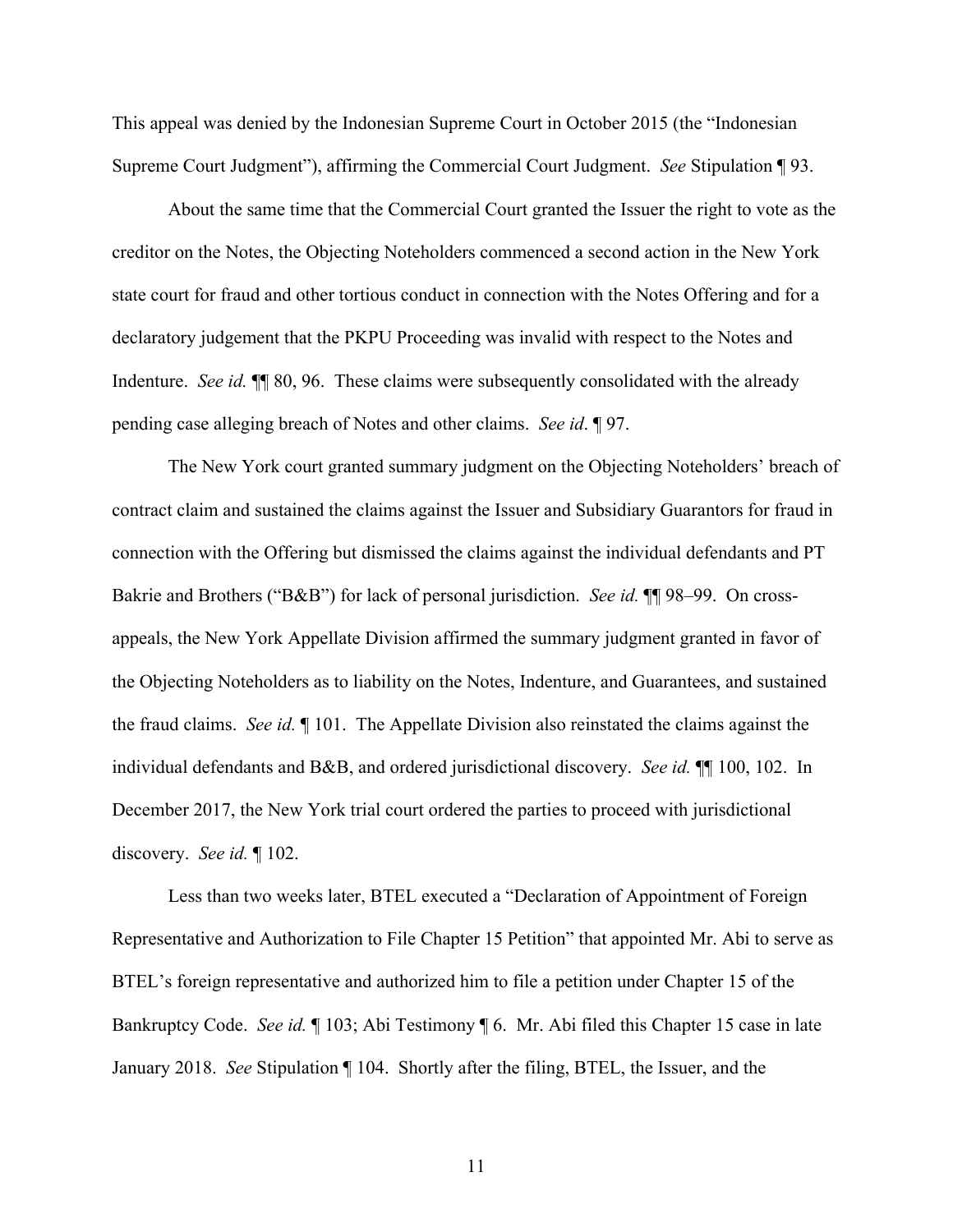Subsidiary Guarantors stipulated to entry of judgment on the Objecting Noteholders' breach of contract claim in the New York litigation in the amount of \$161,614,872.09. *See id.* ¶ 107. The money judgment was so ordered and entered in the Office of the Clerk, but the Objecting Noteholders have stipulated not to execute or enforce the money judgment pending resolution of this Chapter 15 case. *See id.* ¶¶ 108–09.

The Objecting Noteholders filed a motion for summary judgment in this case seeking to deny recognition of the PKPU Proceeding, but this Court denied the Objecting Noteholders' motion given unresolved issues of fact. *See generally In re PT Bakrie Telecom Tbk*, 601 B.R. 707 (Bankr. S.D.N.Y. 2019). At the trial that followed, Jastiro Abi and Gregorius Petrus Aji Wijaya testified by written declaration for the Foreign Representative and Kevin Omar Sidharta and Defrizal Djamaris testified by written declaration for the Objecting Noteholders. *See* Abi Testimony; Wijaya Testimony; Sidharta Testimony; Djamaris Testimony. Each witness appeared live for cross-examination and any rebuttal testimony. *See* Trial Tr. 32:6–147:16, Nov. 21, 2019 (Abi), 154:20–236:6, Nov. 21, 2019 (Wijaya) [ECF No. 104]; Trial Tr. 24:17–44:24, Nov. 22, 2019 (Djamaris), 45:21–50:15, Nov. 22, 2019 (Sidharta) [ECF No. 105].

#### **DISCUSSION**

## **I. Recognition of a Foreign Main Proceeding**

## A. The Legal Standard

A Chapter 15 case is commenced through the filing a petition for recognition of a foreign proceeding by a foreign representative of a debtor. *See* 11 U.S.C. §§ 1504, 1515(a). The petition must be accompanied by certain evidentiary documents that are presumed authentic in the absence of contrary evidence. *See* 11 U.S.C. §§ 1515(b), 1516(b); *In re Bear Stearns High-Grade Structured Credit Strategies Master Fund, Ltd. (In re Provisional Liquidation)*, 374 B.R.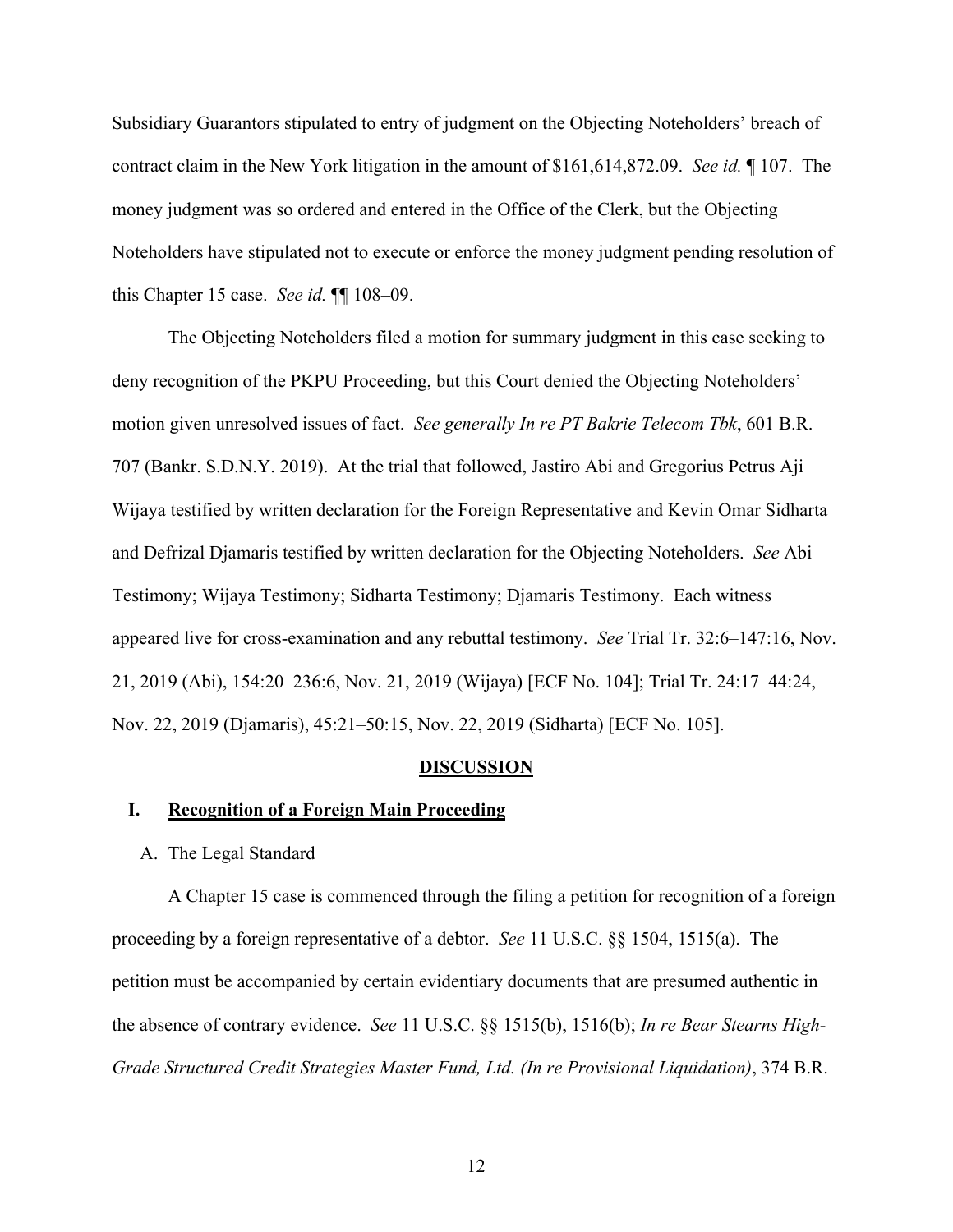122, 127 (Bankr. S.D.N.Y. 2007), *aff'd*, 389 B.R. 325 (S.D.N.Y. 2008). Section 101(23) of the Bankruptcy Code defines a "foreign proceeding" as "a collective judicial or administrative proceeding in a foreign country, . . . under a law relating to insolvency or adjustment of debt in which proceeding the assets and affairs of the debtor are subject to control or supervision by a foreign court, for the purpose of reorganization or liquidation." 11 U.S.C. § 101(23).

Section 1517 of the Bankruptcy Code identifies the requirements for recognition of a

foreign proceeding. It provides that

an order recognizing a foreign proceeding shall be entered if—

(1) such foreign proceeding . . . is a foreign main proceeding or foreign nonmain proceeding within the meaning of [S]ection 1502; (2) the foreign representative applying for recognition is a person or body; and (3) the petition meets the requirements of [S]ection 1515.

11 U.S.C. § 1517(a); *In re Inversora Eléctrica de Buenos Aires S.A.*, 560 B.R. 650, 653 (Bankr. S.D.N.Y. 2016); *In re Ocean Rig UDW Inc.*, 570 B.R. 687, 698 (Bankr. S.D.N.Y. 2017). Recognition is mandatory if all three requirements of Section 1517(a) are met. *See* 11 U.S.C. § 1517(a); *In re Millard*, 501 B.R. 644, 653–54 (Bankr. S.D.N.Y. 2013) (holding Section 1517(a) imposes a mandatory requirement for recognition when its requirements have been met); *In re Oi Brasil Holdings Cooperatief U.A.*, 578 B.R. 169, 194 (Bankr. S.D.N.Y. 2017). "But recognition is not a rubber stamp exercise," and the burden rests on the foreign representative to prove each of the requirements of Section 1517. *In re Creative Fin., Ltd. (In Liquidation)*, 543 B.R. 498, 514 (Bankr. S.D.N.Y. 2016); *see also In re Kemsley*, 489 B.R. 346, 358 (Bankr. S.D.N.Y. 2013) (citing *In re Bear Stearns*, 374 B.R. at 126.

Section 1506 of the Bankruptcy Code sets forth an overriding public policy exception, providing that a court may refuse to take an action under Chapter 15 if such action "would be manifestly contrary to the public policy of the United States." 11 U.S.C. § 1506. But this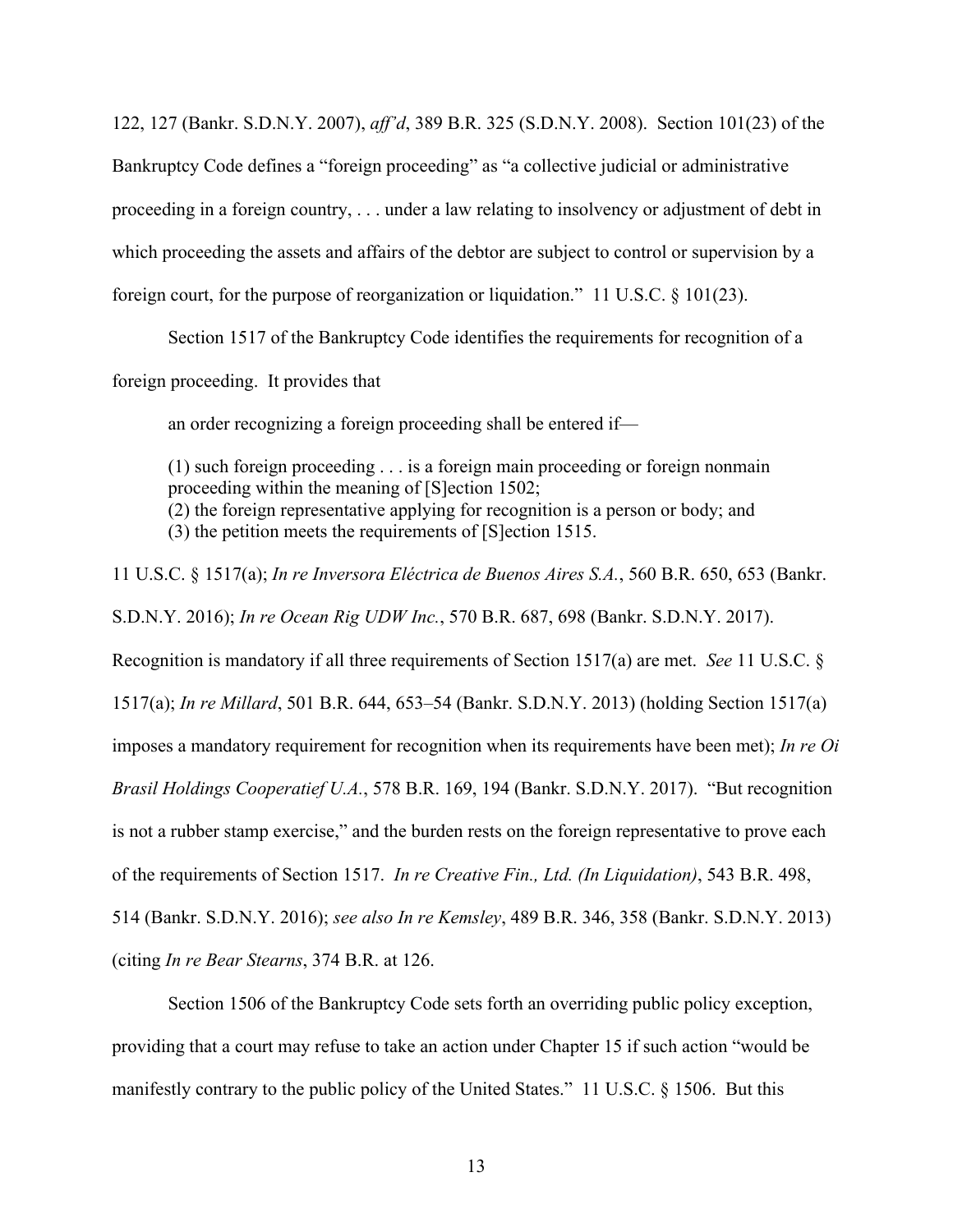exception is read narrowly, with legislative history observing that "the word 'manifestly' in international usage restricts the public policy exception to *the most fundamental policies of the United States*." *Morning Mist Holdings Ltd. v. Krys (In re Fairfield Sentry Ltd.)*, 714 F.3d 127, 139 (2d Cir. 2013) (quoting H.R.Rep. No. 109–31, pt. 1, at 109 (2005), 2005 U.S.C.C.A.N. 88). Thus, "even the absence of certain procedural or constitutional rights will not itself be a bar under [Section] 1506." *In re OAS S.A.*, 533 B.R. 83, 104 (Bankr. S.D.N.Y. 2015) (quoting *In re Vitro S.A.B. de CV*, 701 F.3d 1031, 1069 (5th Cir. 2012) ("*Vitro II*")). [6](#page-13-0)

## B. The Objecting Noteholders Arguments as to Recognition

The Objecting Noteholders raise several arguments in opposition to recognition.

### a. Foreign Representative

The first question before the Court is whether Mr. Abi has been properly appointed as the Foreign Representative of the Debtor. Under Section 101(24) of the Bankruptcy Code, a "foreign representative" is "a person or body, including a person or body appointed on an interim basis, authorized in a foreign proceeding to administer the reorganization or the liquidation of the debtor's assets or affairs or to act as a representative of such foreign proceeding." 11 U.S.C. § 101(24). To commence a case under Chapter 15 of the Bankruptcy Code, the foreign representative files a petition "for recognition of a foreign proceeding in which the foreign representative has been appointed." 11 U.S.C. § 1515(a).

The Objecting Noteholders contend that Mr. Abi has not satisfied the requirements of a foreign representative because he was not appointed until three years after the PKPU Proceeding was formally closed. They argue, therefore, that his appointment does not meet the statutory

<span id="page-13-0"></span><sup>6</sup> Against the Objecting Noteholders' objection, the Court has already held that the Debtor has "property" in the United States that satisfies the requirements of Section 109 of the Bankruptcy Code. *See PT Bakrie Telecom*, 601 B.R. at 714–16 (concluding that the Indenture and related Notes satisfy the property requirements set forth in *Drawbridge Special Opportunities Fund LP v. Barnet (In re Barnet)*, 737 F.3d 238, 250–51 (2d Cir. 2013)).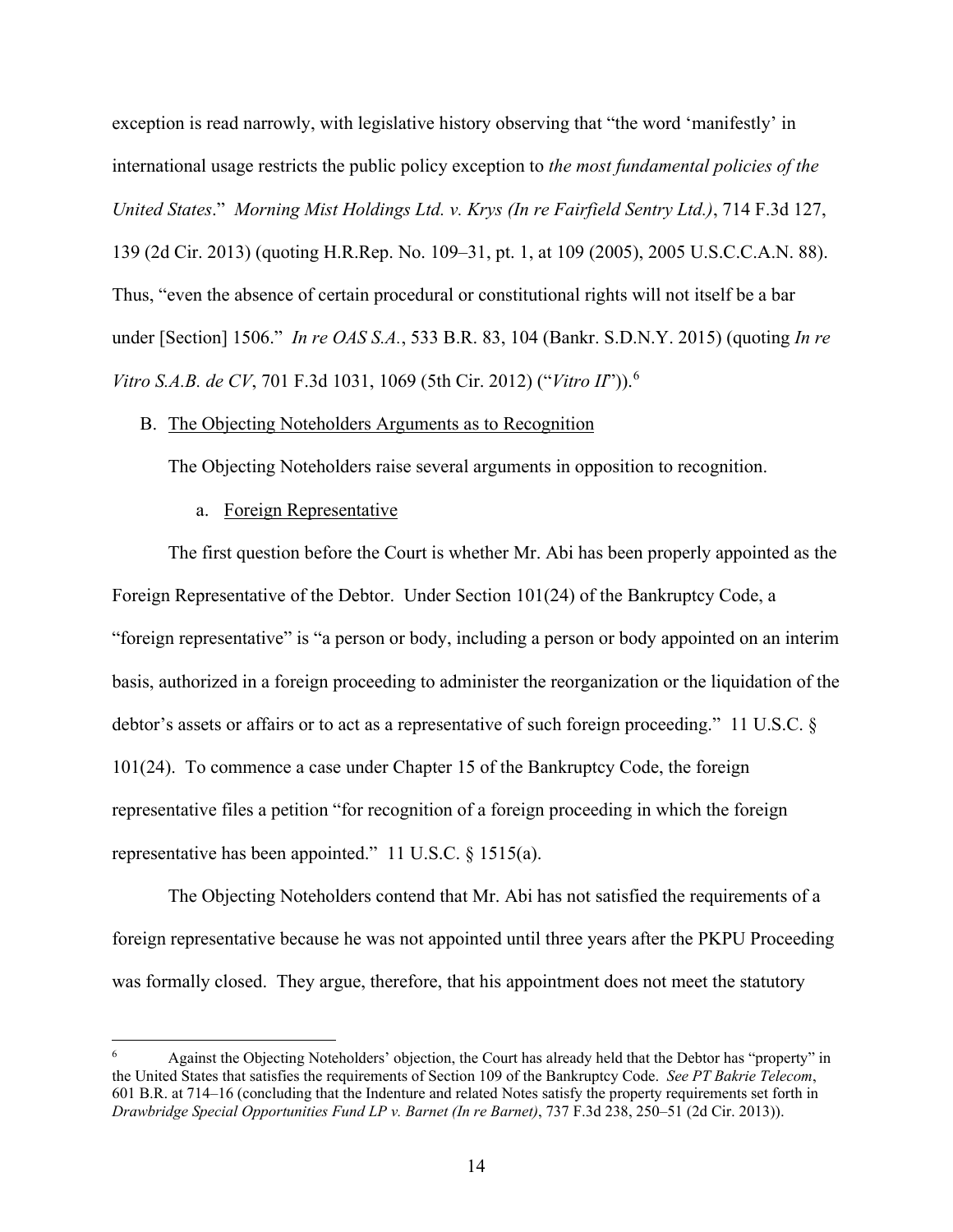requirements of Chapter 15 because "it did not occur 'during, or in the course of' or 'in the context of a foreign main proceeding" under Sections  $101(24)$ , 1515, and 1517(a)(2) of the Bankruptcy Code. *See* Objecting Noteholders' FFCL at 48 ¶ 22 (citing *Vitro II*, 701 F.3d at 1047; *In re OAS*, 533 B.R. at 94).

But as the Court has previously observed, "the Court is unaware of any authority explicitly precluding the appointment of a foreign representative for purposes of pursuing Chapter 15 relief after the foreign proceeding has been closed." *In re PT Bakrie Telecom*, 601 B.R. at 718 (internal reference omitted). "[G]iven the policy underlying Chapter 15, it would be hard to imagine why such action would be categorically prohibited." *Id.* Indeed, bankruptcy courts have rejected similar arguments, concluding that the foreign main proceeding continued to qualify as a foreign proceeding despite being "closed" under Section 101(23) of the Bankruptcy Code when the foreign court was still "overseeing matters," similar to the concept of retained jurisdiction under a Chapter 11 plan. *See In re Zhejiang Topoint Photovoltaic Co., Ltd.*, 600 B.R. 312, 319–20 (Bankr. D.N.J. 2019); *cf. In re Oversight and Control Commn. of Avanzit, S.A.*, 385 B.R. 525, 535–36, 538 (Bankr. S.D.N.Y. 2008) (holding that the rationale of a Chapter 11 remaining "pending" after confirmation but before entry of a final decree applies equally to a foreign proceeding). That is the circumstance here. BTEL's restructuring remains ongoing because the PKPU Plan must still be implemented. *See* Abi Testimony ¶¶ 52, 54. Indeed, a failure to implement the PKPU Plan could result in a declaration of bankruptcy and BTEL's liquidation under Articles 170 and 291 of the PKPU Law. Wijaya Testimony ¶ 66; Trial Tr. 48:1–11, Nov. 22, 2019 (Sidharta). Not surprisingly then, the Indonesian Supreme Court and Commercial Court involved in BTEL's restructuring preserved BTEL's right to pursue recognition under Chapter 15 of the Bankruptcy Code. *See* FRX-1 at 82–83; ONX-86 at 133–34.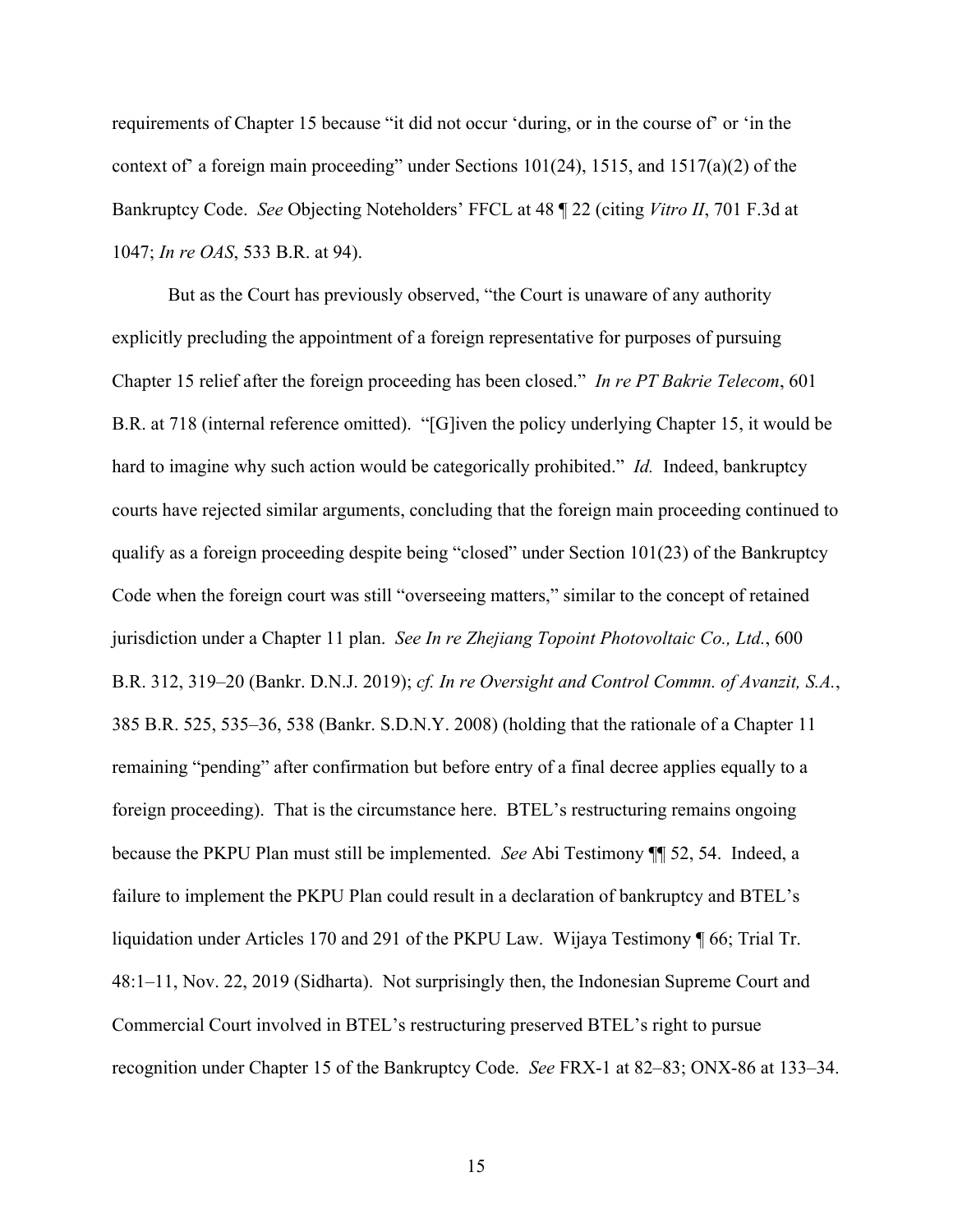The Court's conclusion here also is consistent with the well-established view that the requirement for a foreign representative to be authorized in a foreign court is not onerous and has been read broadly to facilitate the purpose of Chapter 15. *See In re Vitro, S.A.B. de C.V.*, 470 B.R. 408, 411–12 (N.D. Tex. 2012) ("*Vitro I*") (noting that courts routinely approve the appointment of a foreign representative by a debtor without authorization by a foreign court), *aff'd*, *Vitro II*, 701 F.3d 1031; *In re OAS*, 533 B.R. at 95 (same).

This Court's prior summary judgment decision left open whether further factual development might present a more problematic reason for the delay in appointing Mr. Abi.<sup>[7](#page-15-0)</sup> But it did not. Rather, it demonstrated that the timing for filing this Chapter 15 case was based on practical considerations. The Debtor had hoped that it could prevail in the New York state court litigation with the Objecting Noteholders and thus avoid the need for a Chapter 15 proceeding. *See* Abi Testimony  $\P$  49–51; Foreign Representative's FFCL  $\P$  189–90. Once that was no longer possible, the Chapter 15 case became necessary. Notably, the Objecting Noteholders have not posited an alternative rationale for the delay. *See In re PT Bakrie Telecom*, 601 B.R. at 718.[8](#page-15-1)

<span id="page-15-0"></span>In the prior decision, the Court held that the "mere fact of the [Debtor's] delay in seeking Chapter 15 relief after a foreign proceeding has been closed" did not preclude a finding that Mr. Abi was properly appointed as foreign representative, and that it would be "appropriate to examine the circumstances surrounding the timing of the foreign representative's appointment and the significance, if any, of the delay." *In re PT Bakrie Telecom*, 601 B.R. at 719.

<span id="page-15-1"></span>The Foreign Representative also cites prior cases where this Court has granted recognition to an Indonesian PKPU proceeding where the foreign representative was appointed after the plan was approved by the Commercial Court and control was returned to the debtors. Foreign Representative's FFCL ¶ 185; *see, e.g.*, *In re PT Bumi Resources Tbk*, Case No. 17-10115 (MKV) [Decl. of Andrew Christopher Beckham, Ex. C and D, ECF No. 5] (showing the foreign representative was appointed after the plan was approved by the foreign court); *In re PT Berlian Laju Tanker Tbk*, Case No. 13-10901 (SMB) [Decl. of Cosimo Borrelli ¶ 23, 30, ECF No. 6] (showing the foreign representative was appointed after the plan was approved by the foreign court); *In re PT Arpeni Pratama Ocean Line Tbk*, Case No. 11-15691 (ALG) [Decl. of Fida Unidjaja ¶ 3, Exs, A & B, ECF No. 5] (showing the foreign representative was appointed after the plan was approved by the foreign court).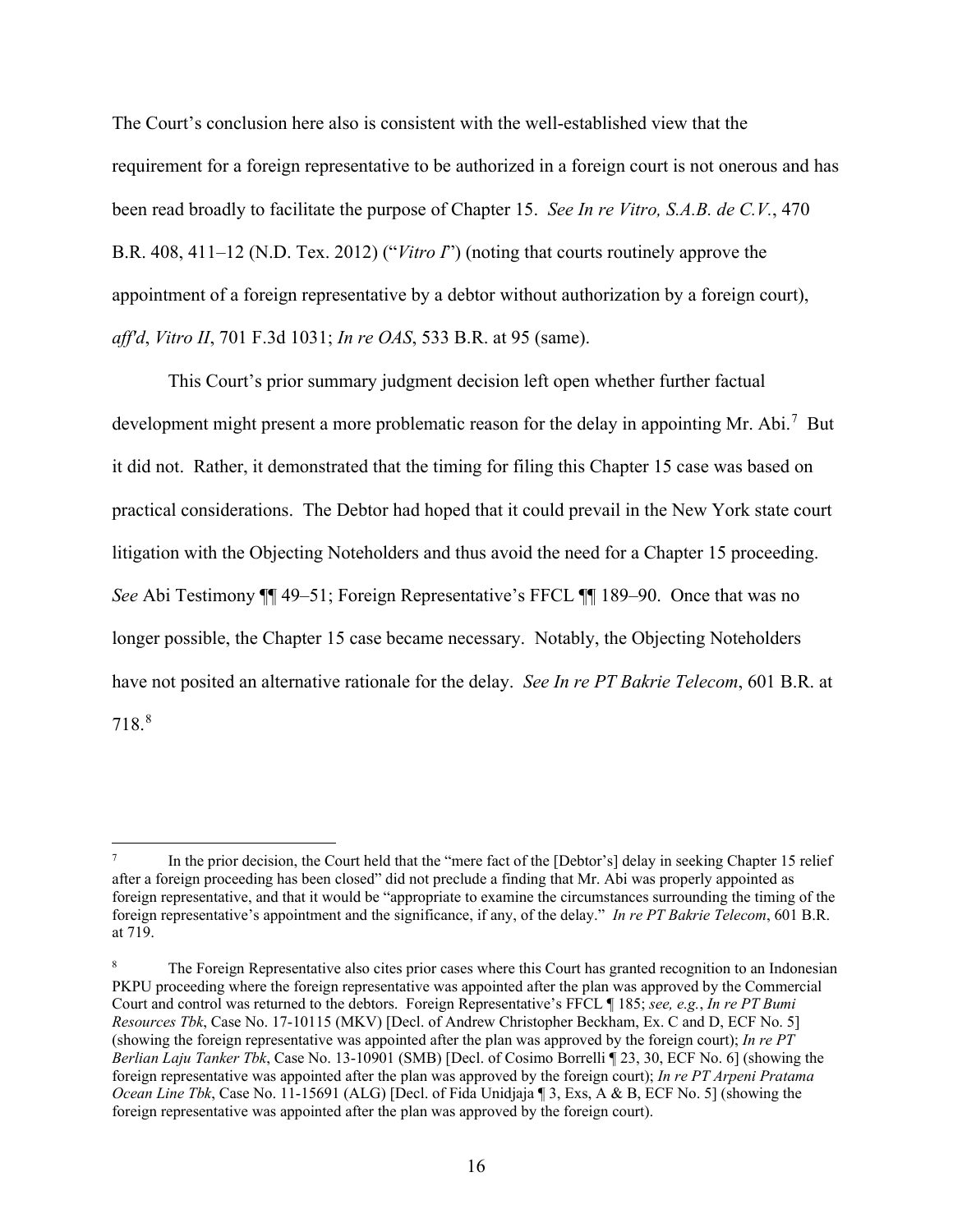For all these reasons, therefore, the Court concludes that Mr. Abi is the duly appointed "foreign representative" of the Debtor within the meaning of section 101(24) of the Bankruptcy Code.

### B. "Collective" Proceeding Requirement and Public Policy

The Objecting Noteholders next argue that recognition should not be granted because the Indonesian PKPU Proceeding does not satisfy the requirements of being a collective foreign proceeding.

Section 101(23) of the Bankruptcy Code requires that a foreign proceeding be collective in nature. Collective proceedings are those that consider "'the rights and obligations of *all* creditors'—that is for the general benefit of creditors." *Armada (Singapore) Pte Ltd. v. Shah (In re Ashapura Minechem Ltd.)*, 480 B.R. 129, 136 (S.D.N.Y. 2012) (quoting *In re Betcorp Ltd.*, 400 B.R. 266, 281 (Bankr. D. Nev. 2009)). Such proceedings contemplate the "consideration and eventual treatment of claims of various types of creditors, as well as the possibility that creditors may take part in the foreign action." *Id*. (quoting *In re British Am. Ins. Co.*, 425 B.R. 884, 902 (Bankr. S.D. Fla. 2010)). A collective proceeding "must be instituted for the benefit of creditors generally rather than for a single creditor or class of creditors." *In re British Am. Ins. Co.*, 425 B.R. at 902; *In re Bd. of Dirs. of Hopewell Int'l Ins., Ltd*., 275 B.R. 699, 707 (S.D.N.Y. 2002) (finding a foreign scheme of arrangement for creditors to file claims collective in nature because all creditors could object); *In re Gold & Honey, Ltd*., 410 B.R. 357, 368, 370 (E.D.N.Y. 2009) (finding a foreign proceeding not to be collective where it was "more akin to  $a[n]$ individual creditor's replevin or repossession action than it is to a reorganization or liquidation by an independent trustee"). "A collective proceeding is designed to provide equitable treatment to creditors, by treating similarly situated creditors in the same way, and to maximize the value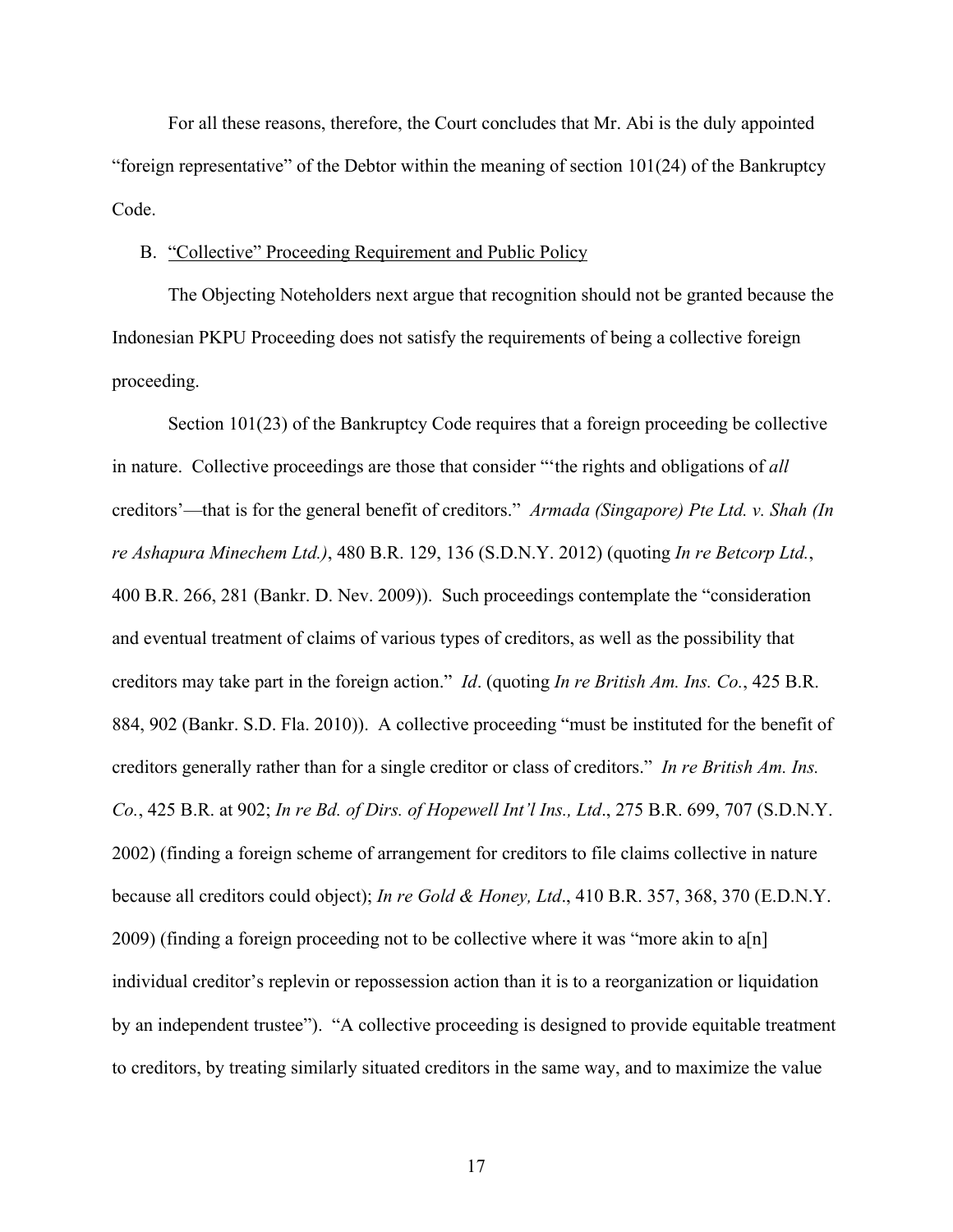of the debtor's assets for the benefit of all creditors . . . ." *In re Ashapura,* 480 B.R. at 136–37 (quoting U.N. Communication on International Law, Legislative Guide on Insolvency Law ¶ 25 (2005)). But a collective proceeding need not require that "all creditors receive a share of the distribution." *Id*. at 137 (citing *In re British Am. Ins. Co.*, 425 B.R. at 903).

When determining whether a proceeding was collective in nature, a court should examine "both the law governing the foreign action and the parameters of the particular proceeding as defined in, for example, orders of a foreign tribunal overseeing the action." *Id.* at 136 & n.37, 141 & n.85 (quoting *In re British Am. Ins. Co.*, 425 B.R. at 902). "Other characteristics of a collective proceeding include: adequate notice to creditors under applicable foreign law, provisions for the distribution of assets according to statutory priorities, and a statutory mechanism for creditors to seek court review of the proceeding." *Id.* at 137 (internal citations omitted) (citing *In re ABC Learning Centres Ltd.*, 445 B.R. 318, 328–29 (Bankr. D. Del. 2010)); *see also id.* (noting that the standard for notice is not demanding). All creditors also must receive notice and be able to protect their rights for a foreign proceeding to be collective. *In re O'Reilly*, 598 B.R. 784, 792 (Bankr. W.D. Pa. 2019). But some courts have concluded that a collective proceeding can exist even where creditors are not allowed to participate, so long as the proceeding otherwise considers the rights and obligations of all creditors. *In re ENNIA Caribe Holding N.V.*, 594 B.R. 631, 638–39 (Bankr. S.D.N.Y. 2018) (citing *In re Ashapura*, 480 B.R. at 141).

Against the backdrop of this standard, the Objecting Noteholders argue that the PKPU Proceeding was not "collective in nature" given who was allowed—and who was not allowed to vote on the PKPU Plan based on the Notes. The Objecting Noteholders complain that their right to vote on the PKPU Plan was eliminated due to the exclusion of their rights under the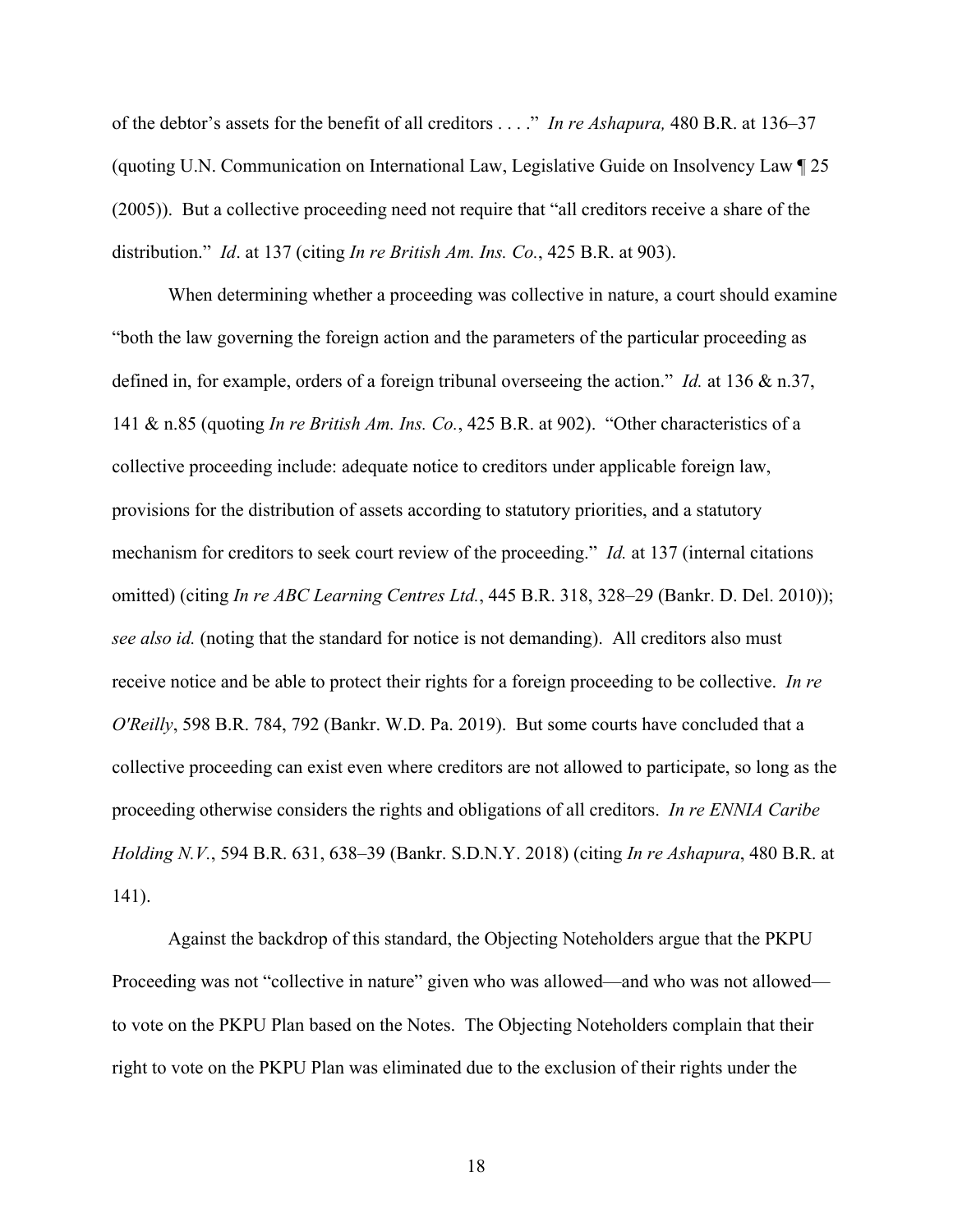Notes from BTEL's Record and Report. *See* Objecting Noteholders' FFCL at 46 ¶¶ 14–17 (applying first prong of *Ashapura* test). According to the Objecting Noteholders, this allowed the Debtor to "pre-determine" who qualified as a "creditor" because the Administrators relied on the Record and Report to determine who was a creditor in the PKPU Proceeding. *Id.* at 24 ¶ 148; 29 ¶¶ 176–77; 34–35 ¶¶ 203–11. Thus, the Objecting Noteholders argue that BTEL controlled the parameters of the PKPU Proceeding by excluding the obligations of the Objecting Noteholders in favor of the Intercompany Loans of Debtor's wholly owned subsidiary and Issuer of the Notes, BTEL-Singapore. *See* Objecting Noteholders' FFCL at 29 ¶¶ 176–77; 46–47 ¶ 18 (applying second prong of *Ashapura* test).

The Foreign Representative disagrees. It argues that the PKPU Plan has "all the earmarks of a collective proceeding" because it provided "equal treatment to all noteholders, including the Objecting Noteholders." Foreign Representative's FFCL ¶ 154. The Foreign Representative notes that the Objecting Noteholders "received notice and were extremely active participants in the PKPU Proceeding" and were able to make "multiple submissions and arguments to both the Administrators and the Supervisory Judge." *Id.* ¶ 155. The Foreign Representative further asserts that the mere fact that the Objecting Noteholders' arguments were rejected does not defeat the collective nature of the proceedings. *Id.* ¶ 158. And while the Administrators must verify the claims they receive against the Record and Report from the Debtors under PKPU Law Article 271, the Foreign Representative notes that the Administrators do not blindly adhere to the information provided by the Debtors. *Id.* ¶¶ 168–69.

Given the entire record after trial, the Court concludes that the PKPU Proceeding is "collective" because "the rights and obligations of *all* creditors" were considered by the foreign court. *See In re Ashapura*, 480 B.R. at 136, 140 ("The main test of whether a proceeding is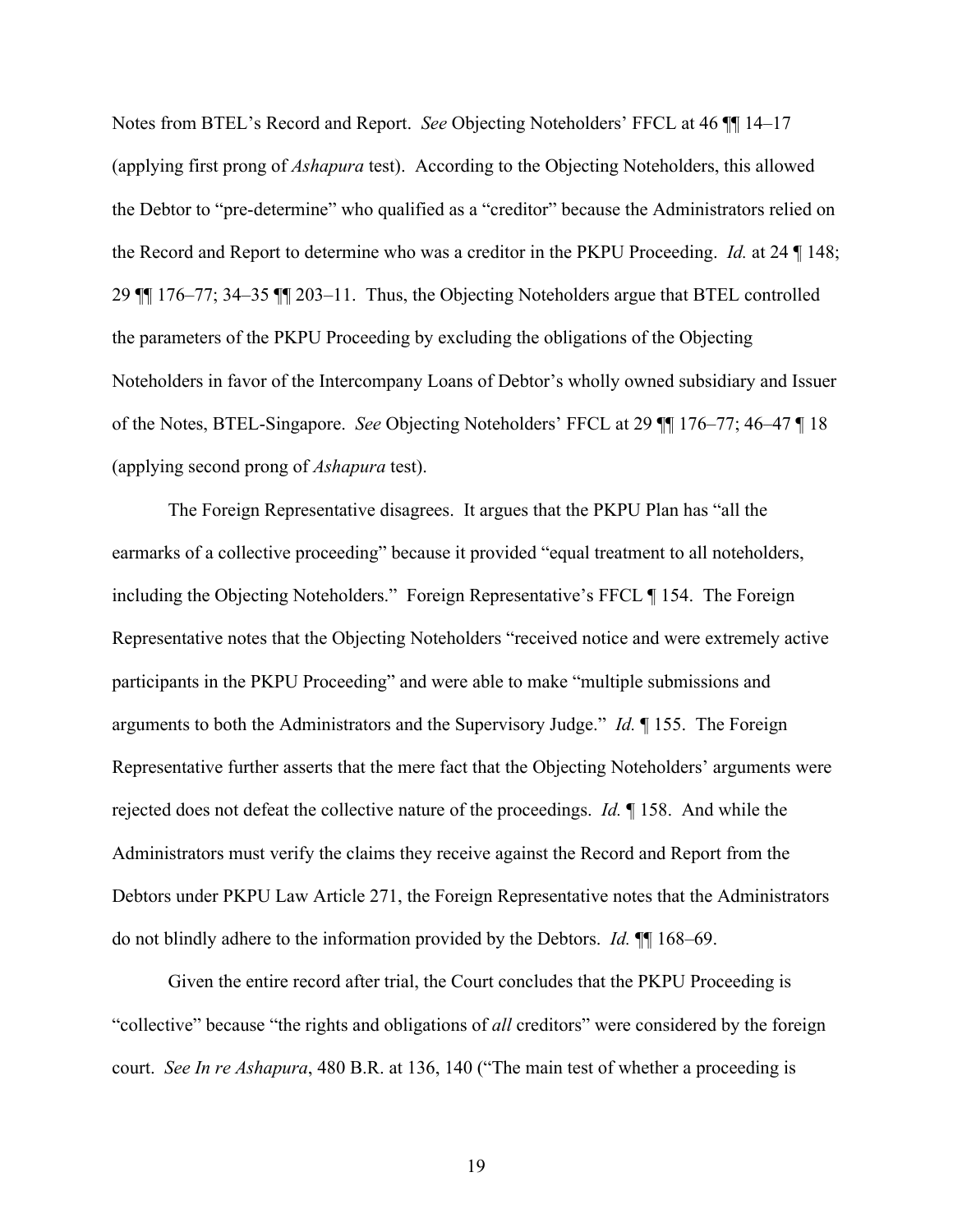collective is whether *all* creditors' interests were considered in the proceeding."). The interests of all of Debtor's creditors were addressed in the PKPU Proceeding. *See In re PT Bakrie Telecom*, 601 B.R. at 723–24 (finding the PKPU Plan restructured all of BTEL's \$770 million of indebtedness); Abi Testimony ¶¶ 36–39 (30% of the amount due under the Notes are to be paid in cash, in installments over a 66-month period, with an interest rate of 4%, with the remaining 70% of the amount due under the Notes to be satisfied through Mandatory Convertible Bonds with a maturity date of ten years and a conversion price of 200 IDR per share); *see also In re Manley Toys Ltd.*, 580 B.R. 632, 642 (Bankr. D. N.J. 2018); *In re Ashapura*, 480 B.R. at 141. The PKPU Proceeding did not focus only on a single creditor or class of creditors. *In re British Am. Ins. Co.*, 425 B.R. at 902; *In re Betcorp*, 400 B.R. at 281 (holding that voluntary winding up fits the collective criterion, while "a receivership remedy instigated at the request, and for the benefit, of a single secured creditor" would not).

The Objecting Noteholders' objection is not really about the collective nature of the proceeding but rather who was allowed to vote a particular debt. But courts have found a proceeding to be collective under circumstances similar to those here. *See*, *e.g.*, *In re ENNIA Caribe Holding*, 594 B.R. at 639. In that case, the non-debtor-owner of the debtor argued that the foreign proceeding was not collective because it did not provide creditors with the right to participate, a fact that was disputed by the debtor's foreign representative. *See id.* The bankruptcy court disagreed. It noted that the relevant foreign insolvency statute broadly protected the interests of creditors and held that even if "[the non-debtor owner were] correct that the Proceeding does not allow creditors to participate, this does not prevent the Court from finding that the Proceeding is collective in nature." *Id.* at 638–39. Other courts have reached a similar conclusion. *See In re Ashapura*, 480 B.R. at 141 (the bankruptcy court stated at a hearing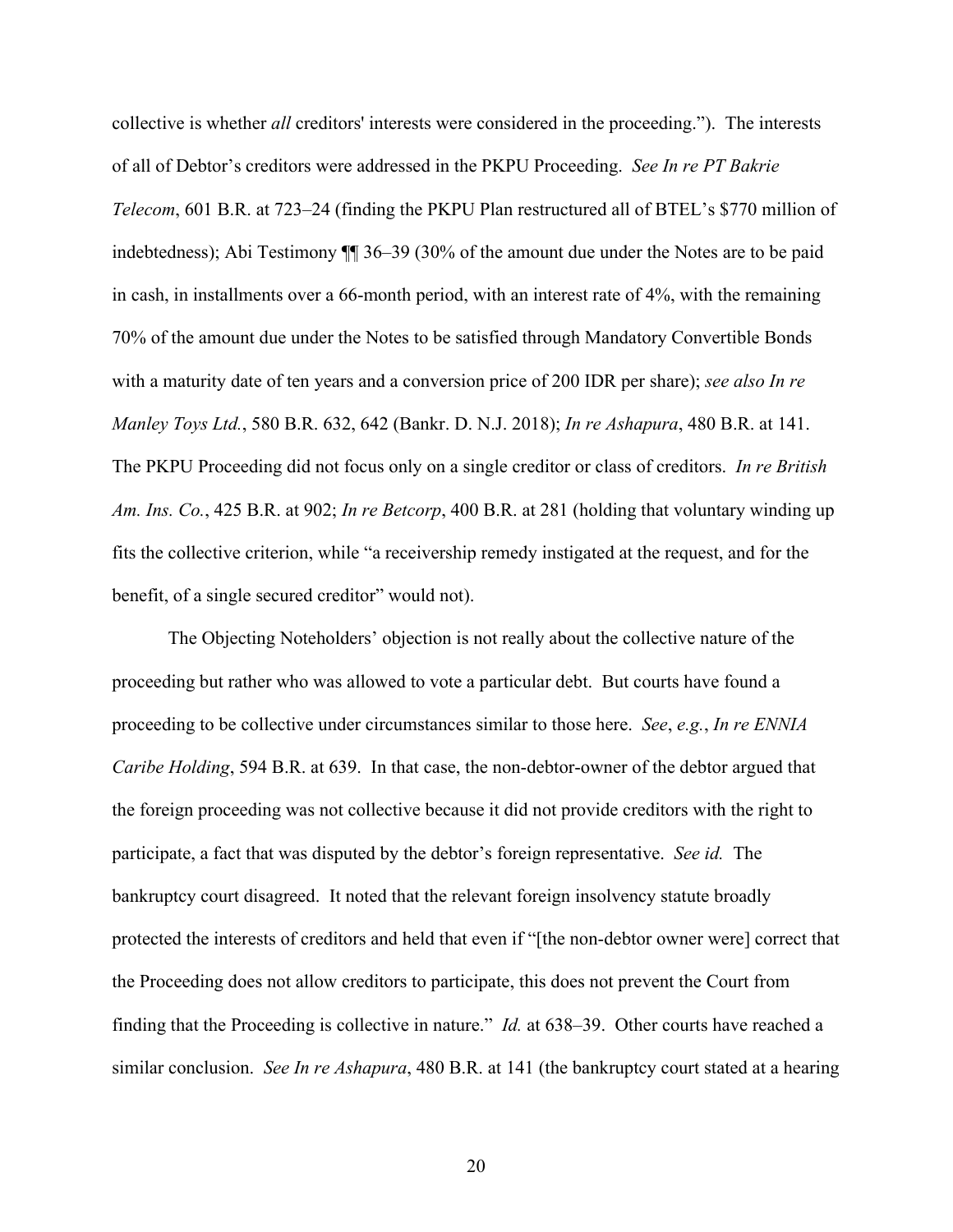that "even if there were no opportunity by practice and custom for unsecured creditors to participate, I think this may still be a collective proceeding, because it involves parties other than just one class of creditor or just party-in-interest"). While the Objecting Noteholders contend that they were unfairly treated during the PKPU Proceeding, these arguments go more to whether their rights as creditors were appropriately protected for the purpose of the additional relief sought here, a topic addressed more fully below. *See infra* Section II.

There are other factors here that favor a finding that the PKPU Proceeding was a collective one, including the notice provided to creditors, the appellate review of the trial court's decision, and the statutory priorities for the distribution of assets. *See In re Ashapura*, 480 B.R. at 141; *In re ABC Learning Centres Ltd.*, 445 B.R. at 328–29; *In re British Am. Ins. Co.*, 425 B.R. at 902. Of particular note is the appellate record in Indonesia. While the Objecting Noteholders and Indenture Trustee chose not to appeal the Commercial Court decision, the Minister of Communications and Informatics of the Republic of Indonesia did appeal "based upon the same voting process arguments that had been made by the Indenture Trustee and the Objecting Noteholders." *See* Directory of Judgment of Supreme Court of Republic of Indonesia (the "Indonesian Supreme Court Judgment"), FRX-1 at 137–40; *see also* PKPU Law Article 295(1) (providing that ratification of the composition plan by the Commercial Court can be further appealed to the Indonesian Supreme Court, the highest court in Indonesia). Those arguments were heard and rejected by the Indonesian Supreme Court. *See* Indonesian Supreme Court Judgment, FRX-1 at 143–46; *In re PT Bakrie Telecom*, 601 B.R. at 721–22.[9](#page-20-0)

<span id="page-20-0"></span>The Court also notes that previous Indonesian PKPU proceedings have been recognized as foreign main proceedings under Chapter 15 by a variety of courts. See, e.g., *In re PT Bumi Resources Tbk*, Case No. 17-10115 (MKV) (Bankr. S.D.N.Y. March 17, 2017); *In re PT Berlian Laju Tanker Tbk*, Case No. 13-10901 (SMB) (Bankr. S.D.N.Y. Jan. 8, 2015); *In re PT Arpeni Pratama Ocean Line Tbk*, Case No. 11-15691 (ALG) (Bankr. S.D.N.Y. Jan. 12, 2012); *see also In re PT Delta Merlin Dunia Textile, et al.*, Case No. 19-13214 (SHL) (Bankr. S.D.N.Y. February 4, 2020) (granting recognition to Indonesian PKPU proceedings as foreign main proceedings).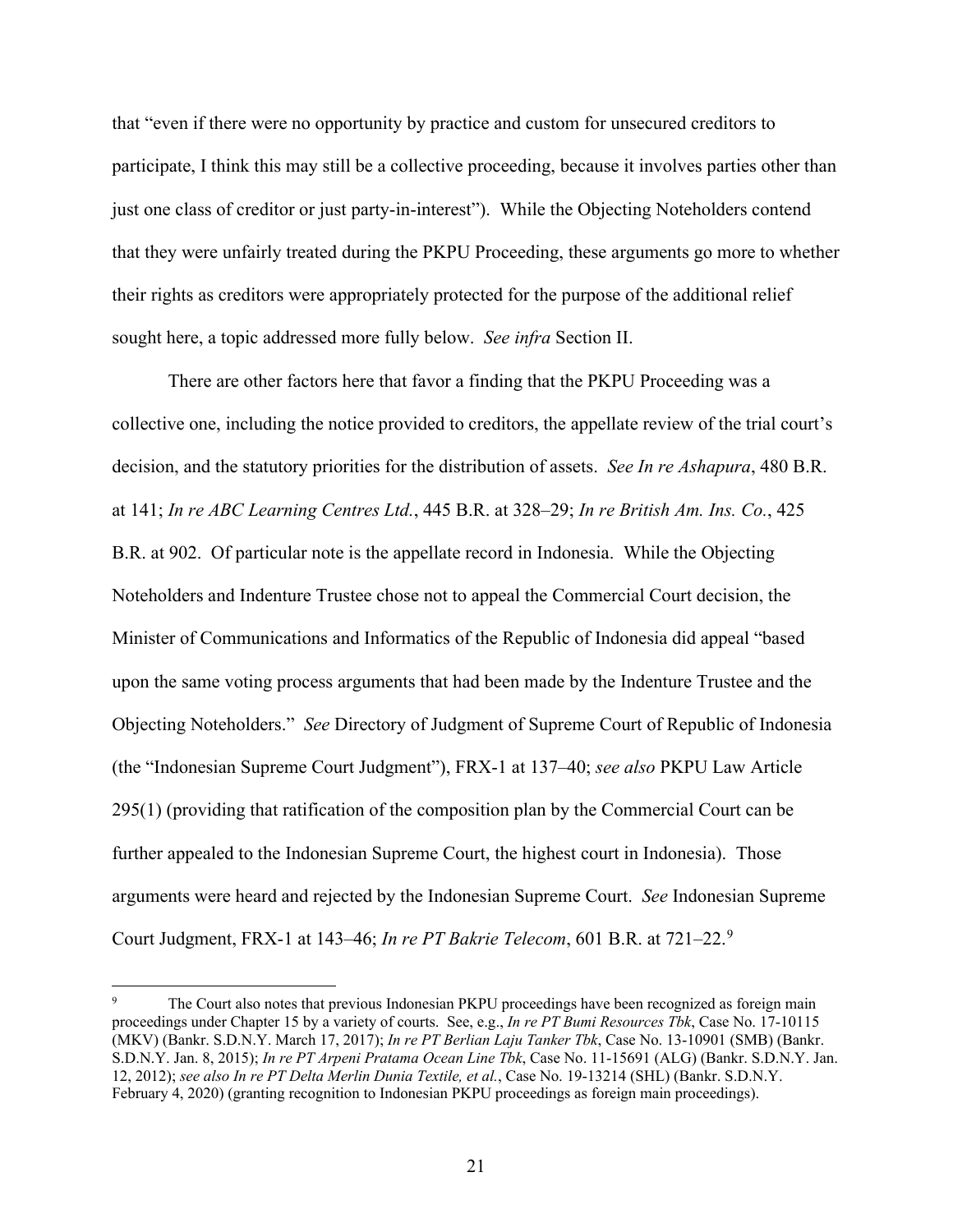Having considered and rejected the Objecting Noteholders' specific arguments as to recognition, the Court concludes that the remaining requirements for recognition have been met and, therefore, this Court recognizes BTEL's PKPU Proceeding as a foreign main proceeding under Section 1517. [10](#page-21-0)

## **II. Request for Additional Relief, Including Enforcement of the PKPU Plan**

Relying on Sections 1521 and 1507 of the Bankruptcy Code, the Foreign Representative also requests the additional relief of enforcing the PKPU Plan in the United States. *See* Motion for Recognition and Enforcement of Indonesian PKPU Plan ¶¶ 43–44 [ECF No. 36]; *see also* Trial Tr. 6:16–24, 15:7–12, Nov. 21, 2019. As the Foreign Representative contends that the Commercial Court Judgment contains a discharge of the Debtor and all other parties under the Notes, the Foreign Representative essentially seeks a third-party non-debtor release of claims relating to the Notes. Motion for Recognition and Enforcement of Indonesian PKPU Plan ¶¶ 98– 103. Without such relief, the Foreign Representative contends, BTEL would be forced into liquidation to the detriment of its other creditors. *Id. ¶ 102.* In opposing this additional relief, the Objecting Noteholders argue that the third-party releases are not contained in the PKPU Plan and thus not properly before the Court. Objecting Noteholders' Combined Response in Opposition to Petition for Recognition and Motion for Enforcement of Indonesian PKPU Plan *¶* 131 [ECF No. 87] (the "Objecting Noteholders' Opposition"). They also argue that the PKPU Plan should not be enforced because they were not treated fairly in the PKPU Proceeding given the way voting was handled. *Id. ¶¶* 133–37, 140–41.

<span id="page-21-0"></span><sup>&</sup>lt;sup>10</sup> The Objecting Noteholders do not contest, and the Court finds, that BTEL also satisfied the remaining requirements under Section 1517(a) in that the foreign representative applying for recognition is a person or body, and the petition meets the requirements of Section 1515.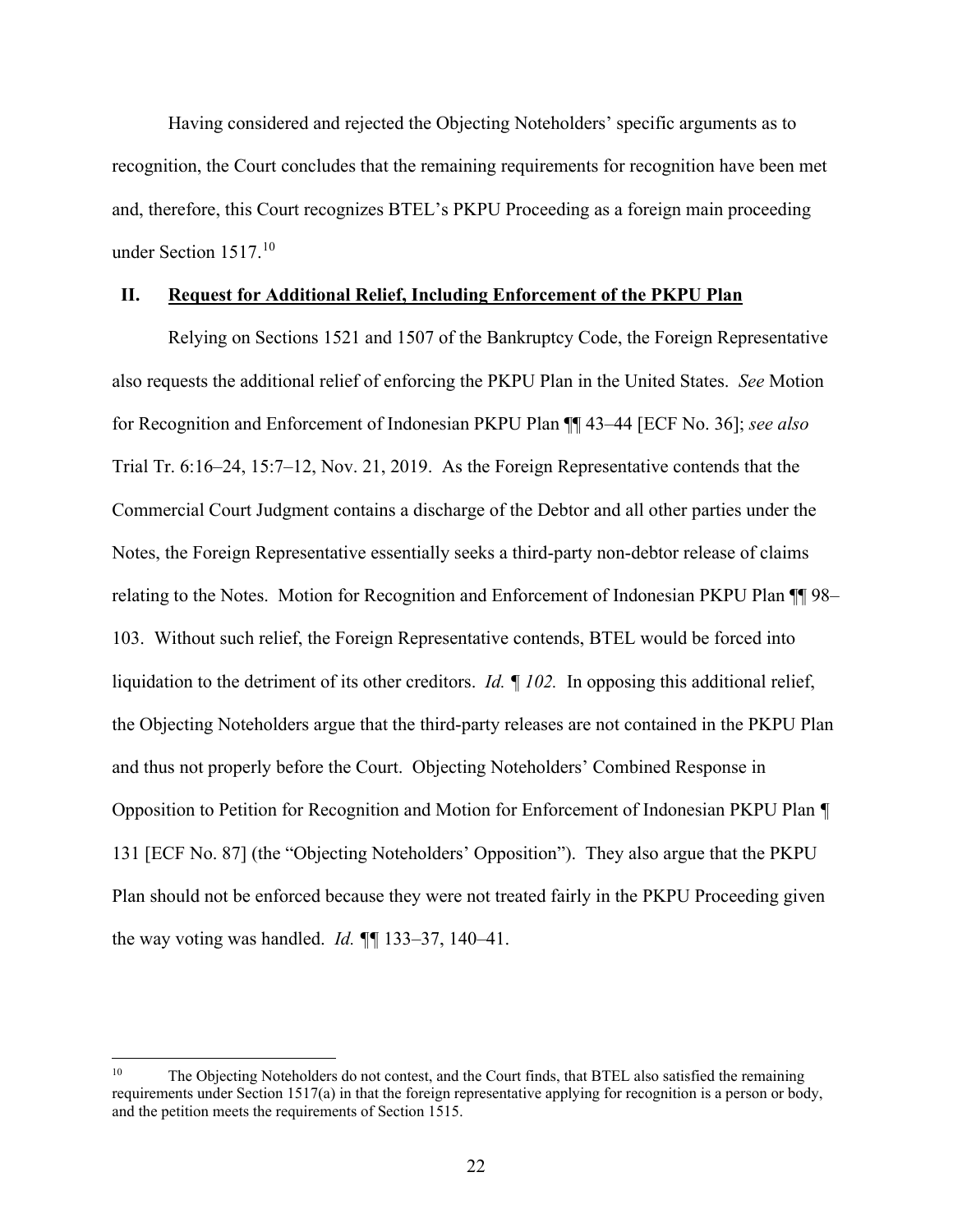## A. The Legal Standards for Additional Relief

Upon recognition of a foreign proceeding as the foreign main proceeding, Section 1520 of the Bankruptcy Code provides certain immediate relief. *See* 11 U.S.C. § 1520(a) (providing that the automatic stay will apply to all the debtor's property that is located within the territorial jurisdiction of the United States). But other additional relief is not automatic after recognition and instead may be requested under two different provisions: Sections 1521 and 1507. *See* 11 U.S.C. §§ 1521 ("Relief that may be granted upon recognition") and 1507 ("Additional assistance").

The first of the two relevant provisions—Section 1521(a)—provides that "[u]pon recognition of a foreign proceeding . . . where necessary to effectuate the purpose of this chapter and to protect the assets of the debtor or the interests of the creditors, the court may, at the request of the foreign representative, grant any appropriate relief . . . ." 11 U.S.C. § 1521(a). Such "appropriate relief" includes a non-exhaustive list of certain types of relief that is enumerated by the statute, including "any additional relief that may be available to a trustee, except for relief available under [S]ections 522, 544, 545, 547, 548, 550, and 724(a)" of the Bankruptcy Code. 11 U.S.C.  $\S$  1521(a)(7). Courts have found such "appropriate relief" under Section 1521(a) to be the same type of relief that was previously available under Chapter 15's predecessor, Section 304 of the Bankruptcy Code. *Vitro II*, 701 F.3d at 1054. But relief under Section 1521(a) may only be granted if the "interests of the creditors and other interested entities, including the debtor, are sufficiently protected." 11 U.S.C. § 1522(a); *see also In re Intl. Banking Corp. B.S.C.*, 439 B.R. 614, 626–27 (Bankr. S.D.N.Y. 2010) (same). "[S]ufficient protection" embodies three basic principles: "the just treatment of all holders of claims against the bankruptcy estate, the protection of U.S. claimants against prejudice and inconvenience in the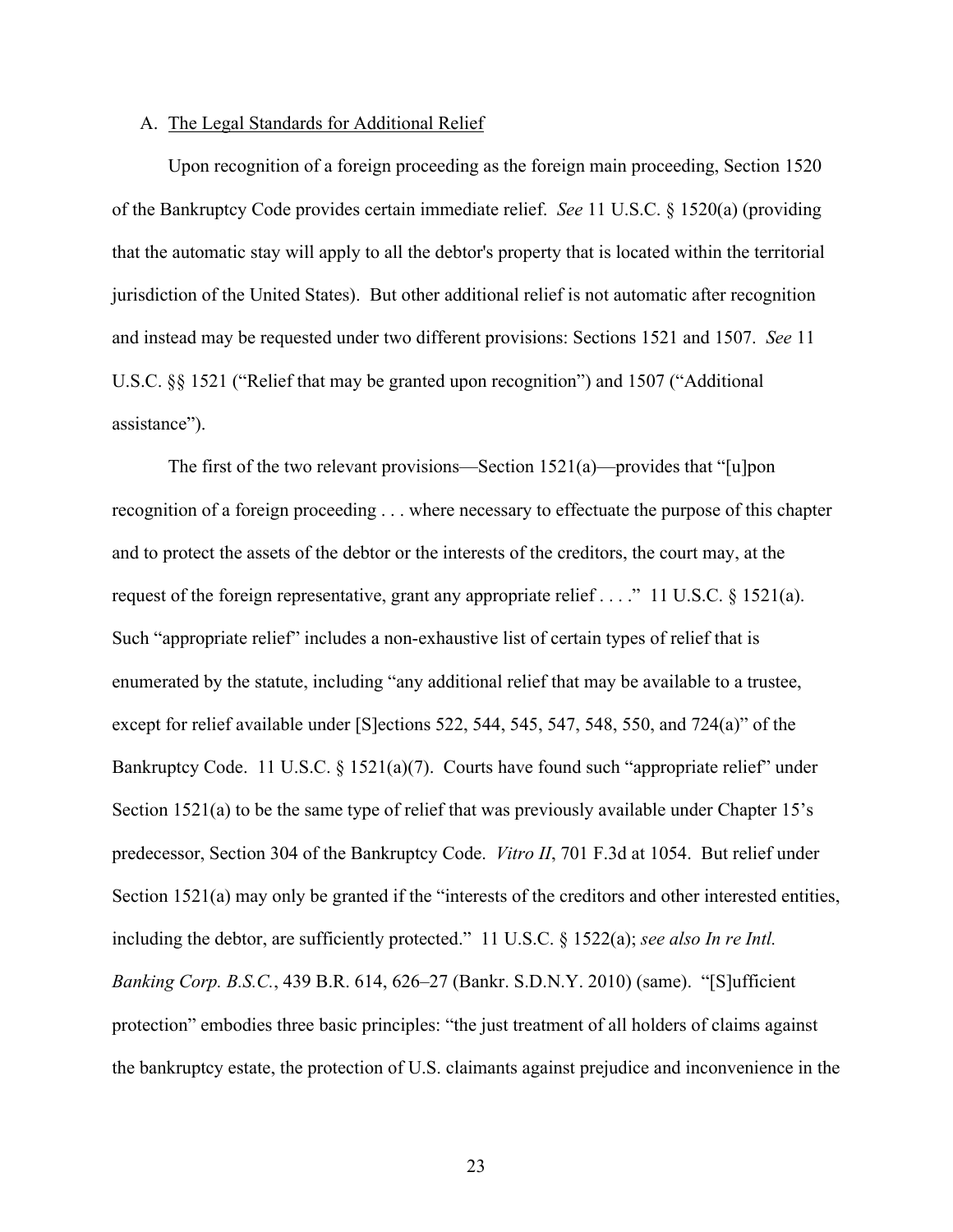processing of claims in the [foreign] proceeding, and the distribution of proceeds of the [foreign] estate substantially in accordance with the order prescribed by U.S. law." *In re Atlas Shipping A/S*, 404 B.R. 726, 740 (Bankr. S.D.N.Y. 2009) (quoting *In re Artimm, S.r.L.*, 335 B.R. 149, 160 (Bankr. C.D. Cal. 2005)). Courts have acknowledged that "the policy underlying [Section] 1522 is that there should be 'a balance between relief that may be granted to the foreign representative and the interests of the person that may be affected by such relief.'" *In re Rede Energia S.A.*,

515 B.R. 69, 90 (Bankr. S.D.N.Y. 2014) (quoting *In re Int'l Banking Corp.*, 439 B.R. at 627).

The second provision for additional relief—Section 1507—provides that "if recognition is granted, [the court] may provide additional assistance to a foreign representative . . . ." 11 U.S.C. § 1507(a). Under this section,

the court shall consider whether such additional assistance, consistent with the principles of comity, will reasonably assure--(1) just treatment of all holders of claims against or interests in the debtor's property; (2) protection of claim holders in the United States against prejudice and inconvenience in the processing of claims in such foreign proceeding . . . .

11 U.S.C. § 1507(b)(1–2). The first factor in Section 1507(b) of "just treatment" is "generally satisfied upon a showing that the applicable [foreign] law 'provides . . . a comprehensive procedure for the orderly and equitable distribution of [the debtor]'s assets among all of its creditors.'" *In re Rede Energia S.A.*, 515 B.R. at 95 (citing *In re Bd. of Dirs. of Telecom Arg, S.A.*, 528 F.3d 162, 170 (2d Cir. 2008) (discussing the "just treatment" factor under former Section 304(c)). The second factor under Section 1507 requires that the additional assistance reasonably assure "protection of claim holders in the United States against prejudice and inconvenience in the processing of claims in such foreign proceeding." 11 U.S.C. § 1507(b)(2). This factor is satisfied where "creditors are given adequate notice of the timing and procedures for filing claims, and such procedures do not create additional burdens for a foreign creditor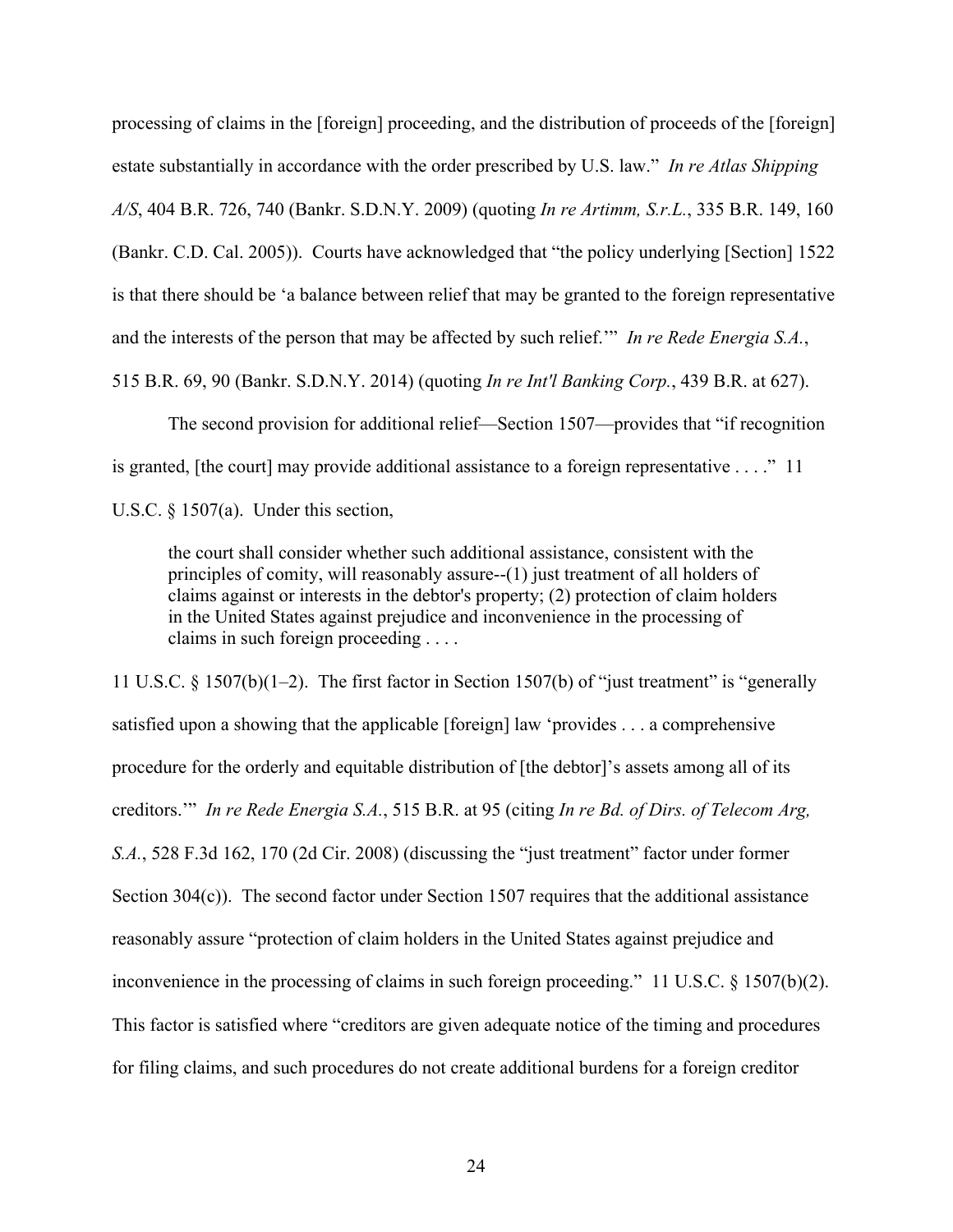seeking to file a claim." *In re Oi S.A.*, 587 B.R. 253, 268 (Bankr. S.D.N.Y. 2018) (citing *In re Treco*, 240 F.3d 148, 158 (2d Cir. 2001)); *see also In re Hourani*, 180 B.R. 58, 68 (Bankr. S.D.N.Y. 1995).

"The relationship between [Section] 1507 and [Section] 1521 is not entirely clear." *In re Toft,* 453 B.R. 186, 190 (Bankr. S.D.N.Y. 2011) (citing *Bear Stearns,* 389 B.R. at 333, *aff'g* 374 B.R. 122. As the considerations for Sections 1521 and 1507 overlap, courts have debated which standard should apply in a given case. *See, e.g.*, *Vitro II*, 701 F.3d at 1054 (quoting *In re Toft,* 453 B.R. at 190); *In re Atlas Shipping,* 404 B.R. at 741. Some courts have concluded that courts should look first to whether relief is available under Section 1521 before considering a grant of relief under Section 1507. *Vitro II*, 701 F.3d at 1054 (concluding that a court should first consider the specific relief enumerated under Section 1521 before considering relief under Section 1507); *but see In re Rede Energia*, 515 B.R. at 91 (noting that it remains to be seen whether the "analysis crafted by the *Vitro* court [as to Sections 1521 and 1507] is embraced by other courts.") (citing *Vitro II*, 701 F.3d at 1054). But often courts have found it unnecessary to determine the primacy of these two provisions if the outcome would be the same under either section. *See In re Rede Energia*, 515 B.R. at 95; *cf. In re Atlas Shipping,* 404 B.R. at 741 (granting relief under Section 1521 and concluding that it was unnecessary to determine whether "additional assistance" was available under Section 1507).

In any event, relief under either Section 1507 or Section 1521 is within the discretion of the Court and depends upon principles of comity. *Compare* 11 U.S.C. § 1517 (if requirements for recognition are met, relief "shall" be granted) *with* 11 U.S.C. §§ 1521 and 1507 (both providing that the court "may" provide additional relief after recognition); *see In re Tri-Contl. Exch. Ltd.*, 349 B.R. 627, 636–37 (Bankr. E.D. Cal. 2006) (The bankruptcy court has "broad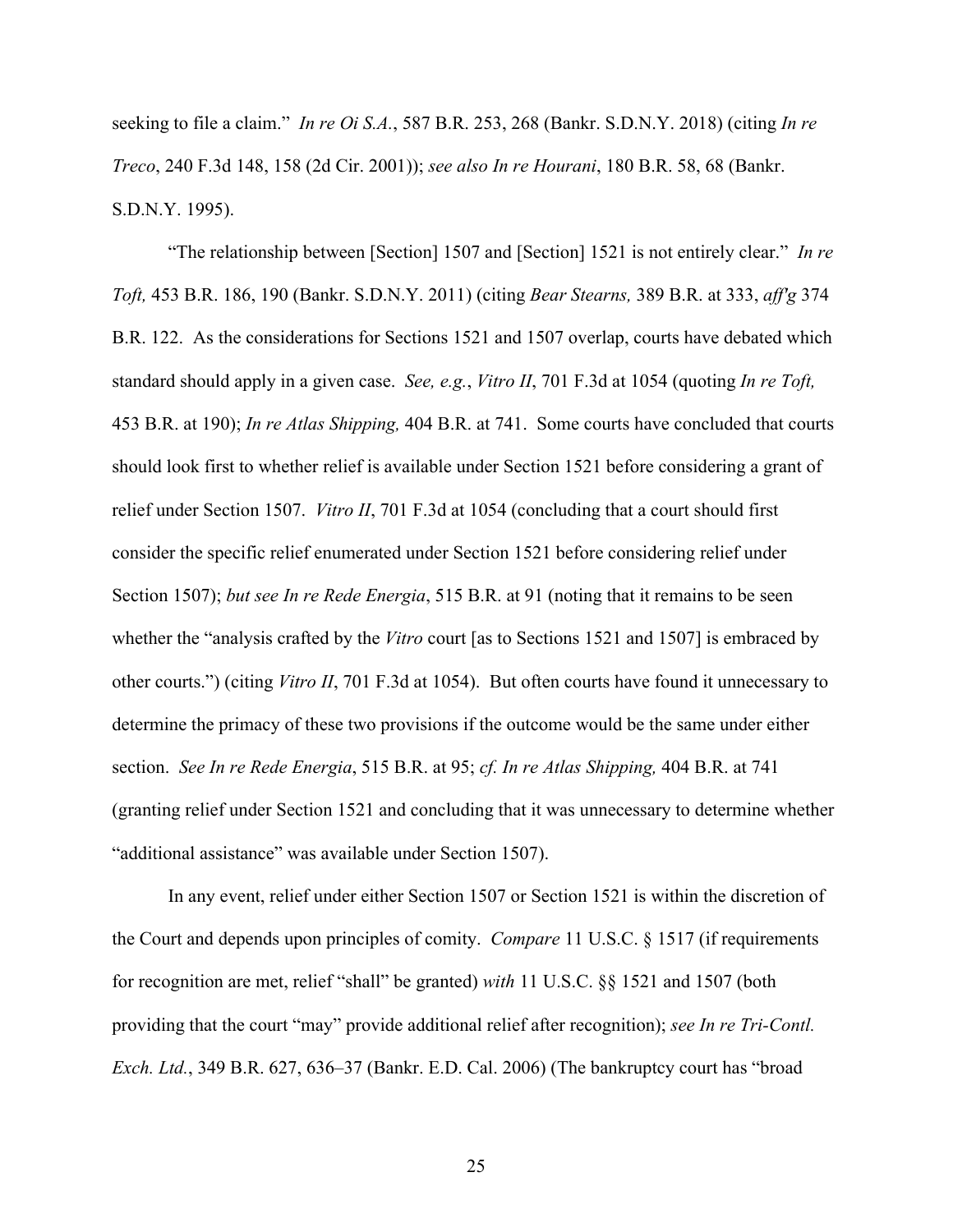latitude to mold [additional] relief to meet specific circumstances.") (citing H.R. Rep. No. 109– 31, at 116 (2005)); *In re Atlas Shipping*, 404 B.R. at 738 ("While recognition of the foreign proceeding turns on the objective criteria under  $\S$  1517, 'relief [post-recognition under Sections] 1521 and 1507] is largely discretionary and turns on subjective factors that embody principles of comity'") (quoting *In re Bear Stearns*, 389 B.R. at 333); *In re Toft,* 453 B.R. at 190 (same). So while recognition of a foreign proceeding requires the application of specified "objective criteria," post-recognition relief "turns on subjective factors that embody principles of comity." *In re Atlas Shipping*, 404 B.R. at 738 (quoting *In re Bear Stearns*, 389 B.R. at 333) (citing 11 U.S.C.  $\&$  1507, 1517, 1521, 1525)."<sup>[11](#page-25-0)</sup>

"Comity refers to the spirit of cooperation in which a domestic tribunal approaches the resolution of cases touching the laws and interests of other sovereign states." *Societe Nationale Industrielle Aerospatiale v. U.S. Dist. Court for S. Dist. of Iowa*, 482 U.S. 522, 543 n.27 (1987). Comity is granted by a nation with "due regard both to international duty and convenience, and to the rights of its own citizens or of other persons who are under the protections of its laws." *Hilton v. Guyot*, 159 U.S. 113, 164 (1895). Generally, comity "is neither a matter of absolute obligation, on the one hand, nor of mere courtesy and good will, upon the other." *Id.* The principles of comity have long been recognized in the U.S. *See, e.g., id.* at 205–06 (holding a foreign judgment should generally be accorded comity if "its proceedings are according to the course of a civilized jurisprudence," *i.e.,* fair and impartial).

<span id="page-25-0"></span><sup>11</sup> *See also In re Atlas Shipping*, 404 B.R. at 738 ("Once a case is recognized as a foreign main proceeding, [C]hapter 15 specifically contemplates that the court will exercise its discretion consistent with principles of comity) (citing Allan L. Gropper, *Current Developments in International Insolvency Law: A United States Perspective*, 15 J. BANKR. L. & PRAC. 2, Art. 3, at 3–5 (Apr. 2006)); *In re Metcalfe & Mansfield Alt. Invs.*, 421 B.R. at 696; *cf.* 11 U.S.C. § 1509(b)(3) (if the court grants recognition under Section 1517, it "shall grant comity or cooperation to the foreign representative.").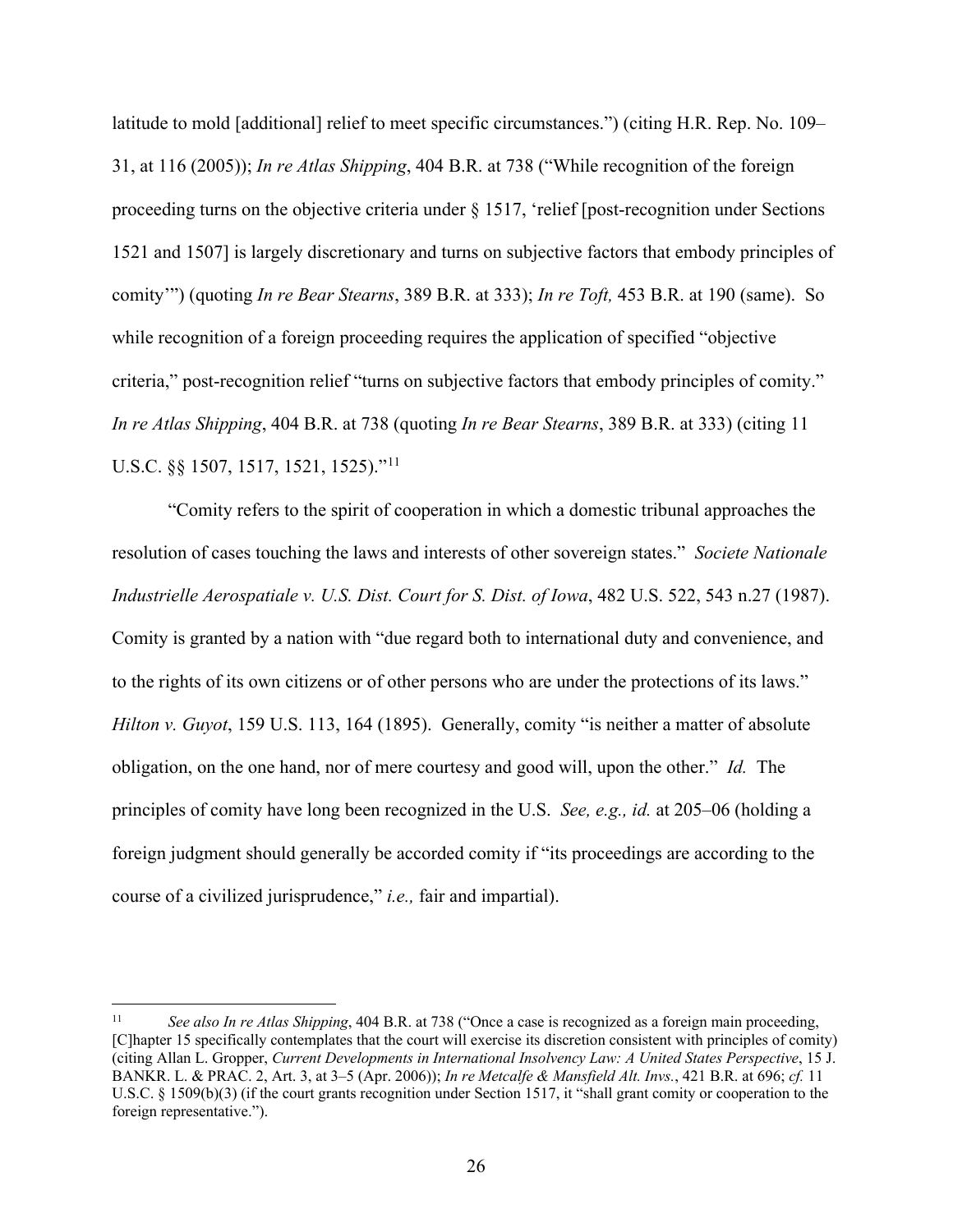"It is well established [in the Second Circuit] that we defer to foreign bankruptcy proceedings on international comity grounds only if those proceedings "do not violate the laws or public policy of the United States and . . . abide[ ] by 'fundamental standards of procedural fairness.'" *JP Morgan Chase Bank v. Altos Hornos de Mexico, S.A. de C.V.*, 412 F.3d 418, 428 (2d Cir. 2005) (quoting *Finanz AG Zurich v. Banco Economico S.A.*, 192 F.3d 240, 246 (2d Cir. 1999)); *see also Marcus v. Dufour*, 796 F. Supp. 2d 386, 392 (E.D.N.Y. 2011) (citing *Ungaro-Benages v. Dresdner Bank AG*, 379 F.3d 1227, 1238 (11th Cir. 2004)), *aff'd*, 481 Fed. App'x 19 (2d Cir. 2012) ("[F]ederal courts evaluate three factors [in applying principles of comity]: (1) whether the foreign court was competent and used 'proceedings consistent with civilized jurisprudence'[,]  $(2)$  whether the judgment was rendered by fraud, and  $(3)$  whether the foreign judgment was prejudicial because it violated American public policy notions of what is decent and just.").

In sum, federal courts assessing whether to extend comity look to (1) whether the foreign proceeding abided by fundamental standards of procedural fairness; (2) whether the foreign proceeding violated the laws or public policy of the United States; and (3) whether the foreign judgment was affected by fraud. *See Hilton*, 159 U.S. at 205–06; *Altos Hornos*, 412 F.3d at 428; *Marcus*, 796 F. Supp. 2d at 392. The moving party—typically the party seeking enforcement of a foreign judgment—holds the burden of showing that comity is appropriate. *See Allstate Life Ins. Co. v. Linter Grp. Ltd.*, 994 F.2d 996, 999 (2d Cir. 1993) (citing *Drexel Burnham Lambert Group, Inc. v. Galadari*, 777 F.2d 877, 880 (2d Cir. 1985)).

With respect to the first inquiry of procedural fairness, courts have focused on eight factors as indicia of procedural fairness:

(1) whether creditors of the same class are treated equally in the distribution of assets; (2) whether the liquidators are considered fiduciaries and are held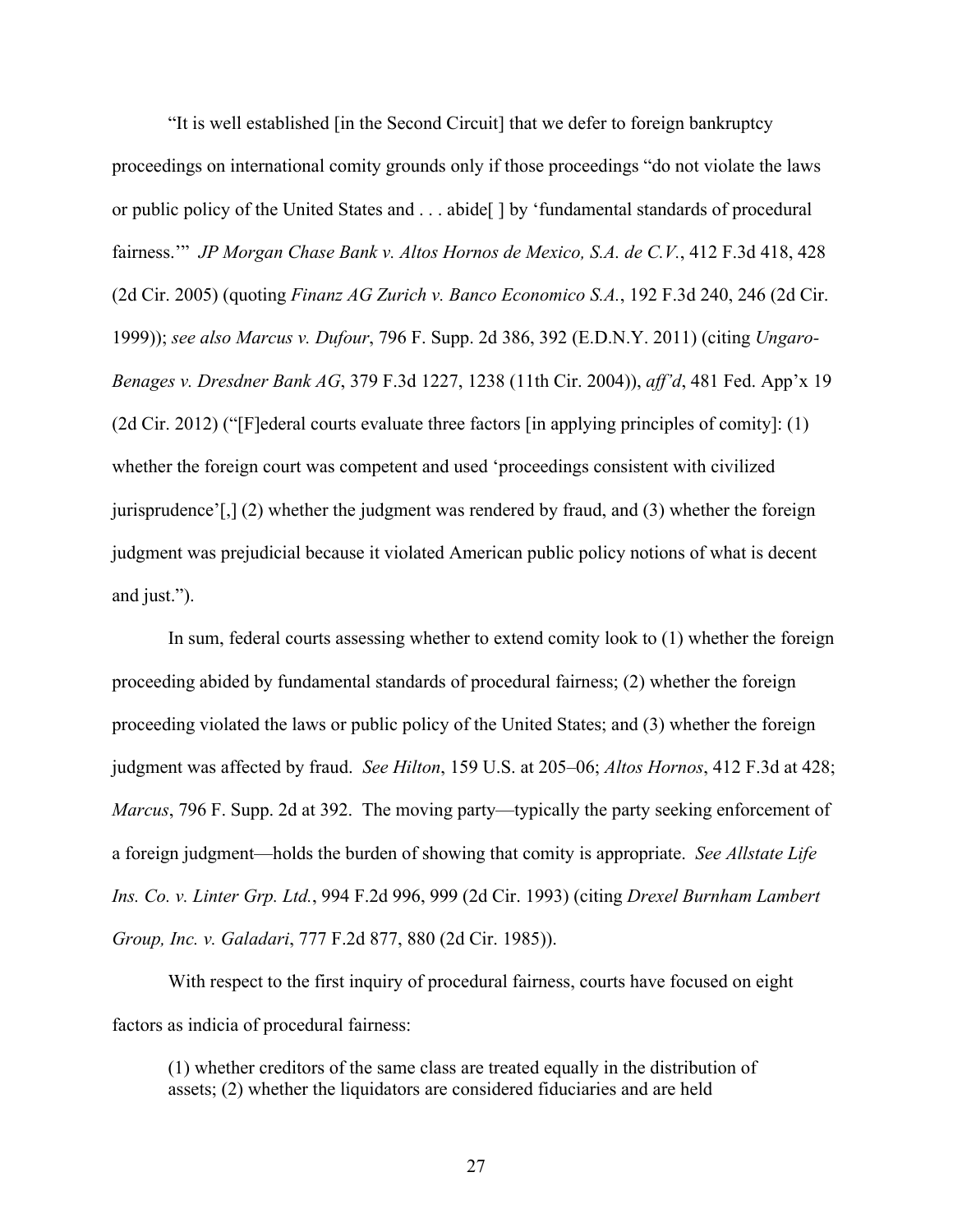accountable to the court; (3) whether creditors have the right to submit claims which, if denied, can be submitted to a bankruptcy court for adjudication; (4) whether the liquidators are required to give notice to the debtors' potential claimants; (5) whether there are provisions for creditors' meetings; (6) whether a foreign country's insolvency laws favor its own citizens; (7) whether all assets are marshalled before one body for centralized distribution; and (8) whether there are provisions for an automatic stay and for the lifting of such stays to facilitate the centralization of claims.

*Allstate*, 994 F.2d at 999 (citing *Cunard S.S. Co. v. Salen Reefer Servs. AB*, 773 F.2d 452, 459– 60 (2d Cir. 1985)).

With respect to the second inquiry about the public policy of the United States, a court "is to guard against forcing American creditors to participate in foreign proceedings in which their claims will be treated in some manner inimical to this country's policy of equality." *Cunard*, 773 F.2d at 459 (quoting *Banque de Financement, S.A., v. First Nat'l Bank of Boston,* 568 F.2d 911, 921 (2d Cir. 1977)). "[C]omity w[ill] not be granted if it would result in prejudice to United States citizens." *Id.* (citing *In re Colo. Corp.*, 531 F.2d 463, 468 (10th Cir. 1976)).

With respect to the third inquiry relating to potential fraud, "[a] court in the United States will not recognize a foreign judgment obtained by fraud if the effect of the fraud was to deprive the losing party of an adequate opportunity to present its case and there was no adequate opportunity for correction of the fraud in the foreign proceeding, including a timely appeal." RESTATEMENT (FOURTH) OF FOREIGN RELATIONS LAW § 484 cmt. d (Am. Law Inst. 2018); *see also Ackermann v. Levine*, 788 F.2d 830, 841 (2d Cir. 1986) ("[A]lleged fraud must relate to matters other than issues that could have been litigated and must be a fraud on the court.") (internal quotations and citation omitted).

Additionally, the Supreme Court in *Hilton* made clear that deference to a foreign court under principles of comity contemplates a clear and formal record: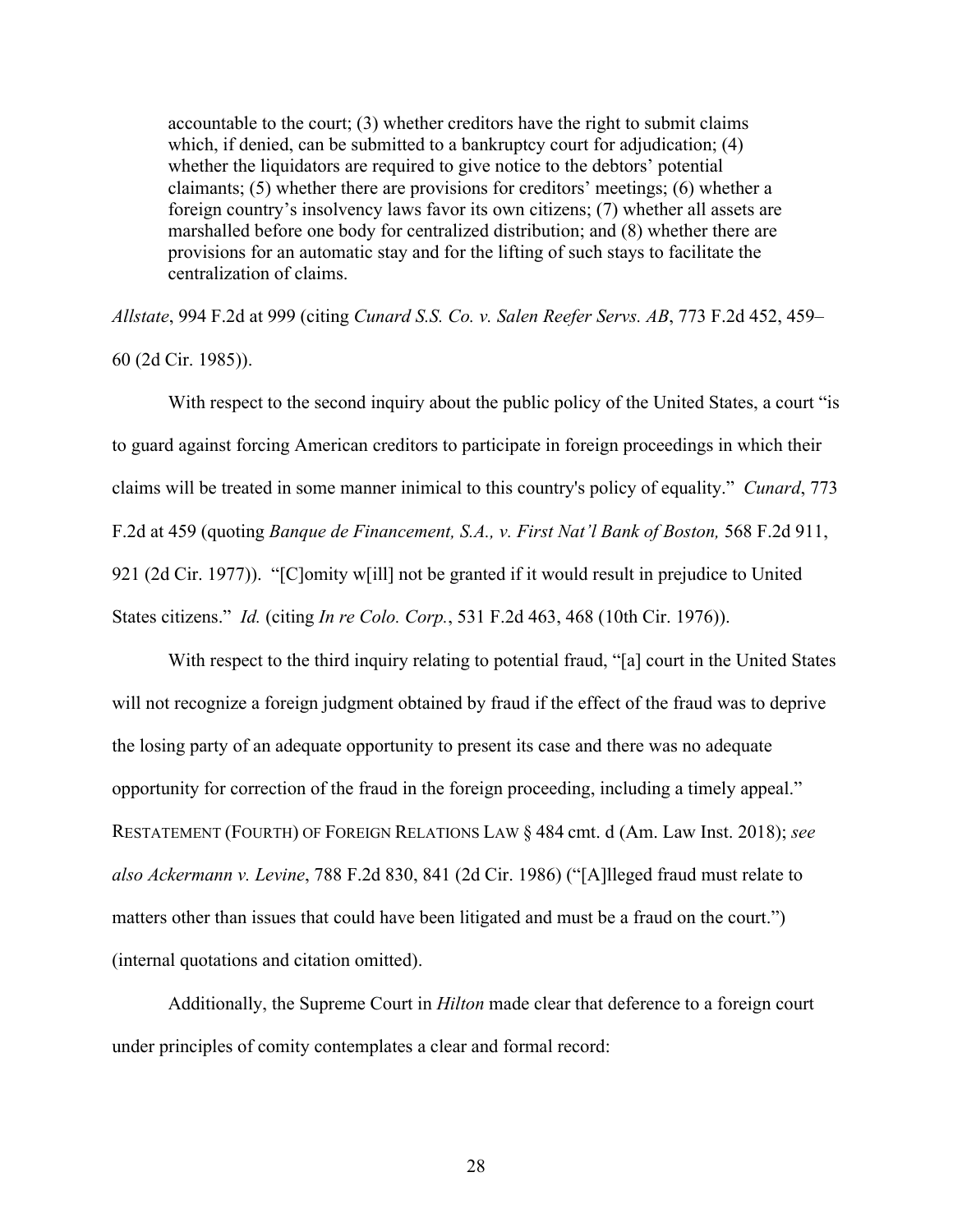the foreign judgment appears to have been rendered by a competent court, having jurisdiction of the cause and of the parties, and upon due allegations and proofs, and opportunity to defend against them, and its proceedings are according to the course of a civilized jurisprudence, and are stated in a clear and formal record[,] . . . unless some special ground is shown for impeaching the judgment, as by showing that it was affected by fraud or prejudice, or that, by the principles of international law, and by the comity of our own country, it should not be given full credit and effect.

*Hilton*, 159 U.S. at 205–06. This requirement for comity has been noted more recently by other courts, including by the Third Circuit, which observed that "[t]he test of acceptance . . . of foreign judgments for which domestic recognition is sought, is whether the foreign proceedings accord with civilized jurisprudence, and are stated in a clear and formal record." *Lloyd v. Am. Exp. Lines, Inc.*, 580 F.2d 1179, 1189 (3d Cir. 1978) (citing *Hilton*, 159 U.S. at 205–06). *See also Pony Express Records, Inc. v. Springsteen*, 163 F. Supp 2d 465, 472–73 (D.N.J. 2001) (finding that the foreign judgment satisfied all of the *Hilton* factors, including the clear and formal record requirement); *cf. In re Metcalfe & Mansfield Alt. Invs.*, 421 B.R. 685, 700 (Bankr. S.D.N.Y. 2010) (enforcing the foreign plan based on the robust record of the Canadian insolvency proceeding).  $12$ 

<span id="page-28-0"></span><sup>&</sup>lt;sup>12</sup> Other areas of American jurisprudence recognize the importance of an adequate record for effective judicial review. One such example is the deferential review of agency action under the Administrative Procedure Act. *Cf*. 5 U.S.C. § 551, *et seq.*; *Nat'l Nutritional Foods Ass'n v. Weinberger*, 512 F.2d 688, 701 (2d Cir. 1975) ("[E]ven under the 'arbitrary, capricious' standard agency action will not be upheld where inadequacy of explanation frustrates review . . . . Indeed the very absence of a detailed record . . . makes it advisable for the agency . . . to provide a thorough and comprehensible statement of the reasons for its decision. Where the agency's finding is not sustainable on the administrative record made, then the . . . decision must be vacated and the matter remanded to (the agency) for further consideration.") (internal citations omitted); *Nat'l Welfare Rts. Org. v. Mathews*, 533 F.2d 637, 648 (D.C. Cir. 1976) ("[J]udicial review is meaningless where the administrative record is insufficient to determine whether the action is arbitrary and capricious."); *Motor Vehicle Mfrs. Ass'n of U.S., Inc. v. State Farm Mut. Auto. Ins. Co.*, 463 U.S. 29, 43–44 (1983) ("Congress required a record of the rulemaking proceedings to be compiled and submitted to a reviewing court . . . and intended that agency findings under the Act would be supported by 'substantial evidence on the record considered as a whole'") (internal citations omitted); *Lukens Steel Co. v. Kreps*, 477 F. Supp. 444, 451 (E.D. Pa. 1979) ("In applying the arbitrary and capricious standard, the court's review is confined to the administrative record, where the record affords a sufficient contemporaneous explanation of the administrative decision to permit a determination as to whether the result was arbitrary, capricious, or an abuse of discretion.").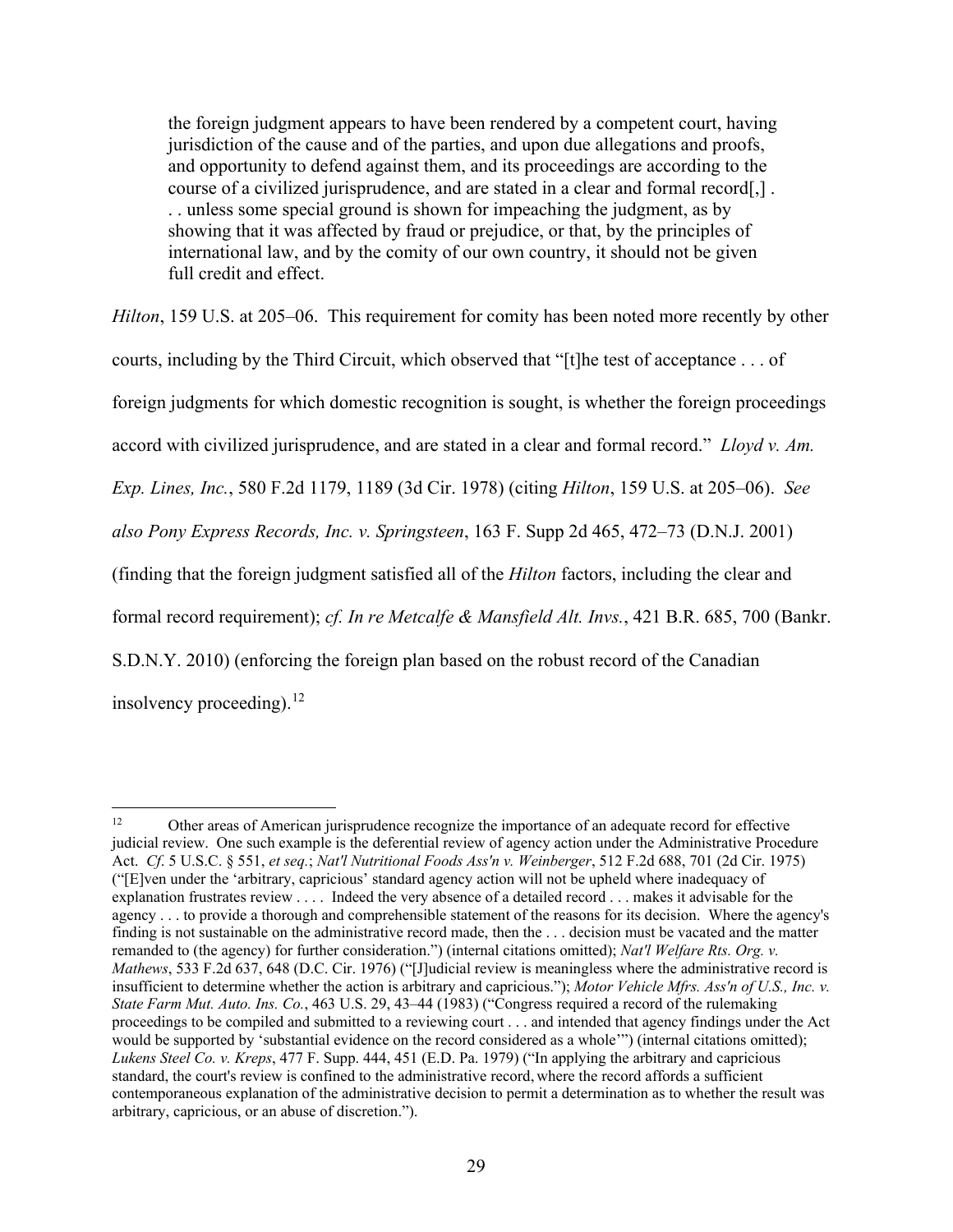Notwithstanding the importance of comity in considering a request for relief post-

recognition, "Chapter 15 [also] does impose certain requirements and considerations that act as a brake or limitation on comity." *In re Fairfield Sentry Ltd.*, 768 F.3d 239, 245 (2d Cir. 2014) (quoting *Vitro II,* 701 F.3d at 1054) (stating that comity is "an important factor in determining whether relief will be granted" under Chapter 15 but is not a *per se* rule); *Vitro II*, 701 F.3d at 1054 (the bankruptcy court in *Vitro I* found Sections 1521, 1507, and 1506 each precluded the relief the debtor sought under principles of comity) (citing *Vitro I,* 473 B.R. at 133).

## B. Third-Party Releases

Before considering the third-party release at issue here, it is helpful to first review the significance of third-party releases generally and how such releases are viewed under United States bankruptcy law. Generally speaking, a third-party release contemplates releasing a nondebtor party from certain obligations and rights based on that party's "material contribution[s]" to the bankruptcy case, so long as the releases are "important" and "necessary" "to accomplish a particular feature of a restructuring." *In re Aegean Marine Petroleum Network Inc.*, 599 B.R. 717, 727 (Bankr. S.D.N.Y. 2019) (citing *In re Metromedia Fiber Network*, 416 F.3d 136, 143 (2d Cir. 2005)). A third-party release can act as a complete release, waiver, and discharge of that party from a claim of any nature (i.e., claims, obligations, rights, causes of action, and liabilities) arising out of or in connection with the debtor and its plan of reorganization. *See In re Metromedia Fiber Network*, 416 F.3d at 141, 142 ("By it, a nondebtor can shield itself from liability to third parties. In form, it is a release; in effect, it may operate as a bankruptcy discharge arranged without a filing and without the safeguards of the Code."). But such thirdparty releases are available in bankruptcy cases in some but not all jurisdictions in the United States.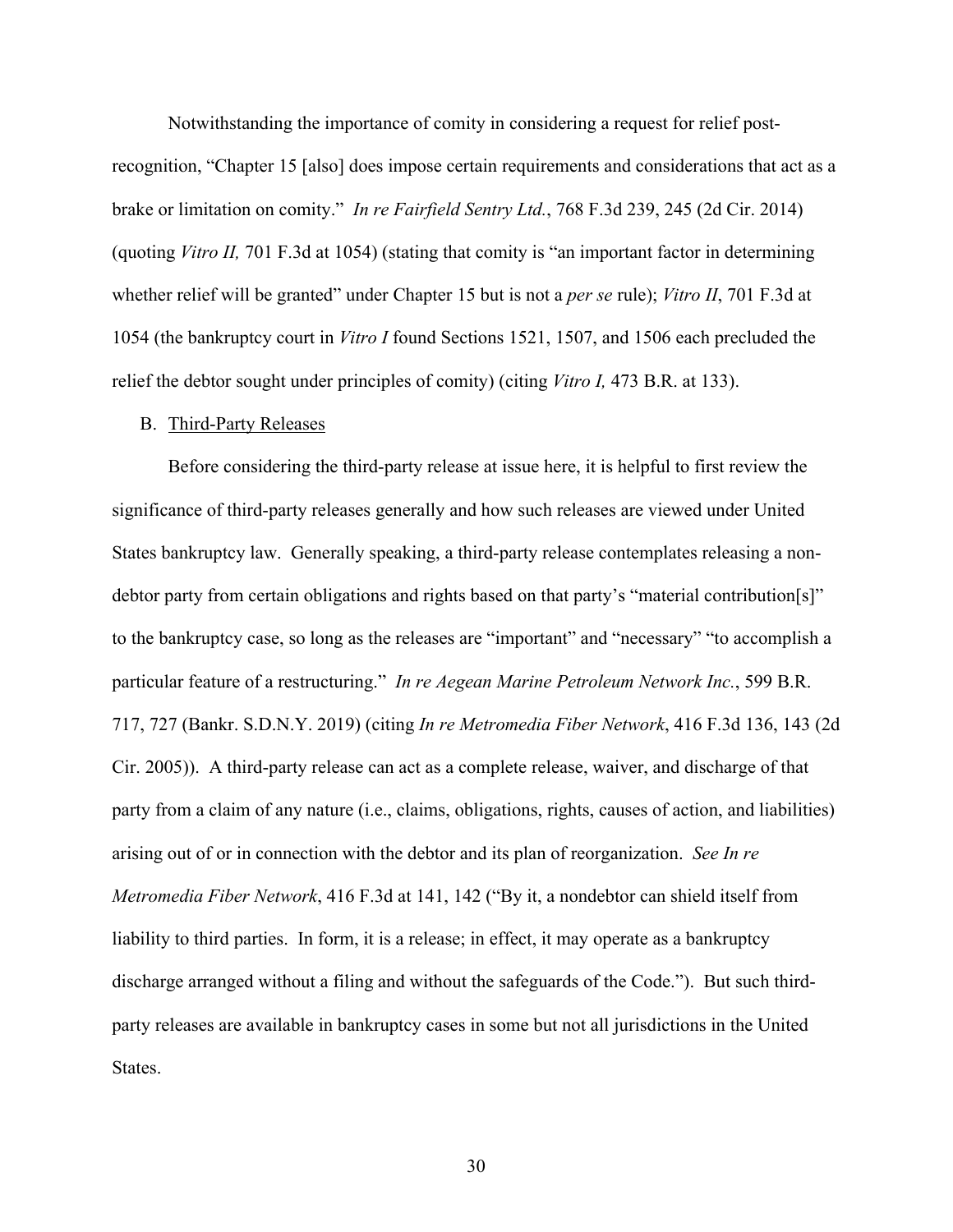Some circuits, including the Second Circuit, permit third party releases under specific limited circumstances. *See In re Metromedia Fiber Network*, 416 F.3d at 141–42 (a non-debtor release is proper in only rare cases); *SEC v. Drexel Burnham Lambert Grp., Inc.* (*In re Drexel Burnham Lambert Grp., Inc.*), 960 F.2d 285, 293 (2d Cir. 1992) ("In bankruptcy cases, a court may enjoin a creditor from suing a third party, provided the injunction plays an important part in the debtor's reorganization plan."). In these circuits, a bankruptcy court should examine whether the proposed third-party release itself is important to the plan and whether its breadth is necessary to the plan. *See In re Metromedia Fiber Network*, 416 F.3d at 143 ("A nondebtor release in a plan of reorganization should not be approved absent the finding that truly unusual circumstances render the release terms important to success of the plan."); *see also Class Five Nev. Claimants v. Dow Corning Corp.* (*In re Dow Corning Corp.*), 280 F.3d 648, 658 (6th Cir. 2002) (requiring bankruptcy court to make "specific factual findings that support its conclusions" before authorizing a nondebtor release). *See also id.* at 657–58 (a third-party release "is a dramatic measure to be used cautiously . . . ."); *Gillman v. Cont'l Airlines* (*In re Cont'l Airlines*), 203 F.3d 203, 212–13 (3d Cir. 2000) (recognizing that nondebtor releases have been approved only in "extraordinary cases"); *id.* ("A central focus of these . . . reorganizations was the global settlement of massive liabilities against the debtors and co-liable parties. Substantial financial contributions from non-debtor co-liable parties provided compensation to claimants in exchange for the release of their liabilities and made these reorganizations feasible.").

Other circuits, including the Fifth, Ninth, and Tenth Circuits, do not permit third-party releases in bankruptcy cases. *See Bank of N.Y. Tr. Co. v. Official Unsecured Creditors' Comm.* (*In re Pac. Lumber Co.*), 584 F.3d 229, 252 (5th Cir. 2009) (rejecting the bankruptcy court's authority to confirm third-party releases on the basis that the releases have consequences not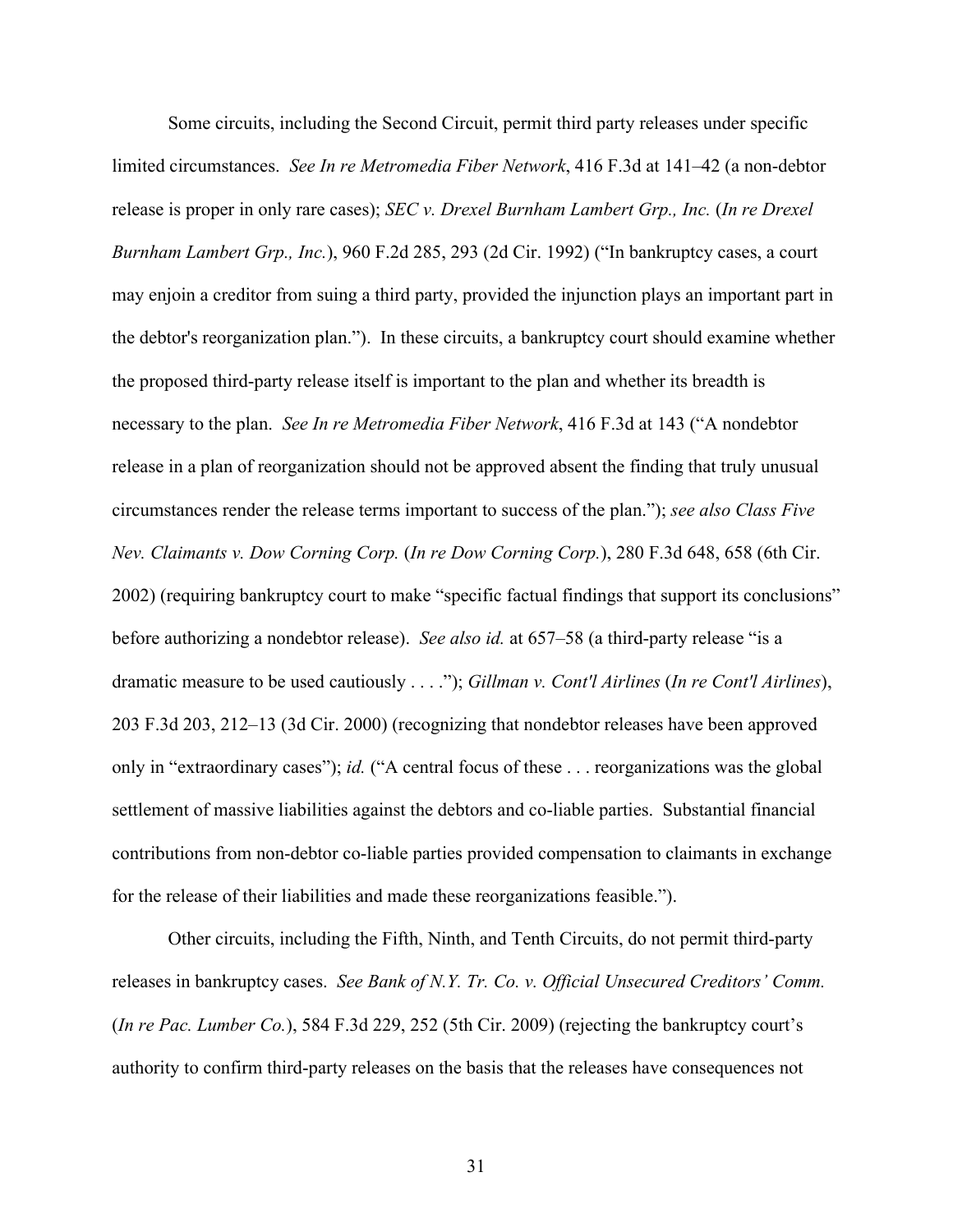intended by Congress); *Resorts Int'l, Inc. v. Lowenschuss (In re Lowenschuss)*, 67 F.3d 1394, 1401–02 (9th Cir. 1995) (holding that third-party releases violate Section 524(e) of the Bankruptcy Code); *Landsing Diversified Props.-II v. First Nat'l Bank & Tr. Co. of Tulsa (In re W. Real Estate Fund, Inc.)*, 922 F.2d 592, 600 (10th Cir. 1990) ("Congress did not intend to extend such [discharge] benefits to third-party bystanders.").

Courts in the Second Circuit have permitted a third-party release in Chapter 15 cases after analyzing the circumstances for the grant of such relief in the foreign proceeding. For example, the court in *Agrokor* found that *Vitro II*—in which the Fifth Circuit declined to grant comity because the Mexican plan was only approved due to the counting of insider votes—did not preclude recognition and the enforcement of a settlement agreement containing a third-party release. *In re Agrokor d.d.*, 591 B.R. 163, 173 (Bankr. S.D.N.Y. 2018). The court in *Agrokor* reached this conclusion "[b]ecause the Settlement Agreement . . . was approved by the required majority vote of creditors, even excluding the 'insider' affiliate votes . . . . Of the total number of creditors entitled to vote, 78.52% of non-insiders by claim amount voted in favor of the plan—this is comfortably above the requisite two-thirds of all voting creditors by claim amount necessary to confirm the plan without including the votes of affiliates." *Id.* Similarly, the court in *In re Sino-Forest* enforced a Canadian court-approved settlement containing a global release provision as a form of "additional assistance" under section 1507. The court noted that as such "third-party releases are not categorically prohibited [in the Second Circuit], it cannot be argued that the issuance of such releases is manifestly contrary to public policy" within the meaning of Section 1506. *In re Sino-Forest Corp.*, 501 B.R. 655, 665–66 (Bankr. S.D.N.Y. 2013) (*citing In re Metromedia Fiber Network*, 416 F.3d at 141). *See also In re Avanti Commc'ns. Grp. PLC*, 582 B.R. 603, 618 (Bankr. S.D.N.Y. 2018) ("[T]he Avanti Scheme has near unanimous support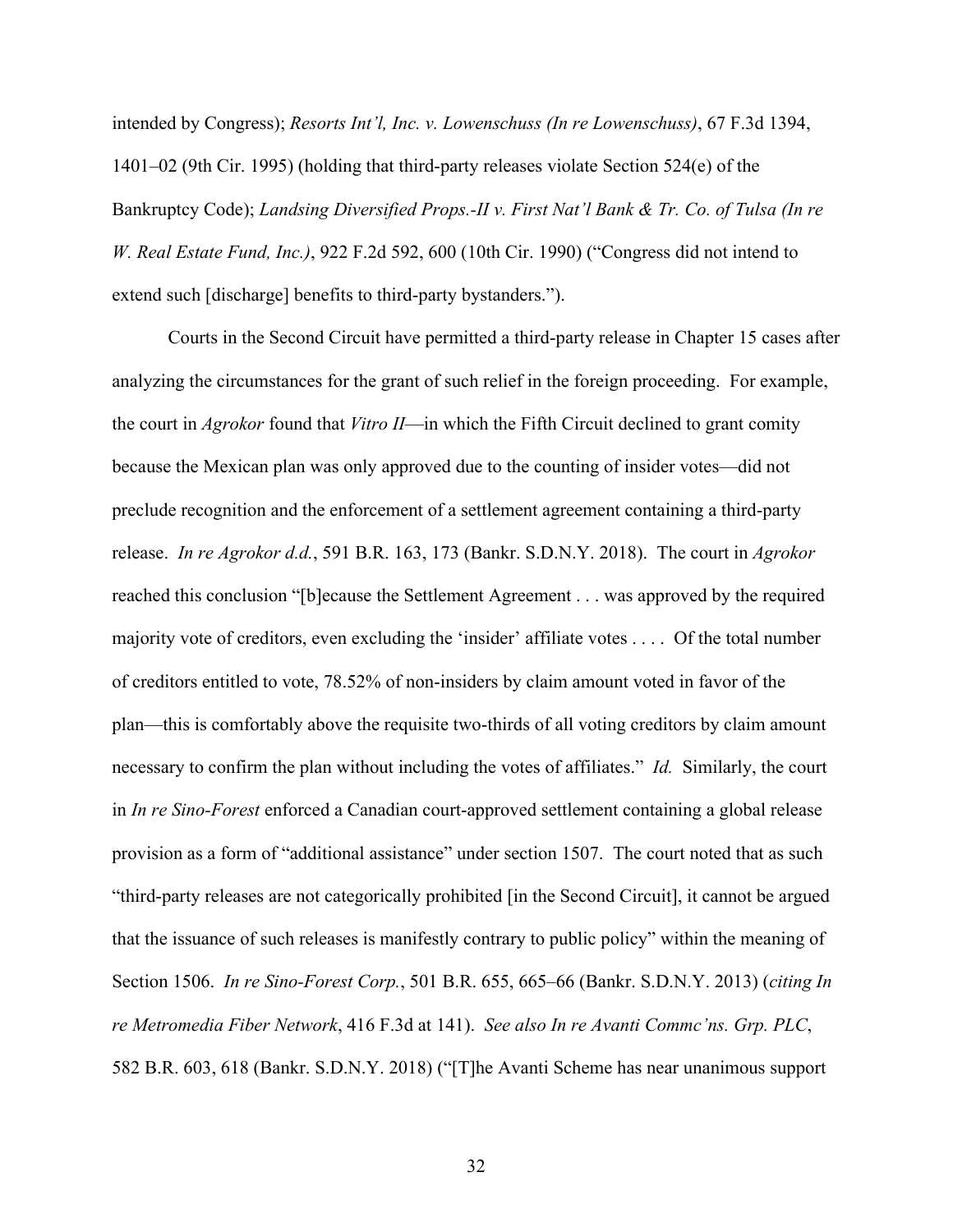(all creditors that voted cast votes in favor of the Scheme), and that support does not rely on votes by insiders."); *In re Metcalfe & Mansfield Alt. Invs.*, 421 B.R. at 700 (finding there was near unanimous approval of the plan by the creditors, who were not insiders of the debtor). Even in Circuits where third-party releases in United States bankruptcy cases are categorically impermissible, *see, e.g.*, *In re Pac. Lumber Co.*, 584 F.3d at 252; *In re Zale Corp.*, 62 F.3d at 761, such relief may be permitted to foreign proceedings under Chapter 15. *See Vitro II*, 701 F.3d at 1061, 1064 ("[A]cknowledge[ing] . . . that [the Fifth Circuit's] view on [third-party releases] is not universally shared by [its] sister circuits . . . [and such] relief may nevertheless be appropriate under [Section] 1507," even while ultimately upholding the bankruptcy court's decision to deny additional relief because the debtor failed to show that the extraordinary circumstances required for enforcing third-party releases in the U.S. existed.).

#### C. Section 1521

Turning back to the specific relief sought here, the parties disagree about whether a thirdparty release was even included in the PKPU Proceeding. *See* Foreign Representative's FFCL ¶¶ 280–90 (arguing the PKPU Plan binds the Objecting Noteholders because they receive consideration under the plan and that the requested injunctive relief against the Objecting Noteholders is necessary to implement the PKPU Plan) (citing Wijaya Testimony ¶ 67); *see also* Objecting Noteholders' FFCL at 37 ¶¶ 225–27 (arguing their expert witness provided an "unrebutted opinion" that the PKPU Law generally does not provide for third-party releases unless explicitly set forth in the plan and, thus, that the PKPU Plan and Proceedings here did not provide for a third-party release) (citing Sidharta Testimony ¶ 97). In assessing this issue, the Court looks to the three provisions in the Commercial Court Judgment that are cited by the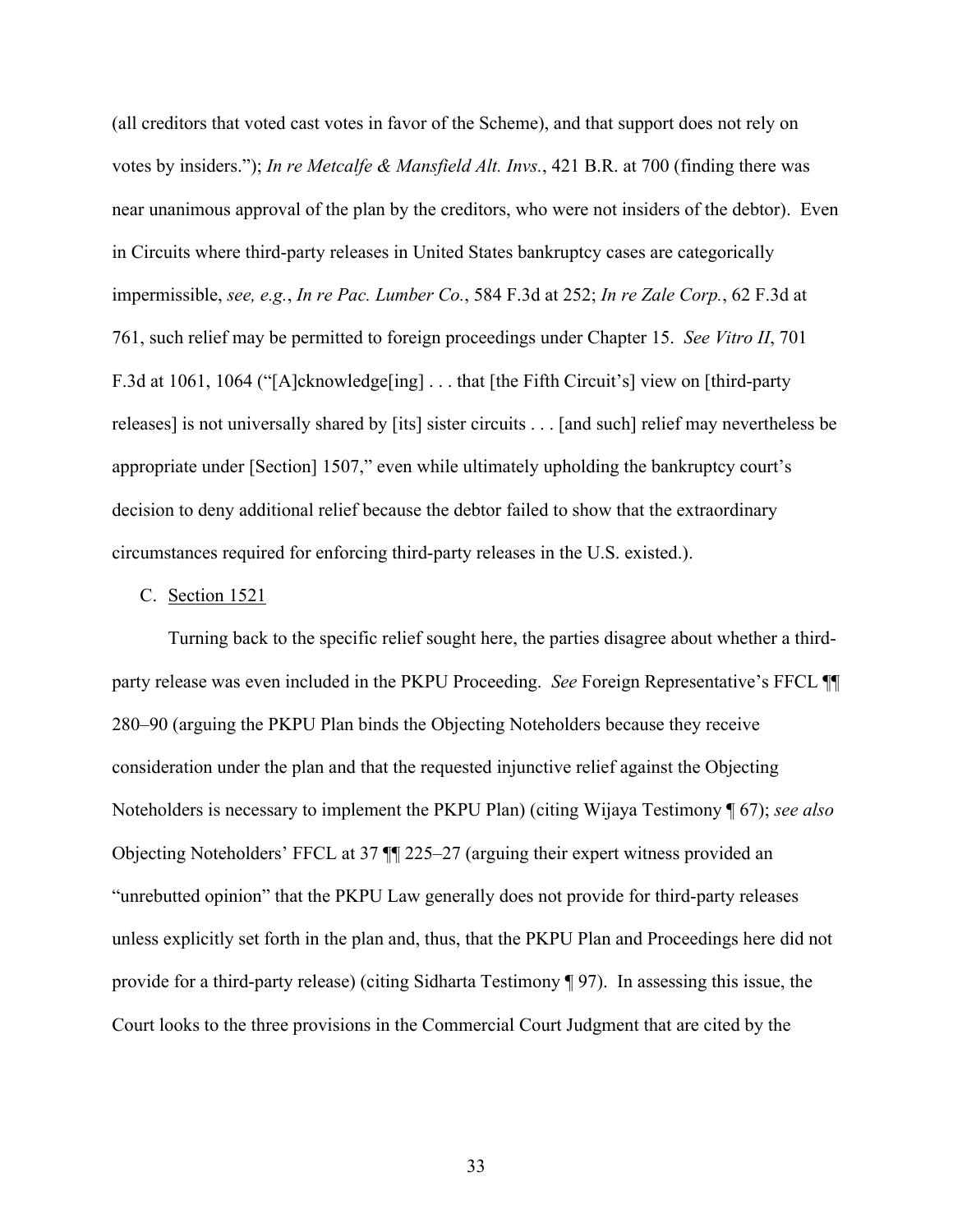Foreign Representative as the supposed source of a third-party release as to the Notes. The Court will address each of these in turn.

The first provision states:

By the homologation of this Reconciliation Plan . . . the Company will no longer have obligation to fulfill all agreement or documents relating to the issue of the Senior Notes which expire, including but not limited to the fulfillment of all existing guarantees in the frame of issue of Senior Notes namely the Corporate Guarantee provided by the Company, guarantee provided by the Grantor, as well as other guarantee if any.

Judgment Ratification of Homologation (the "Commercial Court Judgment"), ONX-86 at 64 (cited in Foreign Representative's FFCL ¶ 284). This first provision is set forth under Section 1.6(IV)(A) of the Commercial Court Judgment, a section that governs the manner of payment of debt owed under the Senior Notes. It appears to provide a release of the Debtor (i.e., the "Company") as to its obligations arising under the Senior Notes (i.e., the Notes held by various parties including the Objecting Noteholders). This includes a release of the Debtor as to any guarantees provided by the "Grantor" under the Senior Notes. But the Indonesian Judgment does not appear to define "Grantor," nor has the Foreign Representative provided any explanation of the term anywhere in his papers. The Foreign Representative also does not cite much less explain—the sentence immediately following this provision, which seems to impact the scope of obligations under any guarantee of the Senior Notes. That sentence provides that, to the extent guarantee obligations are triggered, payments will be made by the Company in accordance with Clause  $3.6$ (IV).<sup>[13](#page-33-0)</sup> Taken as a whole, therefore, this first provision grants a

<span id="page-33-0"></span><sup>13</sup> This sentence states in full:

In the event of judgment of the judicative board already having the permanent force of law and admitted by the Indonesian law stating that the Company and Grantors are obliged to make payment due to the drawdown of any guarantee provided in the issue of Senior Notes, then such obligation payment *will be made by the Company* by following the provision of Clause 3.6.IV and the obligation payment portion will reduce the payment portion of Senior Notes Proceeds Fund Debt equally[.]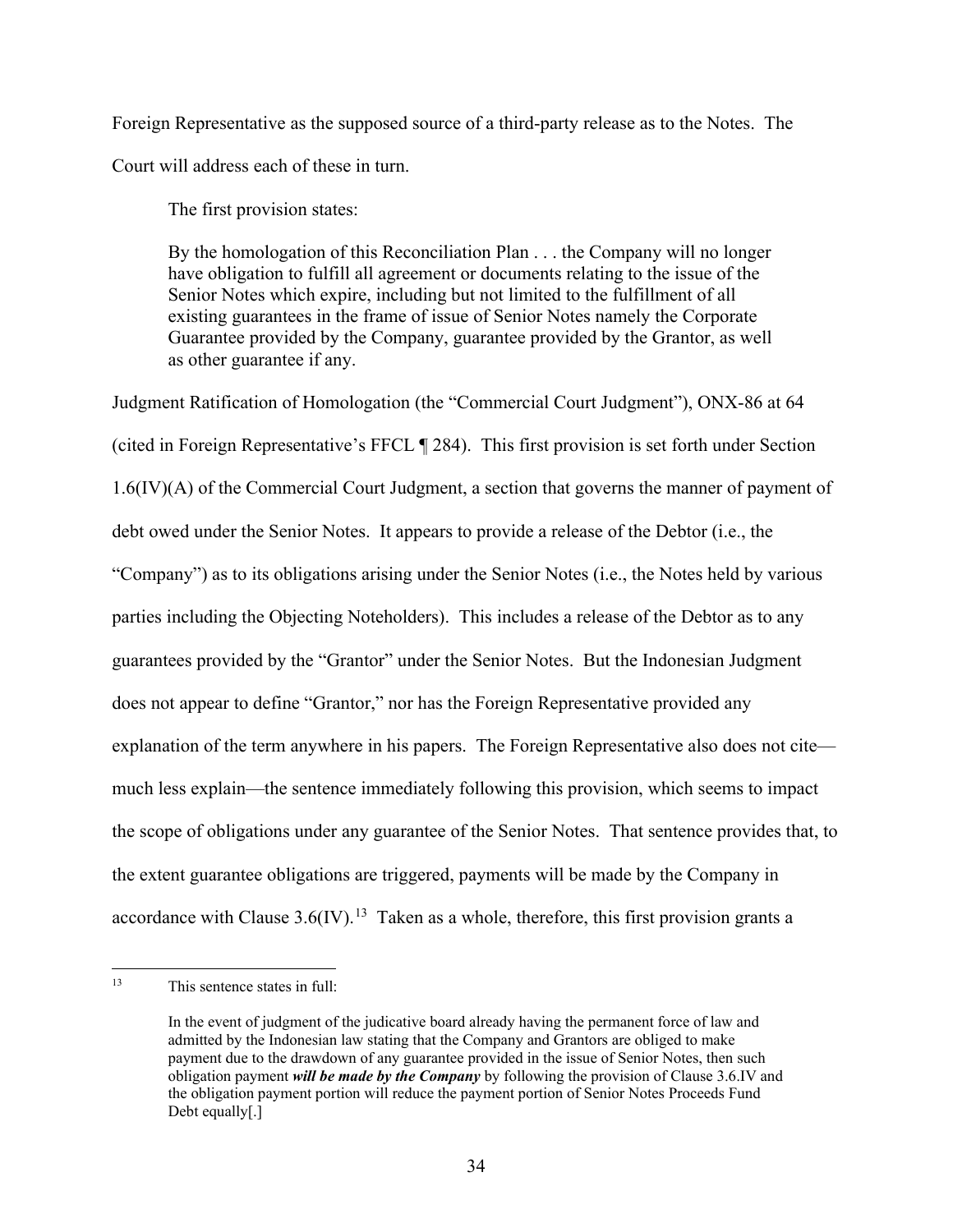discharge of BTEL's obligations under the Notes, but it is not clear to what extent it provides a release to any other party as to the Notes.

The second provision relied upon by the Foreign Representative is also unclear. It provides:

In case of Senior Notes Holder outside the territory of Indonesia, they are obliged to issue the general confirmation as the full and final settlement of all claims they have relating to the existing Debt of Senior Notes Proceeds Fund based on other law wherever prevailed and undertakes to revoke each current legal process/remedy overseas. In case of Senior Notes holders not willing to release the bill based on any law, they are not entitled to receive the new securities.

Commercial Court Judgment, ONX-86 at 60–61 (also contained in Section 1.6(IV)(A) of the

Commercial Court Judgment). Once again, the Foreign Representative does not explain how this

language operates to provide a third-party release—rather than merely a release of the

obligations of the Debtor—but instead simply quotes the language without elaboration. Foreign

Representative's FFCL ¶ 283. In addition, the Foreign Representative does not address the other

text providing context for this provision, which raises questions about exactly what obligations

still exist under the Senior Notes.<sup>[14](#page-34-0)</sup>

The third provision provides the best support for the Foreign Representative's position. It

states:

Any terms and conditions of this Reconciliation Plan . . . cancel and supersede any agreement and covenant both in writing and orally existed already before the

Commercial Court Judgment, ONX-86 at 64–65 (emphasis added).

<span id="page-34-0"></span><sup>14</sup> This second provision falls under subsection (9), which provides:

*If required* the Company will try to request for or take a required effort/action in order the Debt of Senior Notes Proceeds will be settled/paid in accordance with the provision of point IV including but not limited to the action and provisions as follows . . .

Commercial Court Judgment, ONX-86 at 58 (emphasis added). This language is further modified by the subsequent sentence which appears to provide an opt-out for "Senior Notes holder" to the extent it is permitted by law. *Id.* at 59. The Foreign Representative does not discuss any of this language.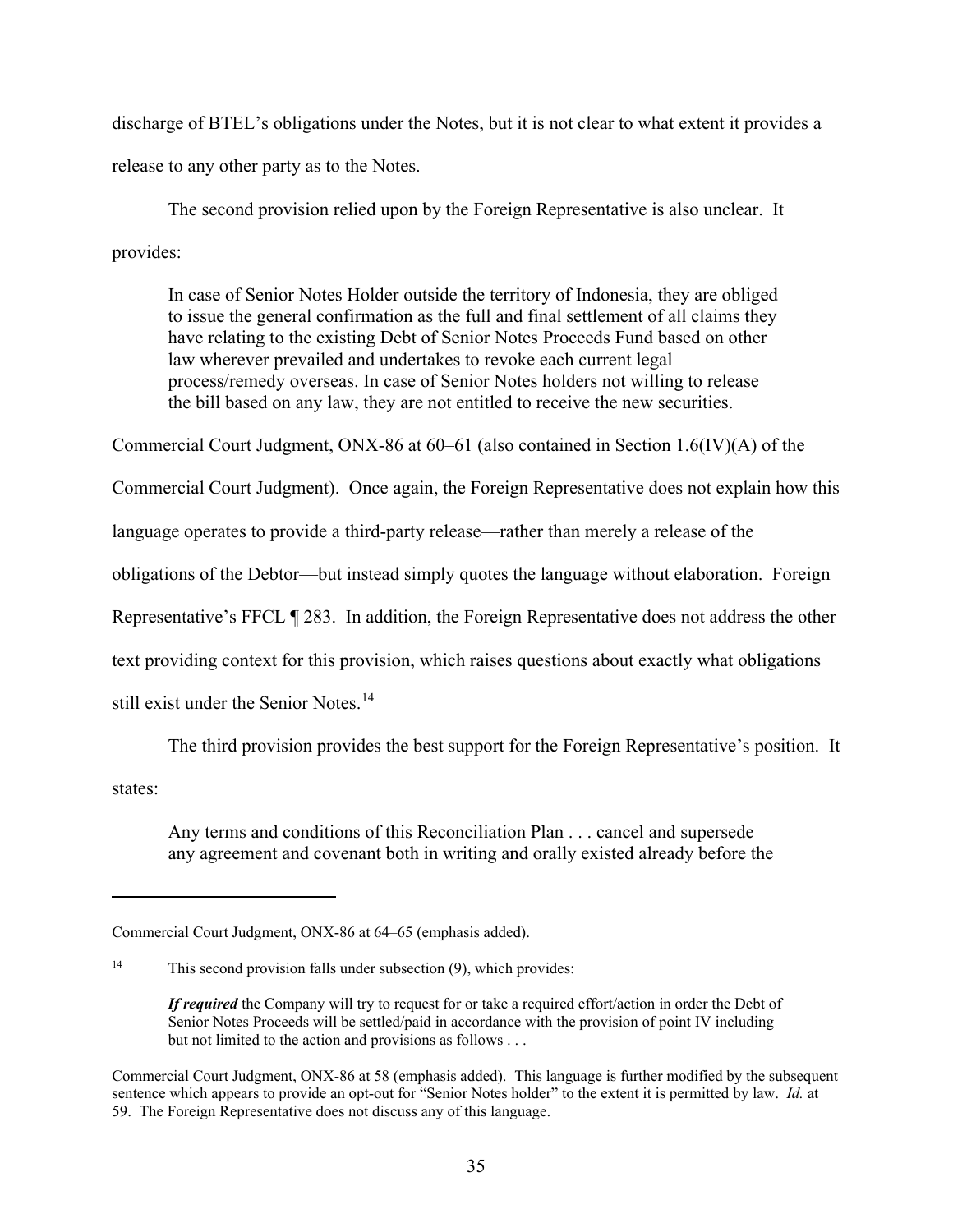date of Homologation including but not limited to any written agreement and covenant relating to the . . . Senior Notes Proceeds Fund Debt . . . together with the undertaking, agreement and covenant provided by the Company both in writing and orally relating to the Subsidiaries debts, including the judgments of the judicative board or arbitration board in any jurisdiction and relating to the debts of the Company and its Subsidiaries existed before the Date of Homologation. Therefore, all agreements, covenants both in writing or orally including the judgments of the judicative and arbitration boards in any jurisdiction word per word have been superseded by the terms and conditions in this Reconciliation Agreement.

Commercial Court Judgment, ONX-86 at 150–51 (cited in Foreign Representative's FFCL ¶ 285). This provision is set forth under Section 1.9 of the Commercial Court Judgment which provides "[o]ther provisions on restructuring." This provision cancels any agreements and covenants (both written and oral) that existed prior to the date of "Homologation," including "any written agreement and covenant relating to . . . Senior Notes Proceeds Fund Debt." *Id.* This third provision is noteworthy for its breadth in covering—and superseding—all the obligations as to the Notes.

But finding a source for the third-party release in the language of the foreign judgment does not end the inquiry. The Court must next consider whether such a third-party release is appropriate when viewed through the prism of comity. That is more problematic. As a practical matter, enforcing a third-party release in this case would release the Issuer, the Subsidiary Guarantors, and individual directors and commissioners of BTEL and the Issuer from any liability in the ongoing New York litigation initiated by the Objecting Noteholders. *See* Objecting Noteholders' Opposition ¶ 6; Motion for Recognition and Enforcement of Indonesian PKPU Plan ¶¶ 39, 98–100. In deciding whether to extend comity to enforce the PKPU Plan containing this third-party release, the Court must consider whether the foreign proceeding abided by fundamental standards of procedural fairness as demonstrated by a clear and formal record. These considerations overlap with those of Sections 1521 and 1507, which assure the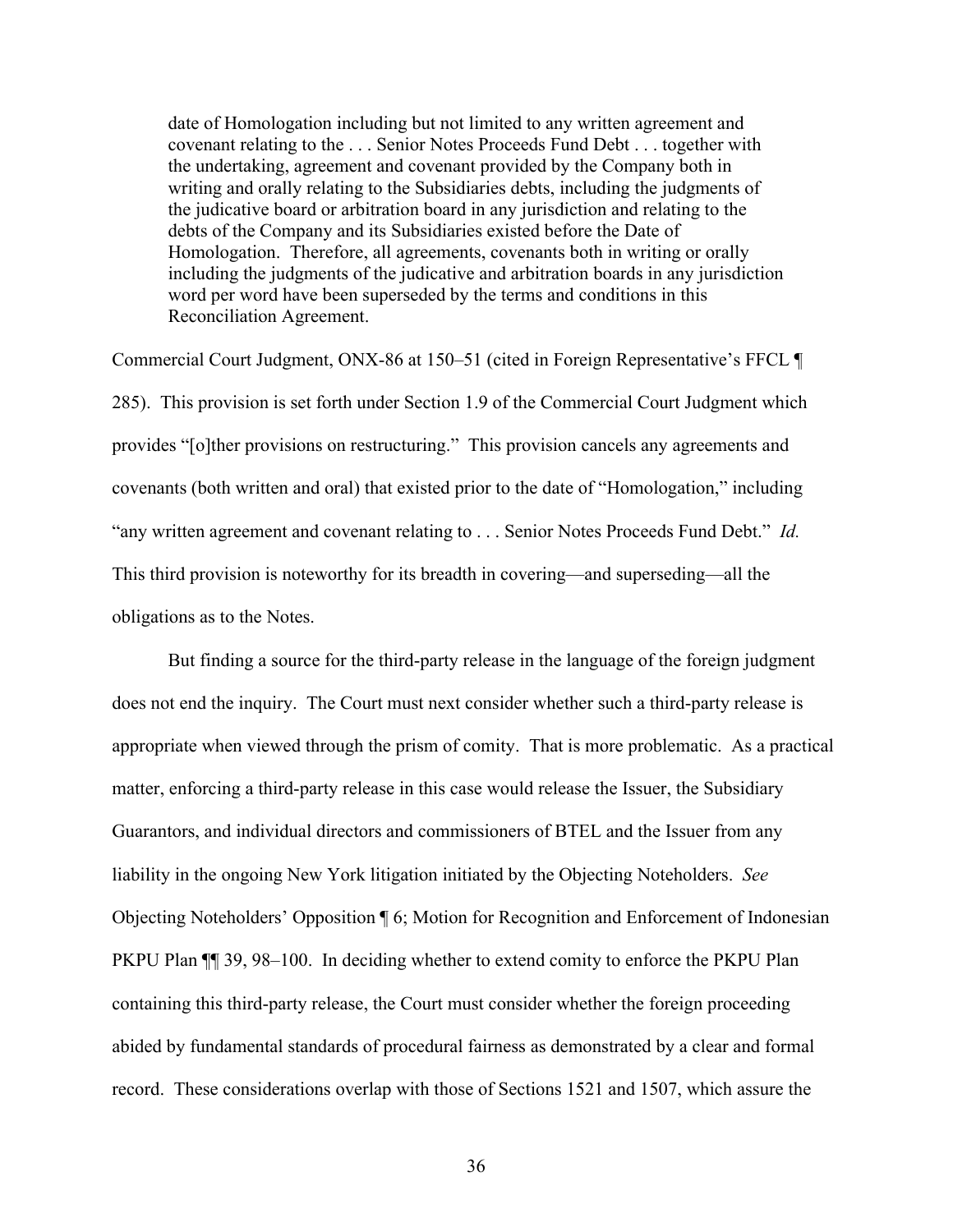just treatment and protection against prejudice of claim holders in the United States through adequate procedural protections. *See* 11 U.S.C. §§ 1521, 1522(a), 1507(b)(1–2); *In re Atlas Shipping*, 404 B.R. at 740; *In re Rede Energia*, 515 B.R. at 94–95; *In re Oi*, 587 B.R. at 268. [15](#page-36-0)  Here, there is no clear and formal record that sets forth whether or how the foreign court considered the rights of creditors when considering this third-party release. Indeed, the record contains no information about how this third-party release was presented to the Indonesian court for consideration or whether any creditors were heard—or even had the ability to be heard—as to a third-party release. *Cf. In re Metcalfe & Mansfield Alt. Investments*, 421 B.R. at 698–99 (noting that "Canadian courts afford creditors a full and fair opportunity to be heard in a manner consistent with standards of U.S. due process"); *In re Avanti Commc'ns. Grp.*, 582 B.R. at 618 ("Avanti's Scheme Creditors had a full and fair opportunity to vote on, and be heard in connection with, the Scheme."); *Soc'y of Lloyd's v. Reinhart*, 402 F.3d 982, 987–88 (10th Cir. 2005) (finding the proceedings under UK law in the UK courts afford creditors a full and fair opportunity to be heard in a manner consistent with U.S. due process standards); *see also Allstate*, 994 F.2d at 999 (listing the eight factors, discussed *supra*, that courts consider when evaluating procedural fairness).

Moreover, there is nothing in the record about the justification for any third-party release. The Commercial Court Judgment does not provide any explanation, nor is there any explanation anywhere else in the records of the PKPU Proceeding. It simply exists in the foreign judgment. The Foreign Representative does not even offer a justification in his pleadings, and instead is content to simply rely on the language of the Commercial Court Judgment itself. But relying on

<span id="page-36-0"></span><sup>15</sup> One of the Objecting Noteholders—Footbridge Capital, LLC, a Delaware limited liability company—is a U.S. based creditor, *see* Foreign Representative's FFCL ¶¶ 124–132, and thus the considerations as to just treatment and protection against prejudice in Sections 1507 and 1521 are implicated here.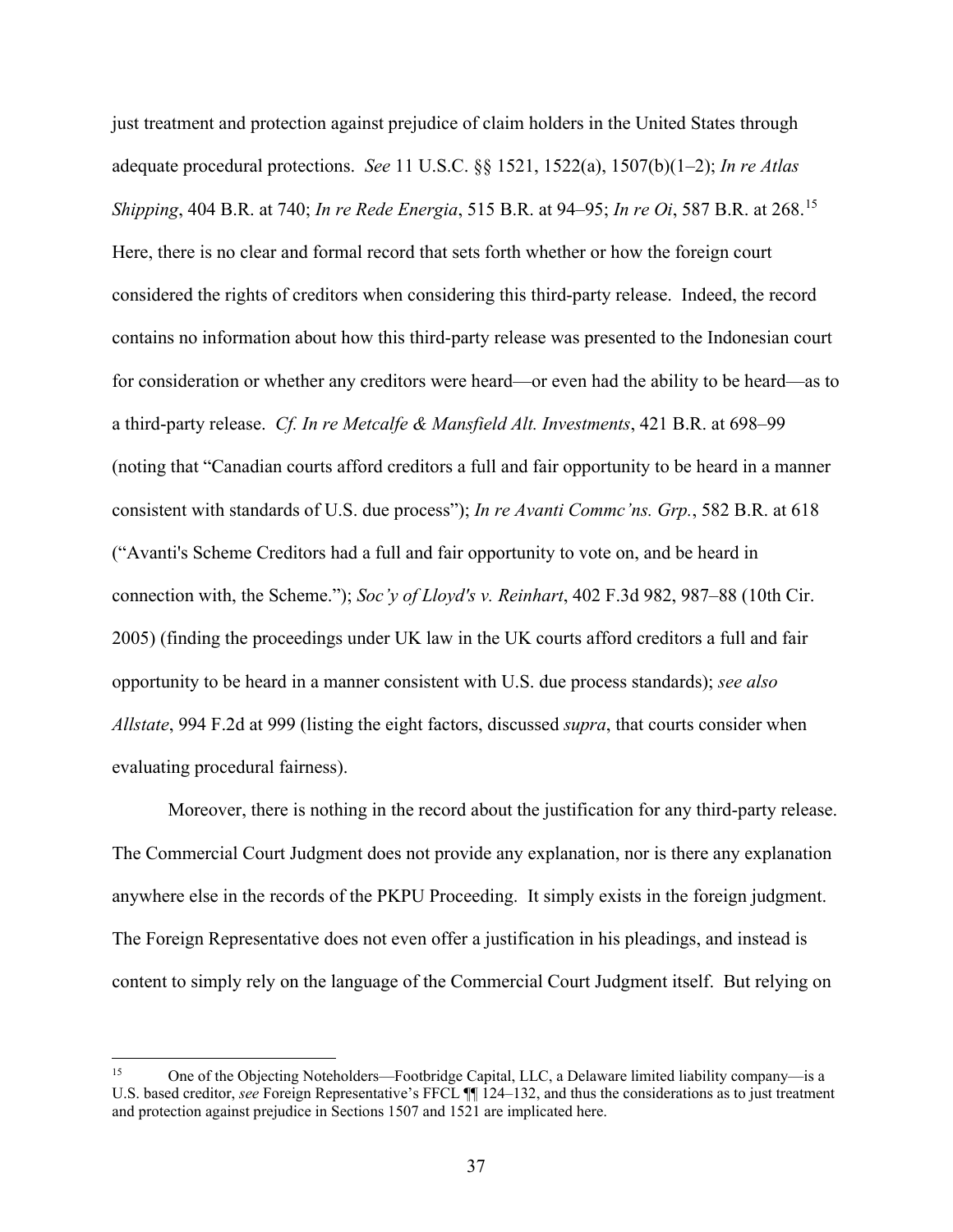the Commercial Court Judgment is insufficient where it does not provide any justification for the release, either under Indonesian law or otherwise. The lack of such explanation is particularly noteworthy given the testimony of the Objecting Noteholders' expert witness that a third-party release is not standard for Indonesian PKPU proceedings but instead must be justified under Indonesian law. *See* Sidharta Testimony ¶ 97. This testimony was not rebutted by the Foreign Representative.

This record is problematic when viewed against the Supreme Court's guidance in *Hilton* on the need for a "clear and formal record" in evaluating comity. *Hilton*, 159 U.S. at 205–06. Other more recent decisions reflect the same concern. In *Lloyd*, for example, the Third Circuit applied the principles of comity as articulated in *Hilton* in deciding whether to accept a Japanese conviction as evidence of a final judgment under the Federal Rules of Evidence. *Lloyd*, 580 F.2d at 1188–90 (citing *Hilton*, 159 U.S. at 205–06). In deciding to grant comity, the Third Circuit reviewed the record of the Japanese criminal proceeding and noted that the extensive and meticulous records met the clear and formal record requirement. *Id.* at 1189 & n.20 (citing a "meticulous" police report containing photographs, medical records, search and seizure protocol, and detailed descriptions of the incident; the thoroughness of the investigation by Japanese authorities; and the defendant's opportunity to be represented by counsel). Similarly, a district reviewed the thoroughness of the relevant foreign proceedings when considering the preclusive effect of a UK judgment on federal copyright claims under principles of comity. *Pony Express*, 163 F. Supp 2d at 472–73. The court in *Pony Express* found that the UK litigation and judgment satisfied all of the *Hilton* factors, including the clear and formal record requirement. *Id.* The court specifically noted, *inter alia*, that

the British court carefully and thoroughly considered their respective allegations and proofs, provided [the defendant in the foreign proceeding] with ample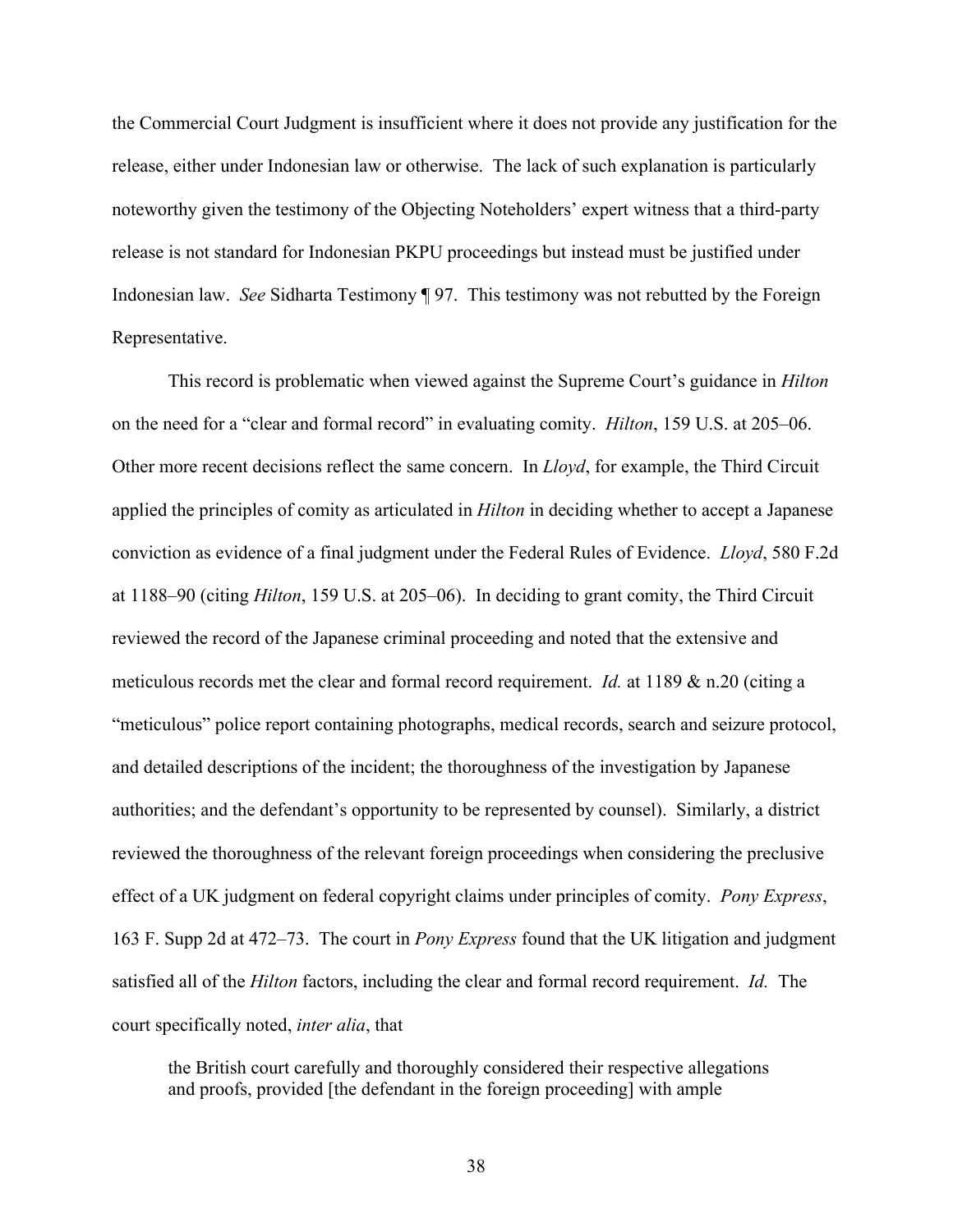opportunity to defend itself, and recorded the court's final decision clearly within that opinion  $\ldots$ . The opinion of the High Court runs to 74 pages, and details extensive evidence presented to the court, as well as the court's thorough analysis of that evidence.

*Id.* at 473.

The record here as to the third-party release also stands in stark contrast to perhaps the most similar precedent available: the Chapter 15 case of *In re Metcalfe & Mansfield Alt. Invs.*, 421 B.R. 685. In *Metcalfe*, the court granted the additional relief of enforcing a plan with a third-party release based on a robust record in the Canadian insolvency proceedings. *Id.* at 693. The court in *Metcalfe* reviewed the decisions of the Ontario Court and the Ontario Court of Appeals, noting that both courts "issued lengthy, reasoned written decisions upholding the jurisdiction of the Ontario Court under the CCAA to approve the non-debtor release and injunction provisions" and "more than 30 parties appealed the Ontario Court decision approving those provisions." *Id.* The court in *Metcalfe* found that the Canadian courts' treatment of the issue of third-party releases reflected a "similar sensitivity to the circumstances justifying approving such provisions" as the Second Circuit's decision in *Metromedia*. *Id.* at 698.[16](#page-38-0) The

<span id="page-38-0"></span><sup>16</sup> In reaching its result, the Court in *Metcalfe* also observed that "U.S. federal courts have repeatedly granted comity to Canadian proceedings." *In re Metcalfe & Mansfield Alt. Invs.*, 421 B.R. at 698–99; *see also In re Bd. of Dirs. of Hopewell Intl. Ins. Ltd.*, 238 B.R. at 66; *United Feature Syndicate, Inc. v. Miller Features Syndicate, Inc.*, 216 F. Supp. 2d 198, 212 (S.D.N.Y. 2002) ("There is no question that bankruptcy proceedings in Canada—a sister common law jurisdiction with procedures akin to our own—are entitled to comity under appropriate circumstances.") (internal quotation marks and citations omitted); *Tradewell, Inc. v. American Sensors Elecs., Inc.*, 1997 WL 423075, at \*1 n.3 (S.D.N.Y. July 29, 1997) ("It is well-settled in actions commenced in New York that judgments of the Canadian courts are to be given effect under principles of comity.") (internal quotation marks and citation omitted); *Cornfeld v. Inv'rs Overseas Servs., Ltd.*, 471 F.Supp. 1255, 1259 (S.D.N.Y. 1979) ("It is wellsettled in New York that the judgments of the Canadian courts are to be given effect under principles of comity. Trustees in bankruptcy appointed by Canadian courts have been recognized in actions commenced in the United States. More importantly, Canada is a sister common law jurisdiction with procedures akin to our own, and thus there need be no concern over the adequacy of the procedural safeguards of Canadian proceedings.") (internal quotation marks and citations omitted). The foreign court here does not have the same well-established reputation. *See Fox v. Bank Mandiri (In re Perry H. Koplik & Sons, Inc.)*, 357 B.R. 231, 239–44 (Bankr. S.D.N.Y. 2006) (refusing to recognize various Indonesian decisions based on State Department Report on Indonesia that discussed systematic corruption in the Indonesian judicial system) (citing *Bridgeway Corp. v. Citibank*, 45 F. Supp. 2d 276, 287 (S.D.N.Y. 1999), *aff'd*, 201 F.3d 134 (2d Cir. 2000)).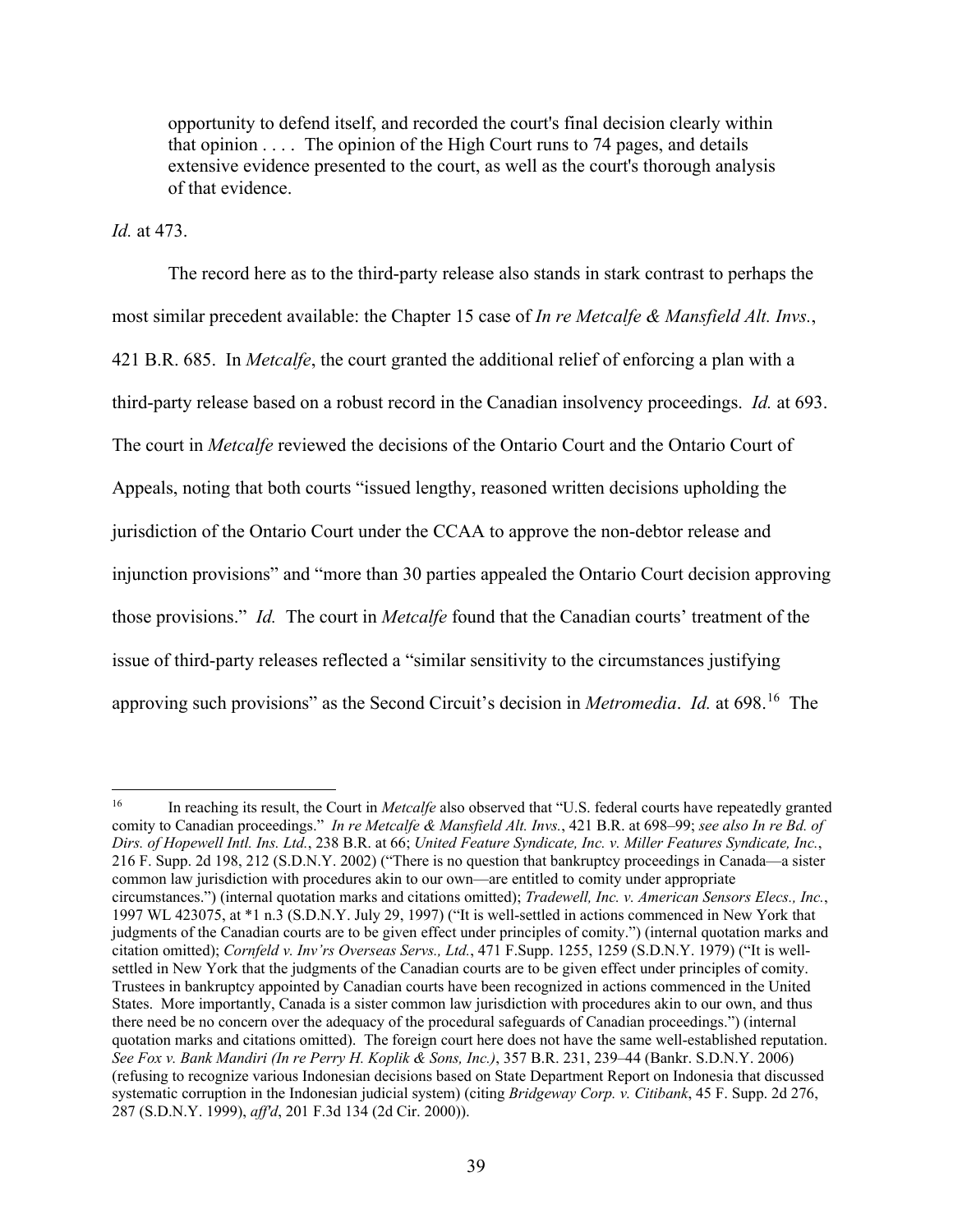decisions of other bankruptcy courts granting additional relief under Chapter 15 reflect a similar approach. For example, the court in *Sino-Forest* also extended comity to a Canadian court proceeding enforcing third-party releases based on the clear record before it. *In re Sino-Forest Corp.*, 501 B.R. at 658–61. In reaching this conclusion, the court in *Sino-Forest* examined the specific provisions of a settlement agreement, the Canadian court's settlement endorsement clearly setting forth the basis for its decision with respect to the third-party releases after holding a hearing in which objections were considered and overruled, and a written decision of the Court of Appeals of Ontario dismissing the appeal on the same reasoning. *Id. See also In re Avanti Commc'ns. Grp.*, 582 B.R. at 609–10, 618 (reviewed the "Scheme" containing third-party releases and the UK court's review and endorsement of the Scheme, and found that the "[c]reditors had a full and fair opportunity to vote on, and be heard in connection with, the Scheme"); *cf. In re Sivec SRL*, 476 B.R. 310, 324 (Bankr. E.D. Okla. 2012) (the Court was unconvinced that the interests of the U.S. creditor in that case would be protected in the Italian proceeding and, thus, refused to extend comity based on, *inter alia*, inadequate and conflicting information provided to the Court regarding the authority of an Italian judge to determine the parties' dispute in the Italian bankruptcy proceeding, the authorship and veracity of requests for comity allegedly submitted by this judge, and the status of the Italian proceeding).

The Court's decision today is not a ruling on the permissible scope of third-party releases under Indonesian law. Indeed, the releases in a foreign proceeding subject to Chapter 15 need not be identical to those that a U.S. court would endorse in a Chapter 11 case. *See In re Metcalfe & Mansfield Alt. Invs.*, 421 B.R. at 697; *In re Oi*, 587 B.R. at 273; *In re Rede Energia*, 515 B.R. at 104; *Allstate*, 994 F.2d at 999; *In re Pet. of Brierley*, 145 B.R. 151, 166 (Bankr. S.D.N.Y. 1992); *SNP Boat Serv. S.A. v. Hotel Le St. James*, 483 B.R. 776, 786 (S.D. Fla. 2012). *Cf. In re*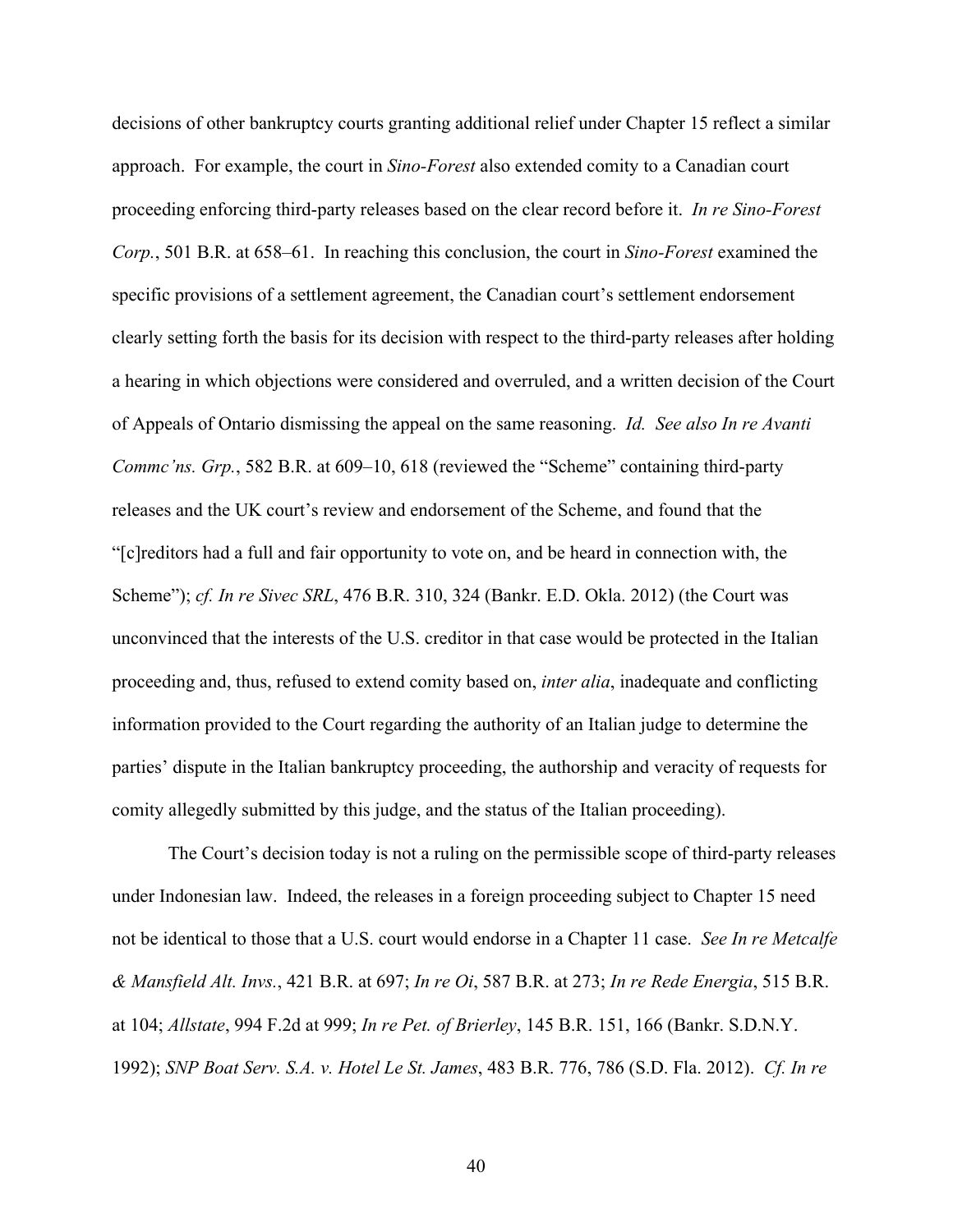*Bd. of Dirs. of Multicanal S.A.,* 307 B.R. 384, 391 (Bankr. S.D.N.Y. 2004) (noting that neither case law nor Section 304 (the statutory predecessor to Chapter 15) require a determination that the foreign proceeding is identical to the U.S. proceeding); *In re Metcalfe & Mansfield Alt. Invs.*, 421 B.R. at 696 ("This Court is not being asked to approve such provisions in a plenary case; rather, the Court is being asked to order enforcement of provisions approved by the Canadian courts."). But to grant comity to the PKPU Plan and its third-party release, there must be at least a rudimentary record in the foreign proceeding as to the basis for such releases and procedural fairness of the underlying process. Without such a record, a party seeking comity becomes free to cobble together a rationale for the decision reached after the fact. *See Al-Haramain Islamic Found., Inc. v. Bush*, 507 F.3d 1190, 1203 (9th Cir. 2007); *cf. Animal Sci. Prod., Inc. v. Hebei Welcome Pharm. Co.*, 138 S. Ct. 1865, 1868 (2018) (noting that "the transparency of the foreign legal system" is a relevant consideration when deciding the weight to afford "a foreign state's views about the meaning of its own laws" under principals of international comity). Of course, the parties are free to return to the Indonesian Court to further develop the record on this issue, consistent with the substantive and procedural requirements of Indonesian law. But based on the current record, the Court cannot conclude that the Foreign Representative has met its burden for granting the additional relief.

#### D. Voting in the PKPU Proceeding

Turning to the other main argument raised by the Objecting Noteholders, they complain that the Commercial Court permitted an insider of the Debtors—the Issuer—to vote the Notes, rather than the Indenture Trustee or Steering Committee. *See* Objecting Noteholders' FFCL at 27 ¶ 166; 29 ¶ 177; 52–54 ¶¶ 38, 40; 59 ¶ 61. The Objecting Noteholders argue that this was done at the direction of the Debtors, who listed the Issuer as the creditor for the notes in the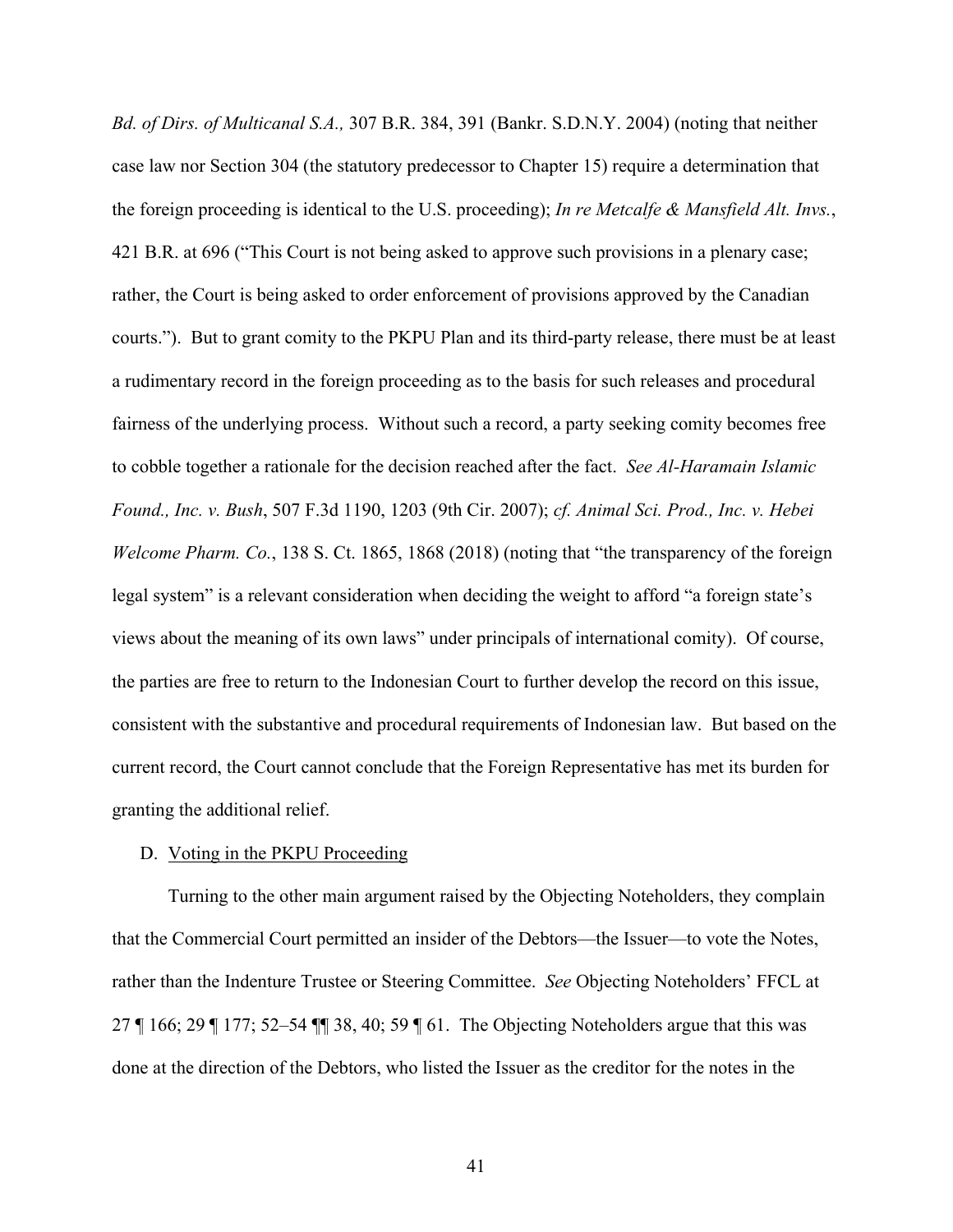Debtor's Record and Report that was part of the PKPU Proceeding. *See* Objecting Noteholders' FFCL at 29 ¶ 176; 46–47 ¶ 18–19; 54 ¶ 41. The Foreign Representative responds by arguing that the Indonesian court made its own determination on the voting issue—informed by the actions of the Administrators—rather than blindly defer to the Debtor's Record and Report. *See*  Foreign Representative's FFCL ¶¶ 168, 245.

Unlike the third-party release, the record is clear that the Indonesian court made an affirmative decision to grant the right to vote to the Issuer, rather than the Noteholders or the Indenture Trustee. While the initial decision was made by the Administrators, the issue was eventually brought to the Indonesian court for a decision as to what party should be permitted to vote the Note. *See* Stipulation ¶¶ 65–71, 77–79. Also unlike the third-party release, the parties presented argument on the voting issue before the Indonesian courts. *See* Indonesian Supreme Court Judgment, FRX-1 at 137-40, 143-46; Foreign Representative's FFCL ¶ 155. In these ways, the record on the voting issue is more robust than the record as to the third-party release.

But the record is nonetheless not particularly fulsome on the voting issue. The only discussion by the Commercial Court about voting the Notes refers only to the Debtor's Record and Report:

Administrator Team disclaimed those 13 invoices of the creditors because after being verified, the fact was found that such claims were not contained in the record and report of the Debtor whereas based on Article 271 of Law on Insolvency and Debt Payment Obligation Suspension ("Law on Insolvency") all calculations already incorporated by Administrator Team must be verified to the record and report of the Debtor.

Commercial Court Judgment, ONX-86 at 20. Similarly, the Indonesian Supreme Court upheld the Commercial Court Judgment with the same rationale, stating that the "Administrator Team disclaimed [the Bank of New York Mellon's claim] because after being verified, the fact was found that such claims were not contained in the record and report of the Debtor based on Article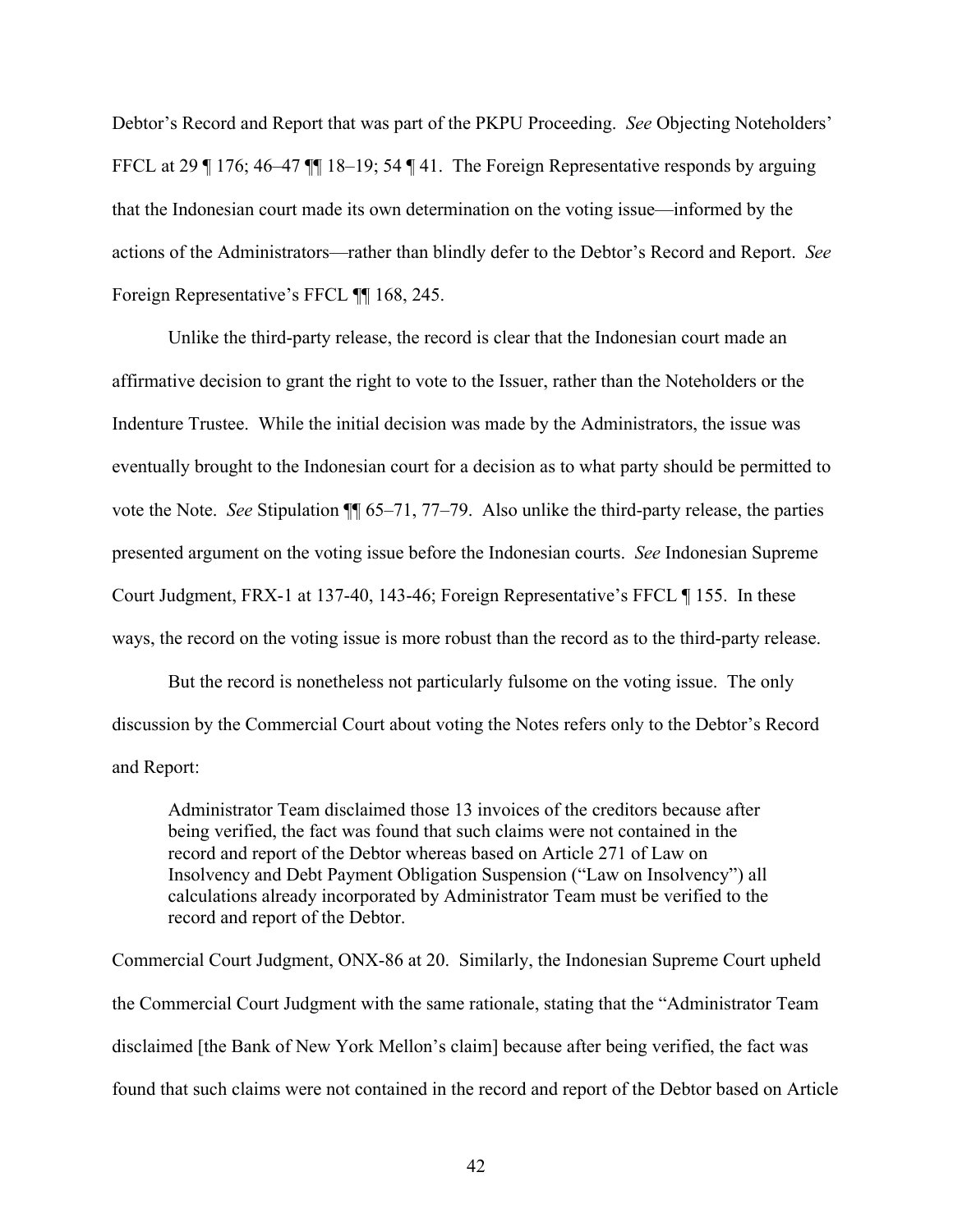271." Indonesian Supreme Court Judgment, FRX-1 at 32. In explicitly relying on the Record and Report of the Debtor, it highlights the Objecting Noteholders' concern that the Debtor was essentially allowed to decide who should vote the Notes, notwithstanding the substantive protections afforded Noteholders to recover directly against BTEL.

Despite placing such importance on the Record and Report, however, the Foreign Representative did not introduce a copy of it as evidence in this case, thus preventing the Court and the Objecting Noteholders from ever examining it.<sup>17</sup> Mr. Djamaris testified that the Objecting Noteholders spent several months trying to obtain the true Record and Report from the Debtor, but never received it. *See* Djamaris Testimony ¶¶ 84–100. That testimony was not rebutted by the Debtor, who never offered any explanation for the document's absence from this case.[18](#page-42-1) The Foreign Representatives instead presented nuanced and extensive argument about the Objecting Noteholders' lack of standing to vote as beneficial noteholders. More specifically, the Foreign Representative argues that because the Objecting Noteholders did not become registered "holders" of the Notes until February 2015—two months after the Commercial Court

<span id="page-42-0"></span><sup>&</sup>lt;sup>17</sup> The failure to produce a document at trial may result in an adverse inference if "(i) the party having control over the evidence had an obligation to preserve or timely produce it; (ii) the party that destroyed or failed to timely produce evidence had a 'culpable state of mind'; and (iii) the missing or tardily produced evidence is 'relevant' to the party's claim or defense 'such that a reasonable trier of fact could find that it would support that claim or defense.'" *In re NTL, Inc. Sec. Litig.*, 244 F.R.D. 179, 192 (S.D.N.Y. 2007), *aff'd sub nom.*, *Gordon Partners v. Blumenthal*, 2007 WL 1518632 (S.D.N.Y. May 17, 2007) (quoting *Phoenix Four, Inc. v. Strategic Res. Corp.*, 2006 WL 1409413 at \*4 (S.D.N.Y. May 23, 2006)).

<span id="page-42-1"></span><sup>18</sup> The minutes of the second and third creditors' meetings before the Administrators and a Supervisory Judge do not provide much more information. *See* ONX-145; ONX-146. During the second creditors' meeting held in late 2014, for example, the Administrators disallowed the Indenture Trustee's claims because of concerns of "double claim[s] from several parties," including the Indenture Trustee and the noteholders. *See* ONX-145 at 5.

At the third creditor meeting, BTEL's counsel argued that the Assignments did not transfer the right to collect the debt to BNY Mellon, the Indenture Trustee. ONX-146 at 4. During this third creditor meeting, the Objecting Noteholders' Indonesian counsel ultimately appealed the Administrators' decision to disallow the Indenture Trustee's claim to the Supervisory Judge. *See* ONX-146 at 3. After consulting with the Administrators, the Supervisory Judge upheld the Administrators' determination, once again relying on the same grounds as the judgment: "The Administrators concluded that the Verification Meeting, the guideline in verifying the receivables is Article 271 of Bankruptcy Law, which determined that each bill submitted during PKPU process should match the Debtor records." ONX-146 at 4–5; *see also* Stipulation ¶¶ 77–80.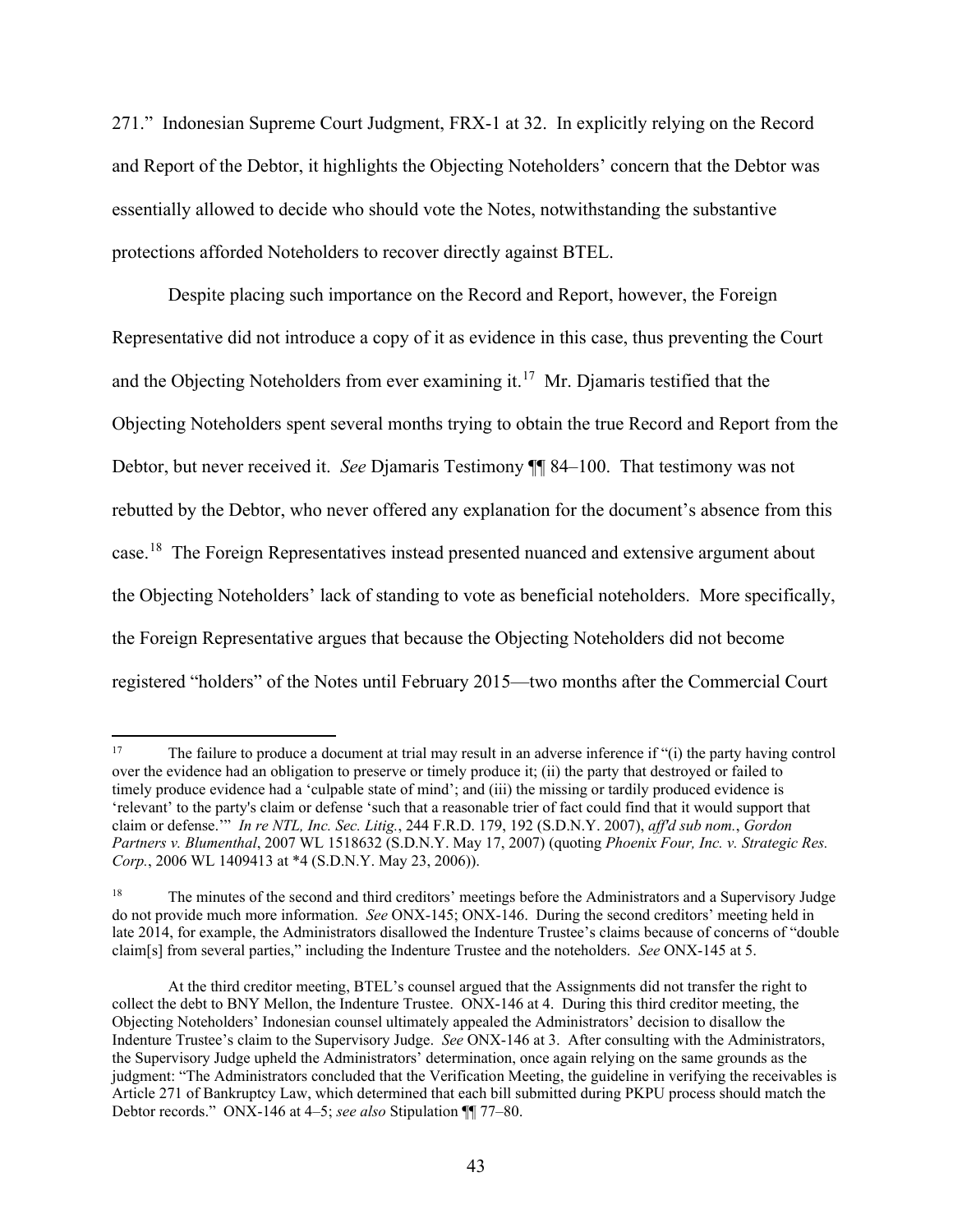approved BTEL's PKPU Plan—the Objecting Noteholders lacked rights as "holders" under the Indenture under New York law and thus lacked standing to instruct the Indenture Trustee to vote in the PKPU Proceeding. *See* Foreign Representative's FFCL ¶¶ 253–56. The Foreign Representative also argued why—among the various options available to vote the bond debt the option chosen by the Indonesian court makes sense. *Id.* ¶¶ 241–48. In different circumstances, these arguments might carry the day. The problem is that none of the Indonesian courts' decisions—or the record of the proceeding—include these rationales.

Questions about the reason for choosing the Issuer—a wholly owned subsidiary of the Debtor and thus an insider—to vote the Notes are important when viewed in the context of American jurisprudence. While the Foreign Representative is correct that merely being an insider does not bar that party from voting, American courts are nonetheless concerned about transparency, fairness, and due process as to the exercise of control by insiders in insolvency proceedings. *See Vitro II*, 701 F.3d at 1068 (declining to grant comity to a Mexican plan containing a third-party release where the plan was only approved due to the counting of insider votes). Under the Bankruptcy Code, insiders may vote on Chapter 11 plans but they are separately classified as insider and non-insider votes, requiring at least one impaired class of creditors to vote in favor of the plan. *See* 11 U.S.C. § 1129(a)(10) ("If a class of claims is impaired under the plan, at least one class of claims that is impaired under the plan has accepted the plan, determined without including any acceptance of the plan by any insider."); *In re Drexel Burnham Lambert Grp., Inc.*, 138 B.R. 723, 771 (Bankr. S.D.N.Y. 1992) ("Under § 1129(a)(10), at least one impaired class of claims must accept the plan, determined without including any acceptance of the plan by any insider.").<sup>[19](#page-43-0)</sup> Of course, it is well established that foreign courts do

<span id="page-43-0"></span><sup>19</sup> *See also In re Hotel Assocs. of Tucson*, 165 B.R. 470, 474 (B.A.P. 9th Cir. 1994) ("[A] a plan cannot be confirmed unless at least one 'impaired class' accepts the plan, excluding acceptance by any insider."); *In re*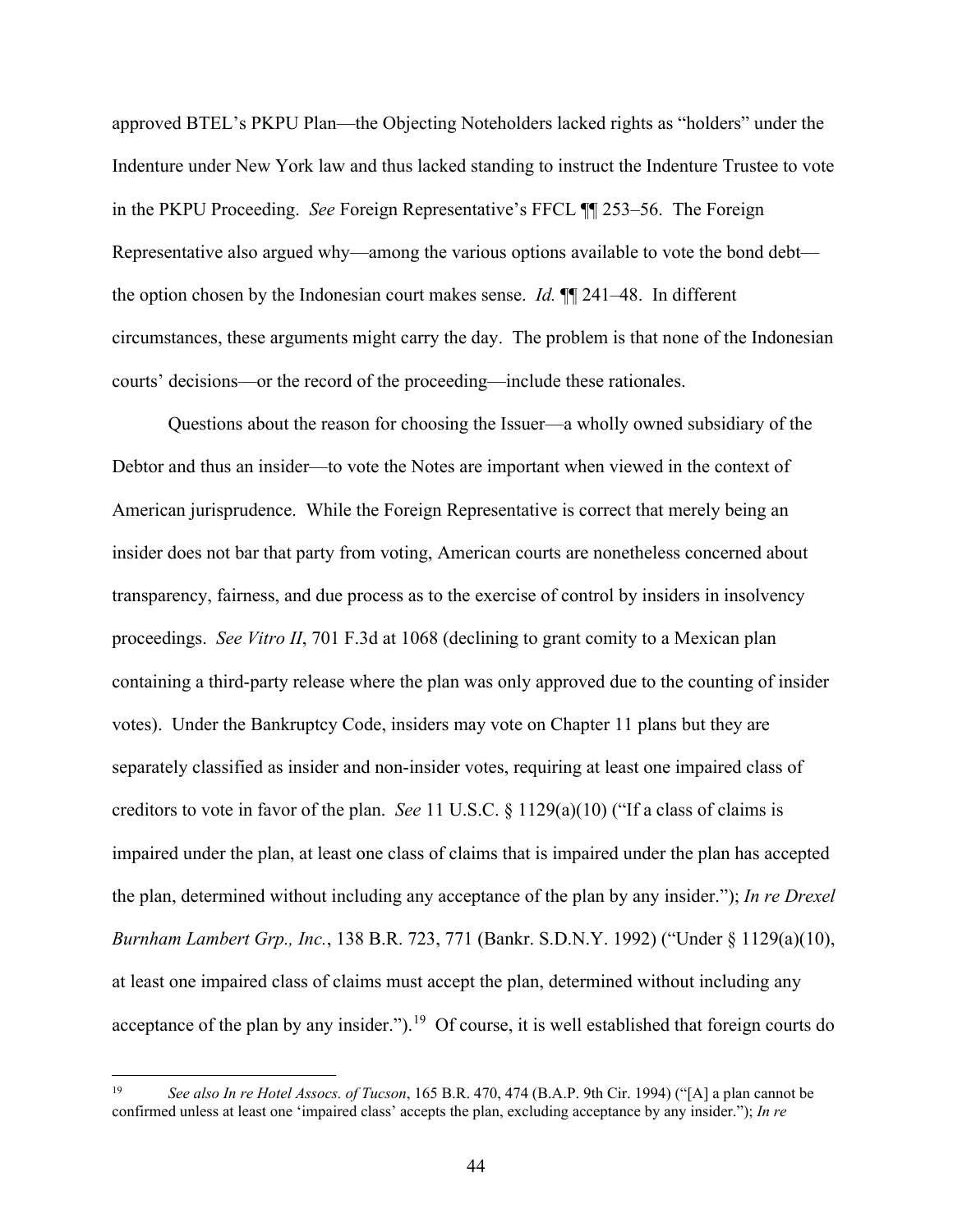not need to apply the law as American courts to receive recognition or even the grant of additional relief. *See In re Oi*, 587 B.R. at 273 ("It is simply not this Court's role to second guess the wisdom of the [foreign] courts or overrule their decisions, which would be fundamentally inconsistent with comity."); *In re Metcalfe & Mansfield Alt. Invs.*, 421 B.R. at 697 ("A U.S. bankruptcy court is not required to make an independent determination about the propriety of individual acts of a foreign court."); *In re Rede Energia*, 515 B.R. at 104 ("This Court will not decline to extend comity and grant additional relief simply because Brazilian bankruptcy law is not identical to U.S. bankruptcy law."); *Allstate*, 994 F.2d at 999 (finding no requirement that Australian liquidation proceedings be identical to United States bankruptcy proceedings); *In re Pet. of Brierley,* 145 B.R. at 166 ("Nothing dictates that the foreign law be a carbon copy of our law. . . ."); *SNP Boat Serv.*, 483 B.R. at 786 ("To inquire into a specific foreign proceeding is not only inefficient and a waste of judicial resources, but more importantly, necessarily undermines the equitable and orderly distribution of a debtor's property by transforming a domestic court into a foreign appellate court where creditors are always afforded the proverbial 'second bite at the apple.'"). In the end, the Court does not need to determine whether the voting issue would bar the requested additional relief of enforcing the PKPU Plan because the Court has already denied that relief based on concerns about the third-party release. But to the extent that the parties return to the Indonesian court to establish a more fulsome record as to the third-party release, they might also take the opportunity to further develop the record on the voting issue.

## E. Other Issues

*Frascella Enters., Inc.*, 360 B.R. 435, 443 (Bankr. E.D. Pa. 2007) ("There is no per se requirement that unsecured insider claims be separately classified from other unsecured claims.") (citing *In re United Marine, Inc.,* 197 B.R. 942, 946 (Bankr. S.D. Fla. 1996)); *In re Coram Healthcare Corp.*, 315 B.R. 321, 350 n.18 (Bankr. D. Del. 2004) (clarifying that courts should not consider "any acceptance" of the plan by an insider in determining whether there is an accepting class of creditors under Section 1129(a)(10)).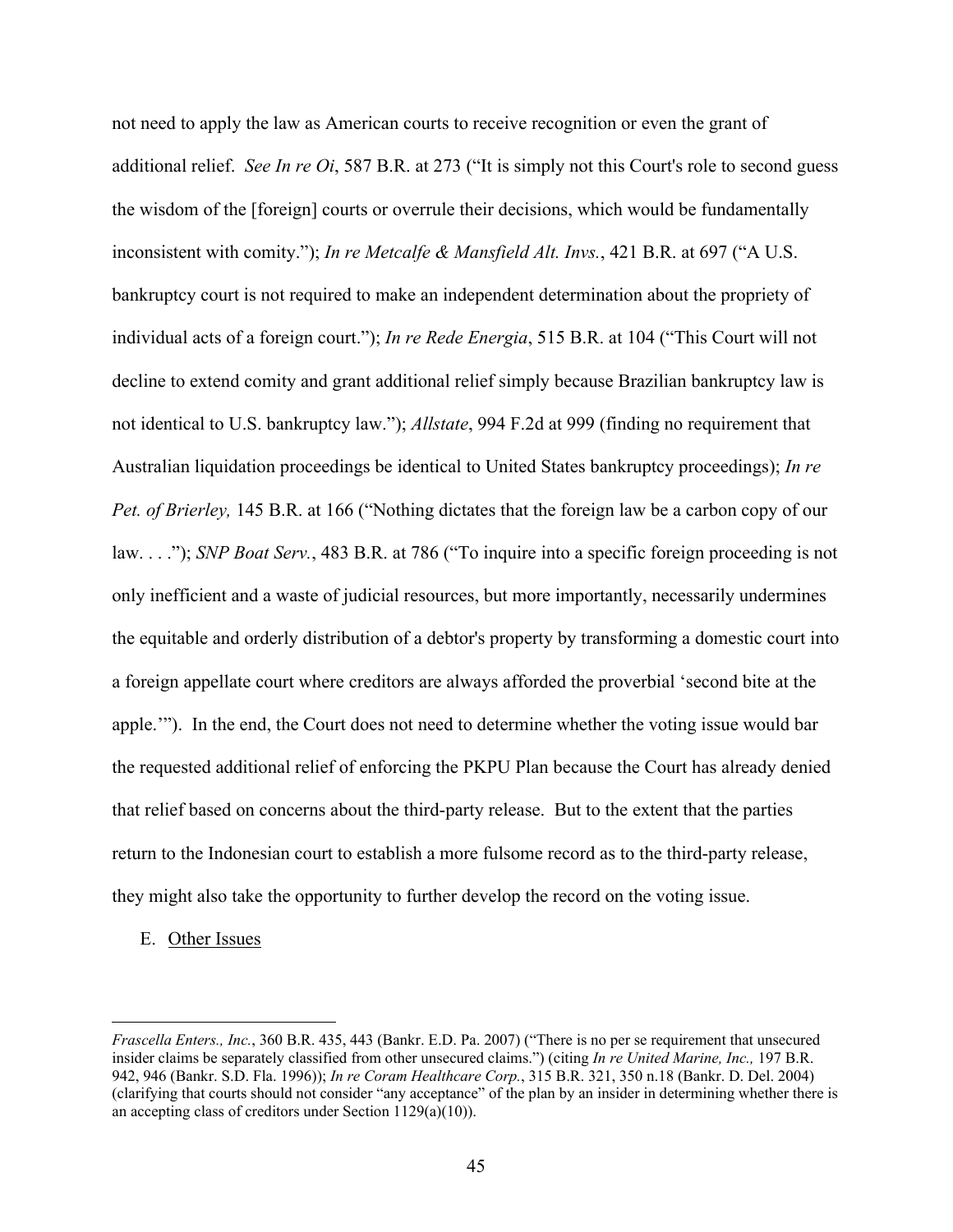Given the Court's conclusions above as to Section 1521, the Court also finds that the Foreign Representative is not entitled to the relief requested as "additional assistance" under Section 1507. More specifically, the Court is unable to determine based on this record whether the requested additional relief here would be "consistent with the principles of comity and satisf[y] the fairness considerations set forth in [S]ection 1507(b)." *In re Rede Energia*, 515 B.R. at 90.

There are two remaining issues raised by the Objecting Noteholders. They are worthy of brief comment in the event that further proceedings ever occur in this case.

First, the Objecting Noteholders contend that the PKPU Proceeding was influenced by corruption, citing the Country Reports on Human Rights practices for 2017, issued by the U.S. Department of State. *See In re PT Bakrie Telecom*, 601 B.R. at 724. But the Objecting Noteholders did not provide the Court with any evidence regarding corruption with respect to PKPU proceedings in general or with respect to this proceeding in particular.<sup>[20](#page-45-0)</sup> At trial, neither of the Objecting Noteholders' two witnesses, Defrezal Djamaris and Kevin Omar Sidharta, raised any specific allegations of corruption specific to this PKPU Proceeding. *See* Trial Tr. 28:4–6, 33:9–14, 34:9–18, 35:8–15, 36:5–16, Nov. 22, 2019. Additionally, Mr. Sidharta, the Objecting Noteholders' Indonesian Law expert, testified that he was not offering an opinion on whether the PKPU Proceeding at hand involved corruption. *See* Trial Tr. 47:15–16, 50:9–13, Nov. 22, 2019. As the Objecting Noteholders neither identified nor even alleged any specific instances of corruption in the PKPU Proceeding, the Court concludes that these allegations do not provide a basis for any relief to the Objecting Noteholders.

<span id="page-45-0"></span><sup>&</sup>lt;sup>20</sup> This was true despite the Court noting the lack of such evidence in its prior summary judgment decision. *See In re PT Bakrie Telecom*, 601 B.R. at 724 (noting that the State Department report was, by itself, insufficient to grant summary judgment to the Objecting Noteholders on the grounds that the foreign proceeding was not "collective.").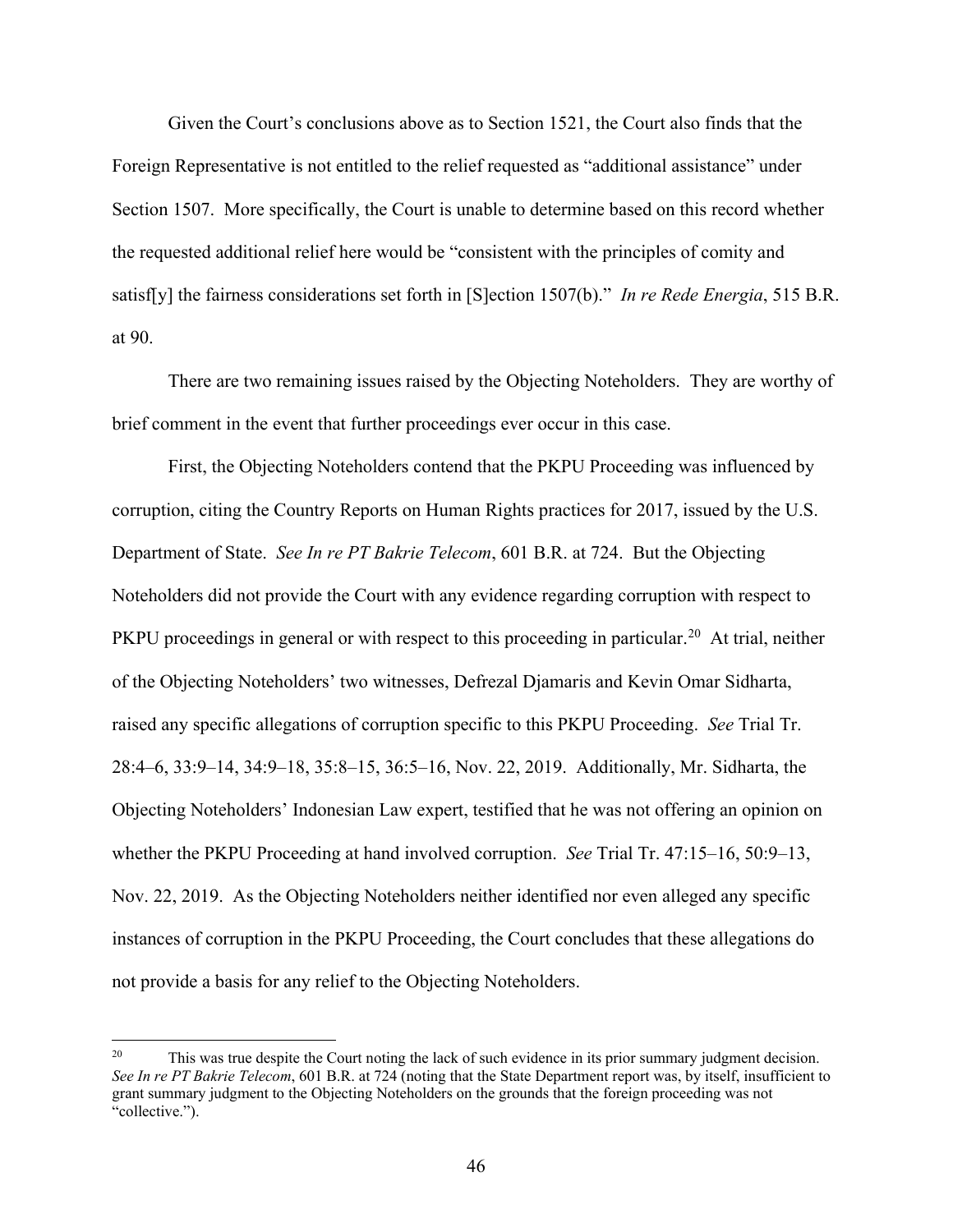Second, the Objecting Noteholders complain that the relief requested by BTEL violates the public policy exception of Section 1506 of the Bankruptcy Code. *See* Objecting Noteholders' FFCL at 68–69  $\blacksquare$  97–98; 11 U.S.C. § 1506 ("Nothing in this chapter prevents the court from refusing to take an action governed by this chapter if the action would be manifestly contrary to the public policy of the United States."). The exception is read narrowly, with legislative history stating that "the word 'manifestly' in international usage restricts the public policy exception to *the most fundamental policies of the United States*." *In re Fairfield Sentry Ltd.*, 714 F.3d at 139. Thus, "even the absence of certain procedural or constitutional rights will not itself be a bar under [Section] 1506." *In re OAS*, 533 B.R. at 104 (quoting *Vitro II*, 701 F.3d at 1069). The party invoking the public policy exception bears the burden of proof. *See In re Ashapura Minechem Ltd.*, 2011 WL 5855475, at \*4 (Bankr. S.D.N.Y. Nov. 22, 2011), *aff'd*, 480 B.R. 129 (S.D.N.Y. 2012). The Court has not been presented with anything that would satisfy the high standard of Section 1506. In reaching this conclusion, the Court notes that *Metcalfe* specifically rejected the argument that Section 1506 precludes granting third-party releases in appropriate cases since "[t]he relief granted in the foreign proceeding and the relief available in a U.S. proceeding need not be identical." *In re Metcalfe & Mansfield Alt. Invs.*, 421 B.R. at 697 (citations omitted). Similarly, the evidence presented on voting and other issues does not reflect actions manifestly contrary to the public policy of the United States.

#### **CONCLUSION**

For all the reasons set forth above, the Court recognizes the foreign proceeding as a foreign main proceeding under Section 1517 of the Bankruptcy Code but denies the additional relief requested by the Foreign Representative under Sections 1521 and 1507 of the Bankruptcy Code. The Foreign Representative shall settle an order pursuant to this Decision on five days'